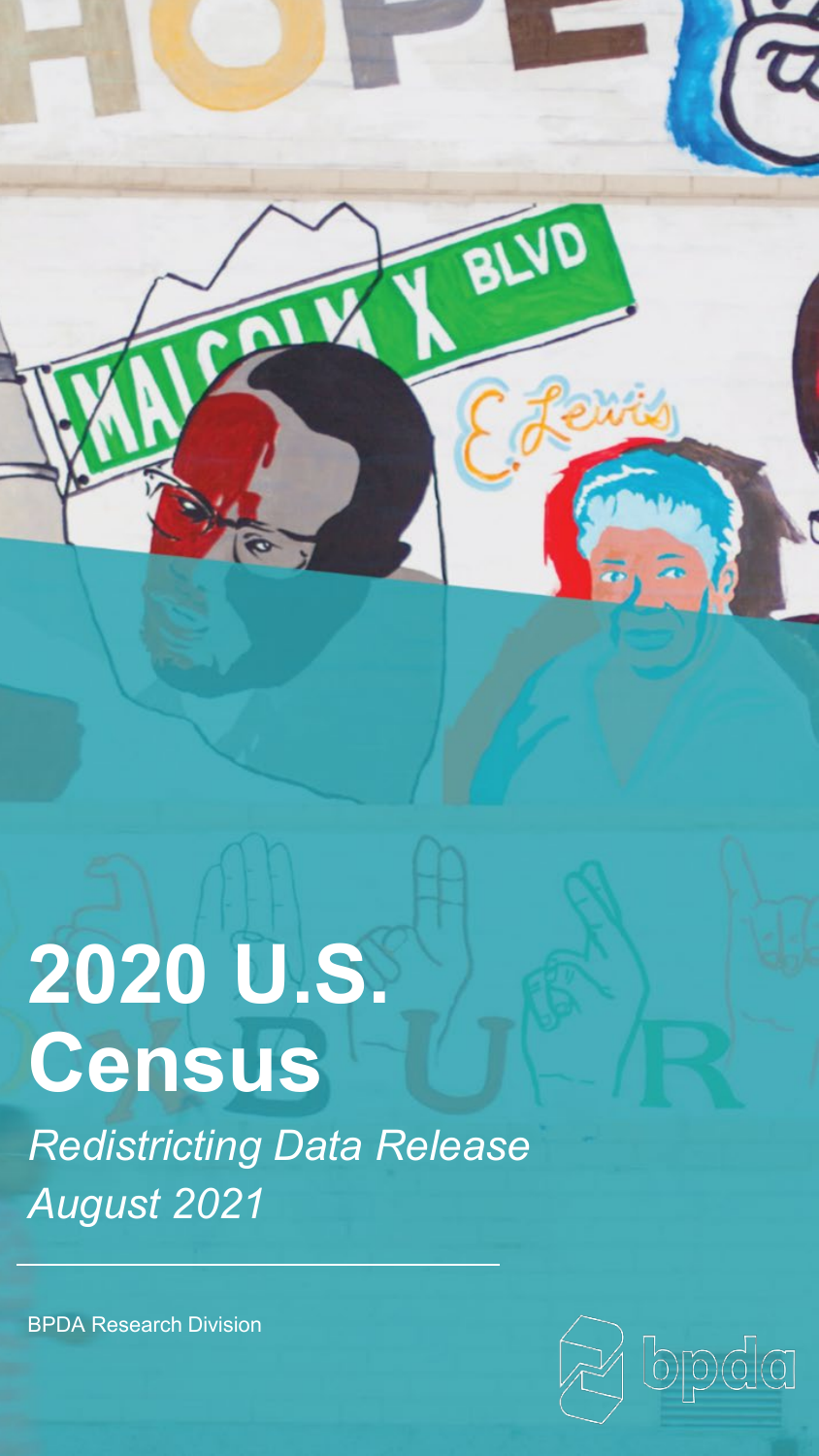# **01**

## 2020 U.S. Census Redistricting Data

### Boston Overview

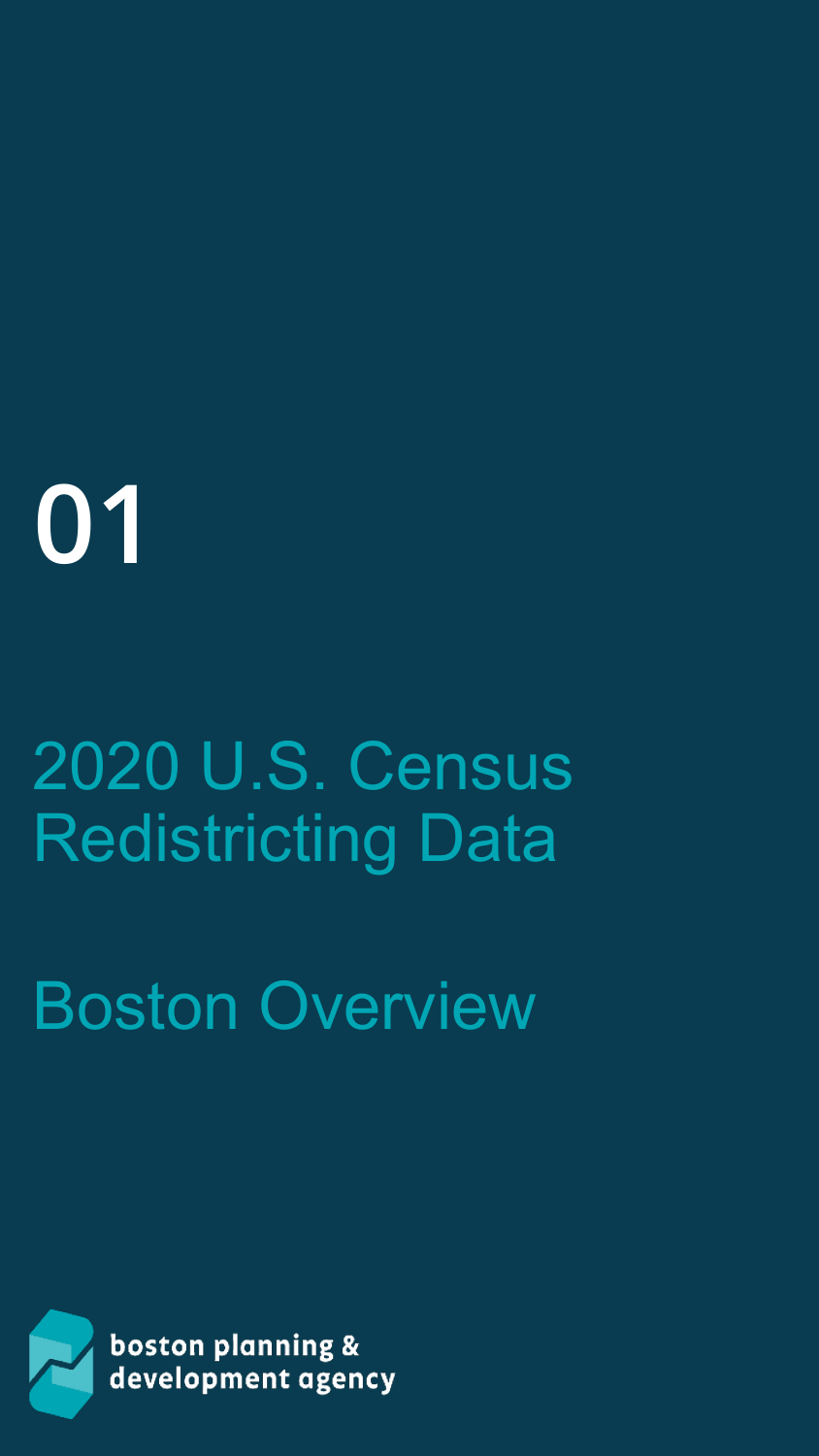### **2020 Decennial Census**

The U.S. Census Bureau conducts the decennial census every ten years to provide an official count of the entire U.S. population to Congress for apportionment of taxes and representation in the House of Representatives. The Census Bureau counted residents in the United States on April 1st, 2020 and asked a short set of additional questions, such as age, sex, race, Hispanic origin, and owner/renter status.

The first limited data for the 2020 Census (the Redistricting Data Summary File) was released on August 12<sup>th</sup>, 2021 including:

- Total population
- Age (under 18 and 18+)
- Race and Hispanic origin
- **Housing units with vacancy rates**
- **Group quarters population**

In 2022, the full 2020 Census data will be released with sex data, more detailed age categories, and tenure data.

Data on other population characteristics such as educational attainment, income, nativity, and labor force participation are available from the American Community Survey, which is an annual sample survey conducted by the U.S. Census Bureau.

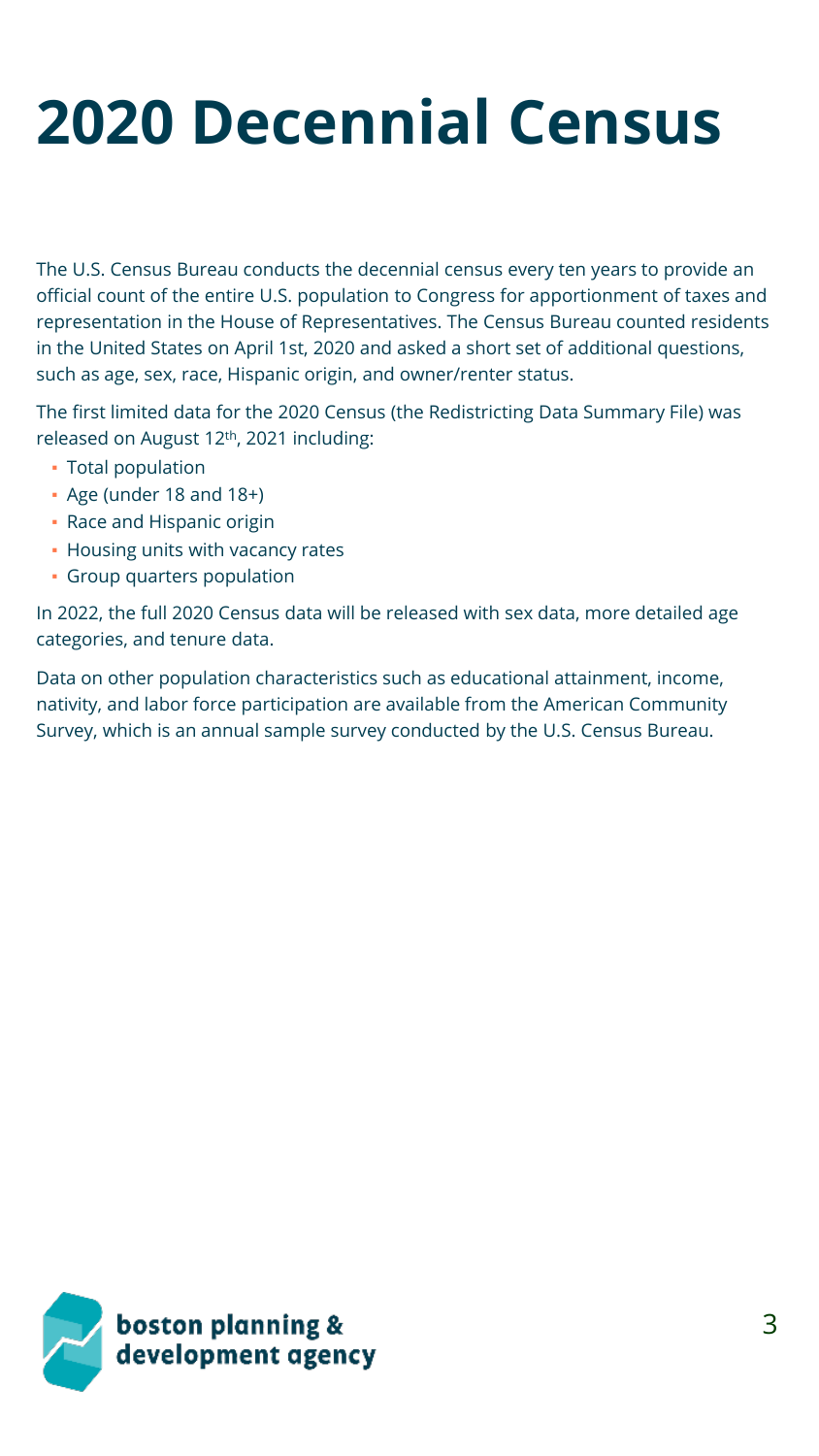#### **2020 Census Initial Highlights**

#### **Total Population**

Boston grew 9.4 percent from 2010 to 2020, reaching 675,647, continuing a growth trend since 1980. Boston's rate of growth exceeded that of the Commonwealth and the nation, which both grew at 7.4 percent over the past decade. South Boston Waterfront is the Boston neighborhood that grew the fastest, growing 195 percent from just 1,889 in 2010 to 5,579 in 2020. According to the Census data, Allston's population fell by 5.9 percent, with a 40 percent decline in the group quarters population, suggesting that the college dorm population of Allston may not have been correctly counted in the wake of the pandemic evacuation.

#### **Race/Ethnicity**

Boston continues to become more diverse, adding Hispanic and Asian residents. Boston's Hispanic population grew 16.9 percent since 2010, making up 18.7 percent of Boston's population in 2020. Boston's Asian/Pacific Islander population grew 38 percent since 2010, making up 11.2 percent of Boston's population in 2020. The non-Hispanic White population grew a modest 3.8 percent since 2010 with the population share falling to 44.6 percent. The non-Hispanic Black/African-American population fell by 6.4 percent since 2010, and the population share fell to 19.1 percent.

#### **Child Population**

Boston had 101,811 children under age 18 in 2020, a fall of 1.8 percent from 2010. Children under 18 made up 15 percent of Boston's population in 2020, down from 17 percent in 2010. The White, Hispanic, and Asian child populations increased modestly, while the Black/African-American population fell by 22 percent. Charlestown added the most children: 774. The child population declined the fastest in Hyde Park (down 11 percent) and Roslindale (down 9 percent).

#### **Housing**

Boston had 301,702 total housing units in 2020, an increase of 10.7 percent from 2010. The number of housing units grew fastest in South Boston Waterfront, 281 percent since 2010, with the most new units 3,408. According to the U.S. Census Bureau, 7.4 percent of Boston housing units were vacant in April 2020. There were 279,495 occupied housing units (households) in Boston in 2020**.** Boston's average household size fell slightly to 2.25. Boston's group quarters population living in dorms, nursing homes, correctional facilities and other institutions rose to 46,574, about the same as 2010, making up 6.9 percent of Boston's total population.

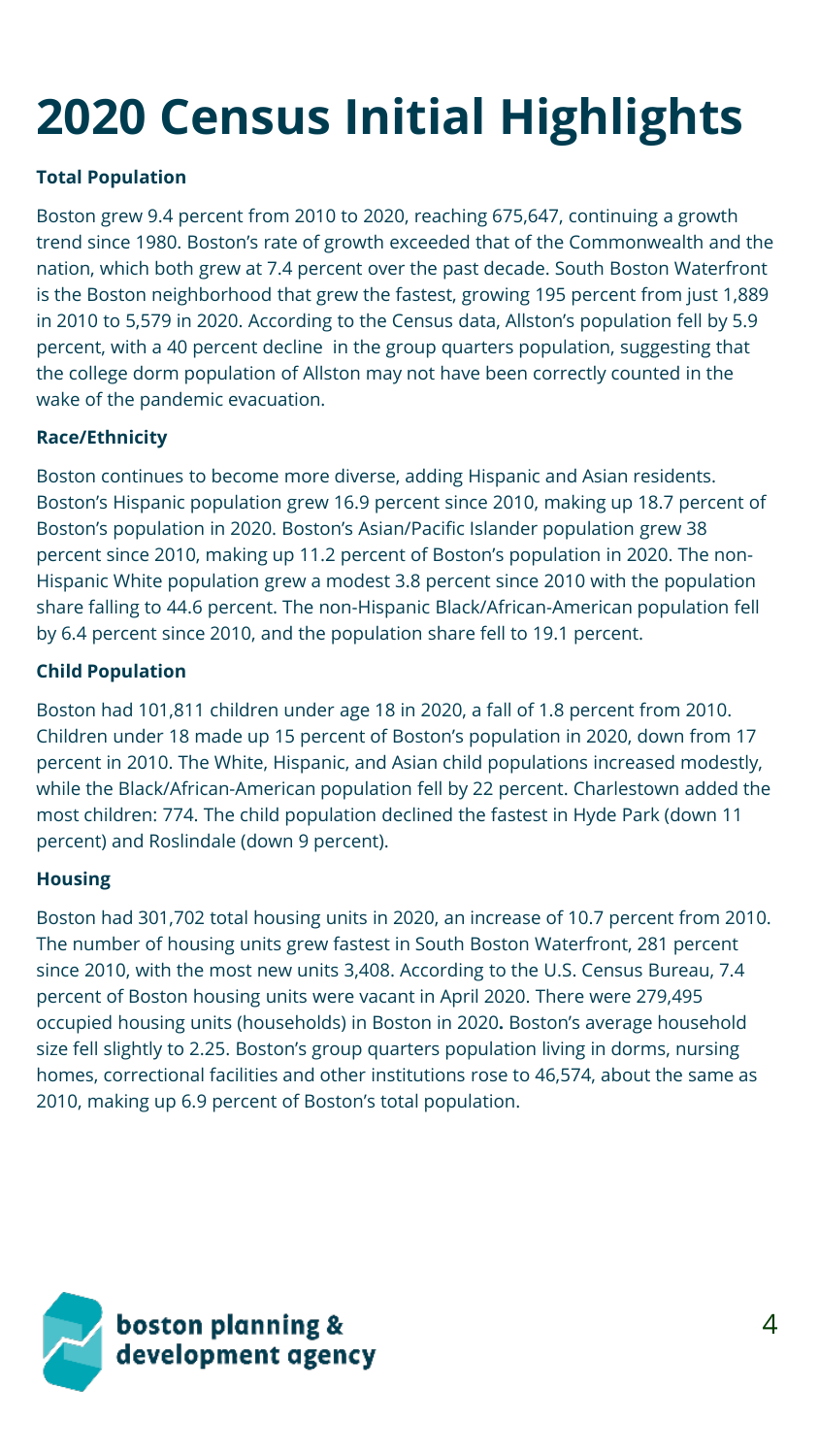#### **Boston 2020 Census**

|                                                  | 2010      |        | 2020      |              |                | 2010 to 2020 Change |
|--------------------------------------------------|-----------|--------|-----------|--------------|----------------|---------------------|
| <b>Total Population</b>                          | Count     | Share  | Count     | <b>Share</b> | Count          | Percent             |
| <b>Massachusetts</b>                             | 6,547,629 |        | 7,029,917 |              | 482,288        | 7.4%                |
| <b>Boston</b>                                    | 617,594   | 100.0% | 675,647   | 100.0%       | 58,053         | 9.4%                |
| <b>White Alone</b>                               | 290,312   | 47.0%  | 301,464   | 44.6%        | 11,152         | 3.8%                |
| <b>Black or African American Alone</b>           | 138,073   | 22.4%  | 129,264   | 19.1%        | $-8,809$       | $-6.4%$             |
| Hispanic or Latino                               | 107,917   | 17.5%  | 126,113   | 18.7%        | 18,196         | 16.9%               |
| <b>Asian Alone</b>                               | 54,846    | 8.9%   | 75,588    | 11.2%        | 20,742         | 37.8%               |
| American Indian and Alaska Native Alone          | 1,227     | 0.2%   | 989       | 0.1%         | $-238$         | $-19.4%$            |
| Native Hawaiian and Other Pacific Islander Alone | 182       | 0.0%   | 251       | 0.0%         | 69             | 37.9%               |
| Some Other Race Alone                            | 10,078    | 1.6%   | 9,257     | 1.4%         | $-821$         | $-8.1%$             |
| Two or More Races                                | 14,959    | 2.4%   | 32,721    | 4.8%         | 17,762         | 118.7%              |
|                                                  |           |        |           |              |                |                     |
| Adult Population (age 18 and older)              |           |        |           |              |                |                     |
| <b>Massachusetts</b>                             | 5,128,706 |        | 5,663,723 |              | 535,017        | 10.4%               |
| <b>Boston</b>                                    | 513,884   | 100.0% | 573,836   | 100.0%       | 59,952         | 11.7%               |
| <b>White Alone</b>                               | 266,389   | 51.8%  | 276,031   | 48.1%        | 9,642          | 3.6%                |
| <b>Black or African American Alone</b>           | 103,642   | 20.2%  | 102,289   | 17.8%        | $-1,353$       | $-1.3%$             |
| <b>Hispanic or Latino</b>                        | 76,708    | 14.9%  | 94,207    | 16.4%        | 17,499         | 22.8%               |
| <b>Asian Alone</b>                               | 47,733    | 9.3%   | 68,334    | 11.9%        | 20,601         | 43.2%               |
| American Indian and Alaska Native Alone          | 952       | 0.2%   | 794       | 0.1%         | $-158$         | $-16.6%$            |
| Native Hawaiian and Other Pacific Islander Alone | 157       | 0.0%   | 226       | 0.0%         | 69             | 43.9%               |
| Some Other Race Alone                            | 7,563     | 1.5%   | 7,258     | 1.3%         | $-305$         | $-4.0%$             |
| Two or More Races                                | 10,740    | 2.1%   | 24,697    | 4.3%         | 13,957         | 130.0%              |
|                                                  |           |        |           |              |                |                     |
| Child Population (under age 18)                  |           |        |           |              |                |                     |
| <b>Massachusetts</b>                             | 1,418,923 |        | 1,366,194 |              | $-52,729$      | $-3.7%$             |
| <b>Boston</b>                                    | 103,710   | 100.0% | 101,811   | 100.0%       | $-1,899$       | $-1.8%$             |
| <b>White Alone</b>                               | 23,923    | 23.1%  | 25,433    | 25.0%        | 1,510          | 6.3%                |
| <b>Black or African American Alone</b>           | 34,431    | 33.2%  | 26,975    | 26.5%        | $-7,456$       | $-21.7%$            |
| Hispanic or Latino                               | 31,209    | 30.1%  | 31,906    | 31.3%        | 697            | 2.2%                |
| <b>Asian Alone</b>                               | 7,113     | 6.9%   | 7,254     | 7.1%         | 141            | 2.0%                |
| American Indian and Alaska Native Alone          | 275       | 0.3%   | 195       | 0.2%         | $-80$          | $-29.1%$            |
| Native Hawaiian and Other Pacific Islander Alone | 25        | 0.0%   | 25        | 0.0%         | $\overline{0}$ | 0.0%                |
| Some Other Race alone                            | 2,515     | 2.4%   | 1,999     | 2.0%         | $-516$         | $-20.5%$            |
| Two or More Races                                | 4,219     | 4.1%   | 8,024     | 7.9%         | 3,805          | 90.2%               |
|                                                  |           |        |           |              |                |                     |
| <b>Household Population</b>                      |           |        |           |              |                |                     |
| <b>Massachusetts</b>                             | 6,308,747 |        | 6,784,399 |              | 475,652        | 7.5%                |
| <b>Boston</b>                                    | 571,380   |        | 629,073   |              | 57,693         | 10.1%               |
|                                                  |           |        |           |              |                |                     |
| <b>Group Quarter Population</b>                  |           |        |           |              |                |                     |
| <b>Massachusetts</b>                             | 238,882   |        | 245,518   |              | 6,636          | 2.8%                |
| <b>Boston</b>                                    | 46,214    |        | 46,574    |              | 360            | 0.8%                |
|                                                  |           |        |           |              |                |                     |
| <b>Housing</b>                                   |           |        |           |              |                |                     |
| <b>Massachusetts Total Units</b>                 | 2,808,254 |        | 2,998,537 |              | 190,283        | 6.8%                |
| <b>Boston Total Units</b>                        | 272,481   | 100.0% | 301,702   | 100.0%       | 29,221         | 10.7%               |
| Occupied                                         | 252,699   | 92.7%  | 279,495   | 92.6%        | 26,796         | 10.6%               |
| Vacant                                           | 19,782    | 7.3%   | 22,207    | 7.4%         | 2,425          | 12.3%               |
|                                                  |           |        |           |              |                |                     |
| Persons per Household                            |           |        |           |              |                |                     |
| <b>Massachusetts</b>                             | 2.48      |        | 2.47      |              |                |                     |
| <b>Boston</b>                                    | 2.26      |        | 2.25      |              |                |                     |

Source: U.S. Census Bureau, 2020 Decennial Census Redistricting Data, BPDA Research Division Analysis

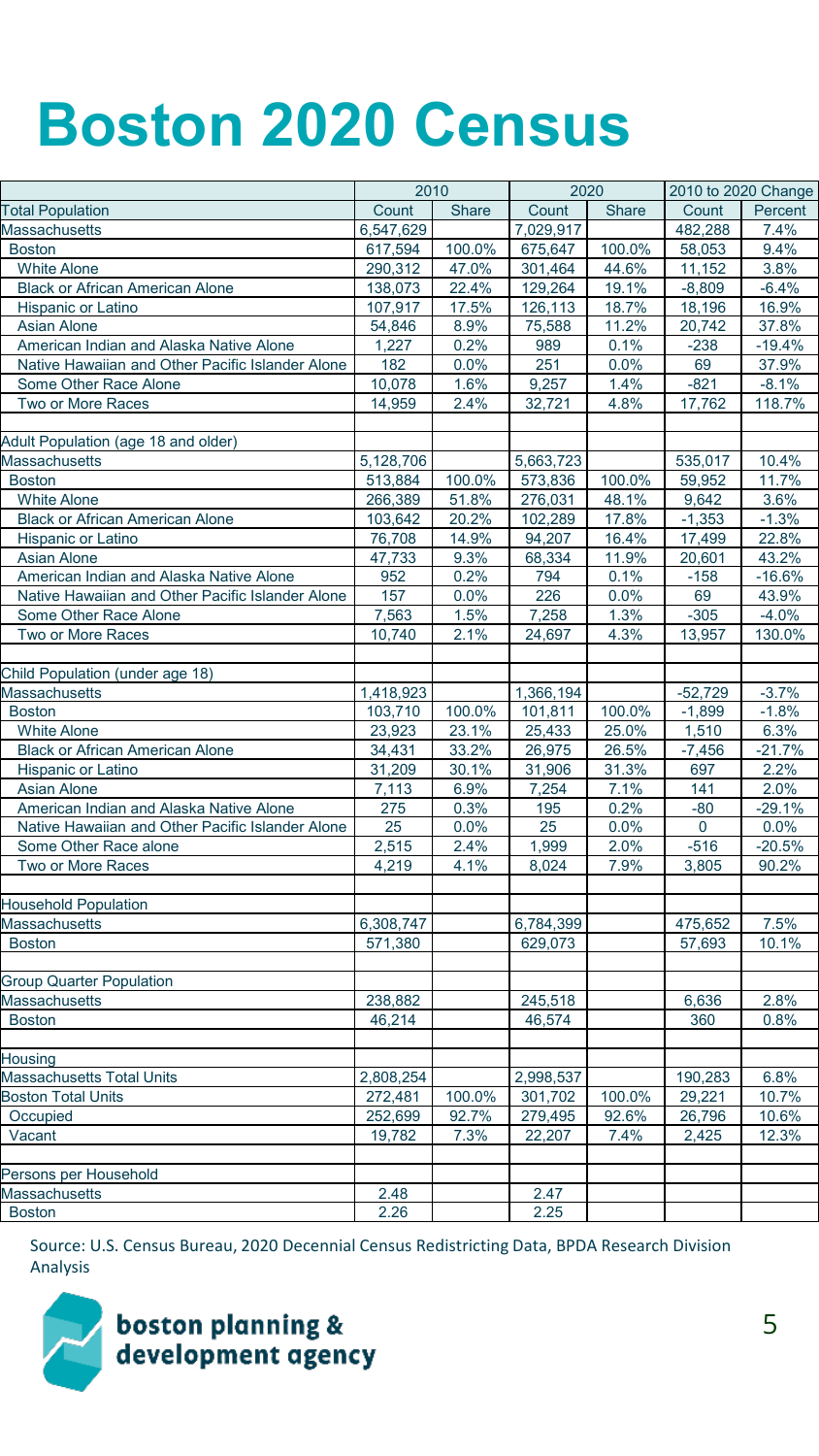#### **2020 Boston Adult and Child Populations**

|                                | <b>Total</b> |              | <b>Adult</b> |              | <b>Child</b> |              |
|--------------------------------|--------------|--------------|--------------|--------------|--------------|--------------|
|                                | <b>Count</b> | <b>Share</b> | <b>Count</b> | <b>Share</b> | <b>Count</b> | <b>Share</b> |
| <b>Massachusetts</b>           | 7,029,917    |              | 5,663,723    |              | 1,366,194    |              |
| <b>Boston</b>                  | 675,647      |              | 573,836      |              | 101,811      |              |
| <b>Allston</b>                 | 28,621       | 4.2%         | 26,668       | 93.2%        | 1,953        | 6.8%         |
| <b>Back Bay</b>                | 19,588       | 2.9%         | 18,374       | 93.8%        | 1,214        | 6.2%         |
| <b>Beacon Hill</b>             | 9,336        | 1.4%         | 8,603        | 92.1%        | 733          | 7.9%         |
| <b>Brighton</b>                | 48,330       | 7.2%         | 44,129       | 91.3%        | 4,201        | 8.7%         |
| <b>Charlestown</b>             | 19,120       | 2.8%         | 15,661       | 81.9%        | 3,459        | 18.1%        |
| Chinatown                      | 7,143        | 1.1%         | 6,343        | 88.8%        | 800          | 11.2%        |
| <b>Dorchester</b>              | 122,191      | 18.1%        | 95,365       | 78.0%        | 26,826       | 22.0%        |
| <b>Downtown</b>                | 13,451       | 2.0%         | 12,675       | 94.2%        | 776          | 5.8%         |
| <b>East Boston</b>             | 43,066       | 6.4%         | 34,826       | 80.9%        | 8,240        | 19.1%        |
| <b>Fenway</b>                  | 37,733       | 5.6%         | 36,715       | 97.3%        | 1,018        | 2.7%         |
| <b>Hyde Park</b>               | 33,009       | 4.9%         | 26,470       | 80.2%        | 6,539        | 19.8%        |
| Jamaica Plain                  | 41,012       | 6.1%         | 34,817       | 84.9%        | 6,195        | 15.1%        |
| Longwood                       | 4,096        | 0.6%         | 3,977        | 97.1%        | 119          | 2.9%         |
| <b>Mattapan</b>                | 23,834       | 3.5%         | 18,511       | 77.7%        | 5,323        | 22.3%        |
| <b>Mission Hill</b>            | 17,886       | 2.6%         | 15,983       | 89.4%        | 1,903        | 10.6%        |
| <b>North End</b>               | 10,805       | 1.6%         | 10,236       | 94.7%        | 569          | 5.3%         |
| <b>Roslindale</b>              | 29,386       | 4.3%         | 23,604       | 80.3%        | 5,782        | 19.7%        |
| <b>Roxbury</b>                 | 54,905       | 8.1%         | 43,502       | 79.2%        | 11,403       | 20.8%        |
| <b>South Boston</b>            | 37,917       | 5.6%         | 33,614       | 88.7%        | 4,303        | 11.3%        |
| <b>South Boston Waterfront</b> | 5,579        | 0.8%         | 5,286        | 94.7%        | 293          | 5.3%         |
| <b>South End</b>               | 29,373       | 4.3%         | 25,922       | 88.3%        | 3,451        | 11.7%        |
| <b>West End</b>                | 7,705        | 1.1%         | 7,098        | 92.1%        | 607          | 7.9%         |
| <b>West Roxbury</b>            | 31,561       | 4.7%         | 25,457       | 80.7%        | 6,104        | 19.3%        |

Source: U.S. Census Bureau, 2020 Decennial Census Redistricting Data, BPDA Research Division Analysis

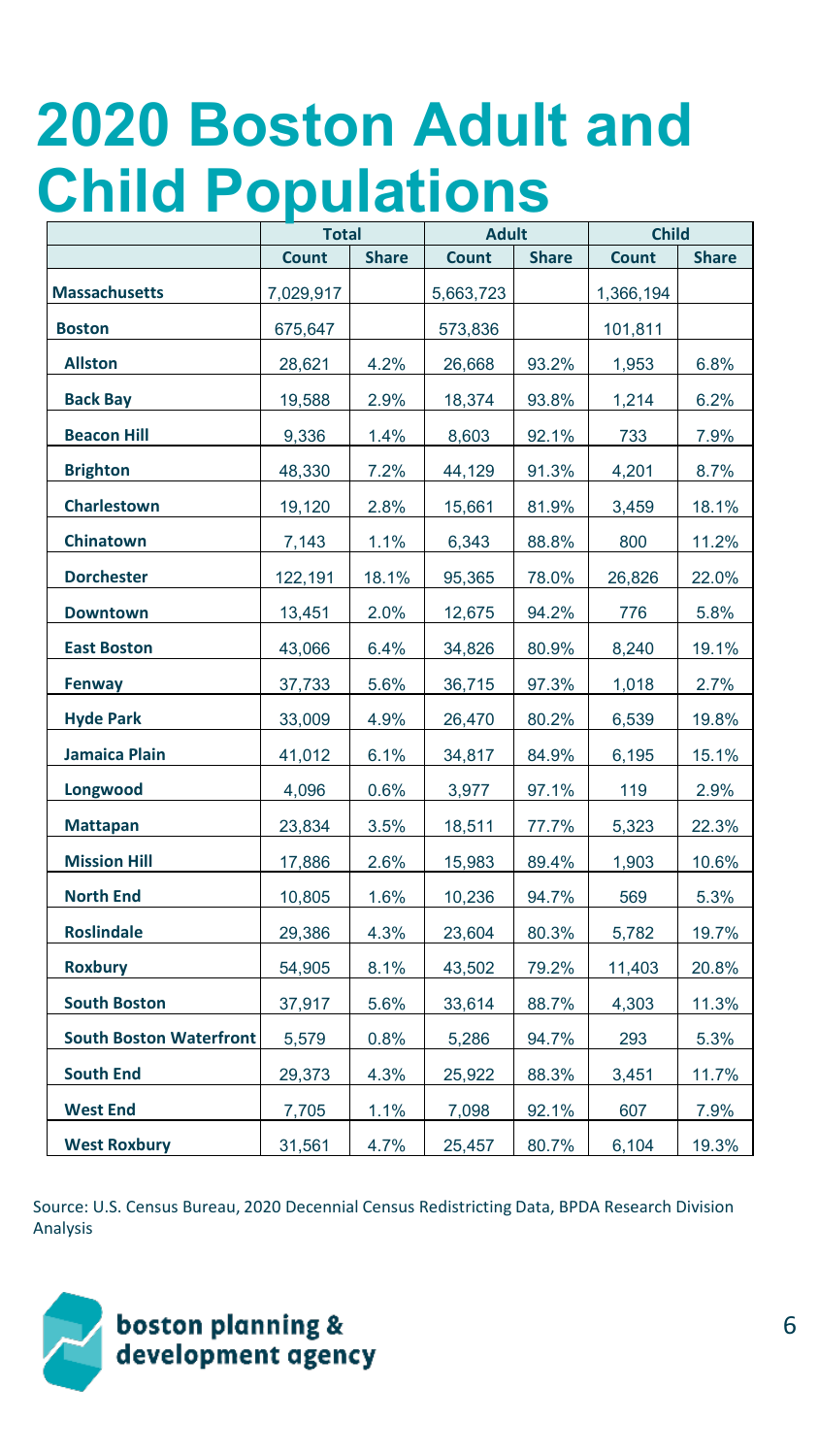#### **2020 Boston Population by Race and Ethnicity**

|                         | Total     | <b>White Alone</b> |              | <b>Black or African</b> |              | Hispanic or Latino |              | Asian or Pacific Islander |       | Other Races or |              |
|-------------------------|-----------|--------------------|--------------|-------------------------|--------------|--------------------|--------------|---------------------------|-------|----------------|--------------|
|                         | Count     | Count              | <b>Share</b> | Count                   | <b>Share</b> | Count              | <b>Share</b> | Count                     | Share | Count          | <b>Share</b> |
| Massachusetts           | 7.029,917 | 4.748.897          | 67.6%        | 457,055                 | 6.5%         | 887.685            | 12.6%        | 506,507                   | 7.2%  | 429,773        | 6.1%         |
| Boston                  | 675,647   | 301,464            | 44.6%        | 129,264                 | 19.1%        | 126,113            | 18.7%        | 75,839                    | 11.2% | 42,967         | 6.4%         |
| <b>Aliston</b>          | 28,621    | 14,634             | 51.1%        | 1,451                   | $5.1\%$      | 3.657              | 12.8%        | 7.173                     | 25.1% | 1,706          | 6.0%         |
| Back Bay                | 19,588    | 14,056             | 71.8%        | 718                     | 3.7%         | 1.326              | 6.8%         | 2.604                     | 13.3% | 884            | 4.5%         |
| Beacon Hill             | 9,336     | 7.521              | 80.6%        | 252                     | 2.7%         | 537                | 5.8%         | 630                       | 6.7%  | 396            | 4.2%         |
| Brighton                | 48,330    | 30,596             | 63.3%        | 2,289                   | 4.7%         | 4,978              | 10.3%        | 7,801                     | 16.1% | 2,666          | 5.5%         |
| Charlestown             | 19,120    | 13,626             | 71.3%        | 990                     | 5.2%         | 2,075              | 10.9%        | 1,650                     | 8.6%  | 779            | 4.1%         |
| Chinatown               | 7,143     | 1.898              | 26.6%        | 297                     | 4.2%         | 477                | 6.7%         | 4,281                     | 59.9% | $\frac{60}{2}$ | 27%          |
| Dorchester              | 122.191   | 27,411             | 22.4%        | 42,714                  | 35.0%        | 25.285             | 20.7%        | 13,360                    | 10.9% | 13.421         | 11.0%        |
| Downtown                | 13,451    | 9,174              | 68.2%        | 537                     | 4.0%         | ક્ર                | 7.1%         | 2,286                     | 17.0% | 493            | 3.7%         |
| East Boston             | 43,066    | 15,760             | 36.6%        | 1,403                   | 3.3%         | 21,700             | 50.4%        | 1,932                     | 4.5%  | 2,271          | 5.3%         |
| Fenway                  | 37,733    | 20,456             | 54.2%        | 2,396                   | 6.3%         | 3,643              | 9.7%         | 9.218                     | 24.4% | 2,020          | 5.4%         |
| Hyde Park               | 33,009    | 7,449              | 22.6%        | 15,171                  | 46.0%        | 7.901              | 23.9%        | 677                       | 2.1%  | 1.811          | 5.5%         |
| Jamaica Plain           | 41,012    | 22,032             | 53.7%        | 4,686                   | 11.4%        | 8,921              | 21.8%        | 2,985                     | 7.3%  | 2,388          | 5.8%         |
| <b>poomBuo-1</b>        | 4,096     | 2,573              | 62.8%        | 334                     | 8.2%         | क्ले               | 9.3%         | 59                        | 16.0% | ড়             | 3.7%         |
| Mattapan                | 23,834    | 1,489              | 6.2%         | 16,277                  | 68.3%        | 4,079              | 17.1%        | 490                       | 21%   | 1,499          | 6.3%         |
| Mission Hill            | 17.886    | 6.950              | 38.9%        | 2,469                   | 13.8%        | 3.397              | 19.0%        | 4.228                     | 23.6% | 842            | 4.7%         |
| North End               | 10,805    | 9,306              | 86.1%        | 141                     | 1.3%         | 528                | 4.9%         | 445                       | 4.1%  | 385            | 3.6%         |
| Roslindale              | 29,386    | 13,428             | 45.7%        | 6,045                   | 20.6%        | 7,373              | 25.1%        | 1,018                     | 3.5%  | 1,522          | 5.2%         |
| Roxbury                 | 54,905    | 7,182              | 13.1%        | 22,796                  | 41.5%        | 16,728             | 30.5%        | 3.277                     | 6.0%  | 4,922          | 0%           |
| South Boston            | 37.917    | 29,139             | 76.8%        | 1,529                   | 4.0%         | 3.887              | 10.3%        | 2,077                     | 5.5%  | 1,285          | 3.4%         |
| South Boston Waterfront | 5,579     | 4,315              | 77.3%        | 160                     | 2.9%         | 316                | 5.7%         | 482                       | 8.6%  | 306            | 5.5%         |
| South End               | 29,373    | 16,618             | 56.6%        | 2,959                   | 10.1%        | 3,783              | 12.9%        | 4,677                     | 15.9% | 1,336          | 4.5%         |
| West End                | 7,705     | 4,933              | 64.0%        | 338                     | 4.4%         | 613                | 8.0%         | 1,440                     | 18.7% | क्ले           | 4.9%         |
| West Roxbury            | 31,561    | 20,918             | 66.3%        | 3,312                   | 10.5%        | 3,567              | 11.3%        | 2,451                     | 7.8%  | 1,313          | 4.2%         |



#### boston planning &<br>development agency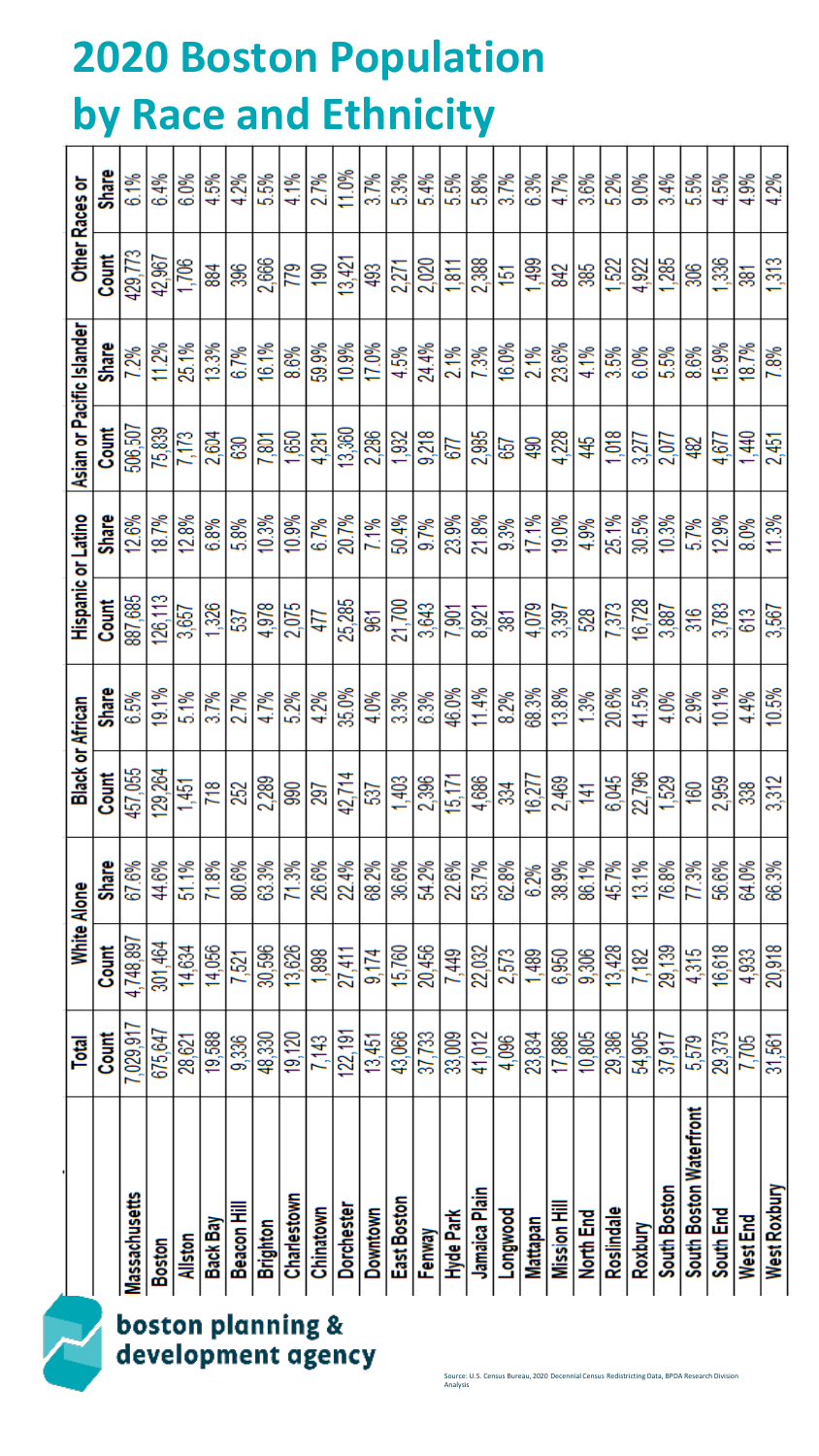#### **2020 Boston Housing Units**

|                                | <b>Total</b> | <b>Occupied</b> |              |              | <b>Vacant</b> |
|--------------------------------|--------------|-----------------|--------------|--------------|---------------|
|                                | <b>Count</b> | <b>Count</b>    | <b>Share</b> | <b>Count</b> | <b>Share</b>  |
| <b>Massachusetts</b>           | 2,998,537    | 2,749,225       | 91.7%        | 249,312      | 8.3%          |
| <b>Boston</b>                  | 301,702      | 279,495         | 92.6%        | 22,207       | 7.4%          |
| <b>Allston</b>                 | 12,527       | 11,740          | 93.7%        | 787          | 6.3%          |
| <b>Back Bay</b>                | 12,373       | 10,788          | 87.2%        | 1,585        | 12.8%         |
| <b>Beacon Hill</b>             | 6,037        | 5,485           | 90.9%        | 552          | 9.1%          |
| <b>Brighton</b>                | 21,874       | 20,822          | 95.2%        | 1,052        | 4.8%          |
| Charlestown                    | 9,525        | 8,932           | 93.8%        | 593          | 6.2%          |
| Chinatown                      | 3,644        | 3,299           | 90.5%        | 345          | 9.5%          |
| <b>Dorchester</b>              | 47,965       | 44,823          | 93.4%        | 3,142        | 6.6%          |
| <b>Downtown</b>                | 6,654        | 5,401           | 81.2%        | 1,253        | 18.8%         |
| <b>East Boston</b>             | 18,016       | 16,695          | 92.7%        | 1,321        | 7.3%          |
| Fenway                         | 13,968       | 12,661          | 90.6%        | 1,307        | 9.4%          |
| <b>Hyde Park</b>               | 12,613       | 12,066          | 95.7%        | 547          | 4.3%          |
| Jamaica Plain                  | 18,891       | 17,724          | 93.8%        | 1,167        | 6.2%          |
| Longwood                       | 456          | 425             | 93.2%        | 31           | 6.8%          |
| Mattapan                       | 9,346        | 8,821           | 94.4%        | 525          | 5.6%          |
| <b>Mission Hill</b>            | 7,139        | 6,820           | 95.5%        | 319          | 4.5%          |
| <b>North End</b>               | 6,832        | 6,314           | 92.4%        | 518          | 7.6%          |
| <b>Roslindale</b>              | 12,114       | 11,534          | 95.2%        | 580          | 4.8%          |
| Roxbury                        | 22,034       | 20,345          | 92.3%        | 1,689        | 7.7%          |
| <b>South Boston</b>            | 19,140       | 17,961          | 93.8%        | 1,179        | 6.2%          |
| <b>South Boston Waterfront</b> | 4,622        | 3,624           | 78.4%        | 998          | 21.6%         |
| South End                      | 16,619       | 15,253          | 91.8%        | 1,366        | 8.2%          |
| <b>West End</b>                | 5,243        | 4,572           | 87.2%        | 671          | 12.8%         |
| <b>West Roxbury</b>            | 14,070       | 13,390          | 95.2%        | 680          | 4.8%          |

Source: U.S. Census Bureau, 2020 Decennial Census Redistricting Data, BPDA Research Division Analysis

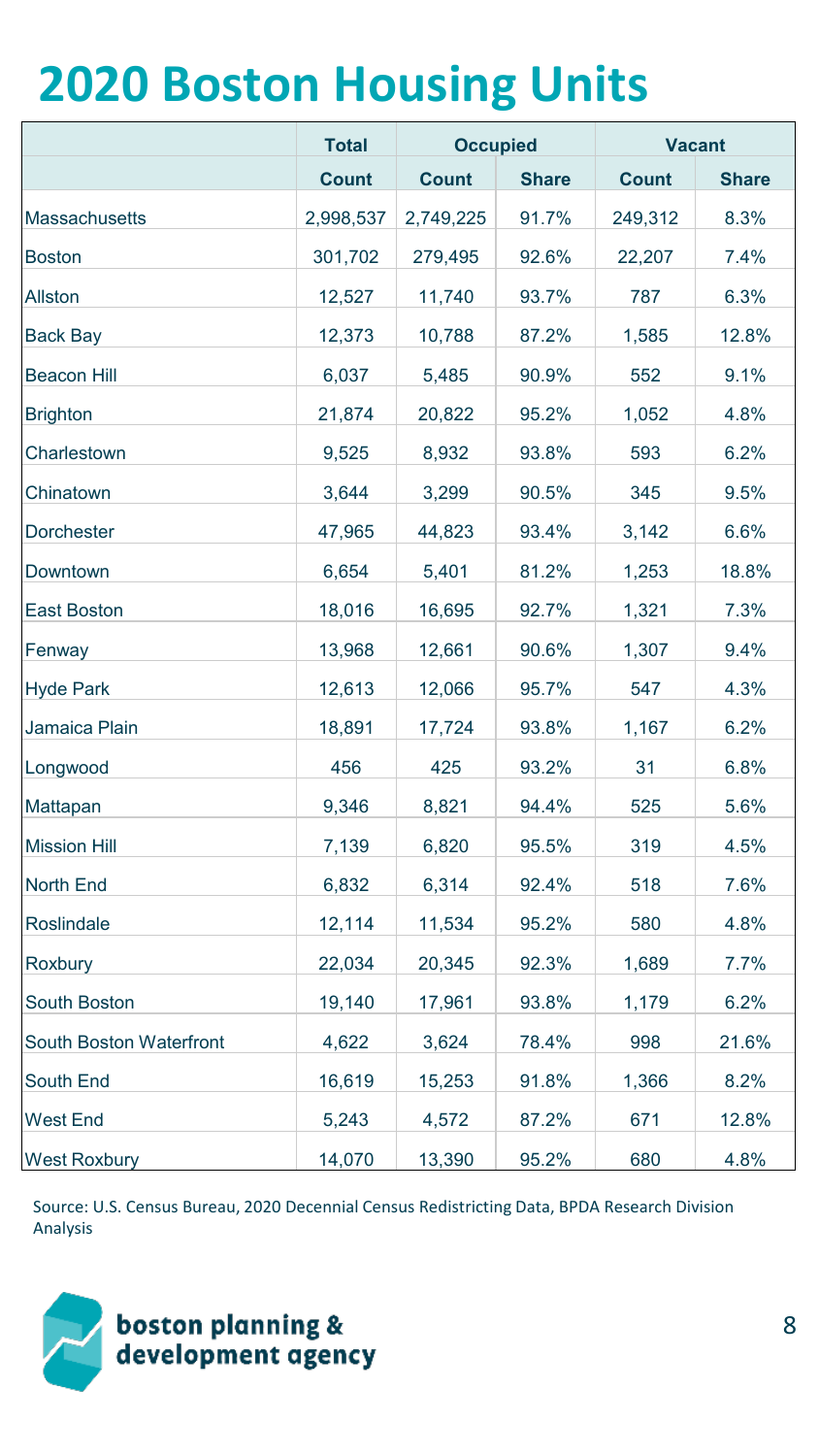#### **2020 Group Quarters Population**

|                                          |              |                                                                   | <b>Non-institutional</b>    |                   |                                                                                                       | <b>Institutional</b> |                                                 |                                                     |
|------------------------------------------|--------------|-------------------------------------------------------------------|-----------------------------|-------------------|-------------------------------------------------------------------------------------------------------|----------------------|-------------------------------------------------|-----------------------------------------------------|
|                                          | <b>Total</b> | <b>College/</b><br><b>University</b><br><b>student</b><br>housing | <b>Military</b><br>quarters | <b>facilities</b> | <b>Other non- Correctional</b><br>institutional facilities for Juvenile nursing institution<br>adults |                      | <b>Nursing</b><br><b>facilities</b><br>/Skilled | <b>Other</b><br>facilities facilities al facilities |
| <b>Massachusetts</b>                     |              |                                                                   |                             |                   |                                                                                                       |                      |                                                 |                                                     |
| <b>Boston</b>                            | 46,574       | 35,750                                                            | 146                         | 5,482             | 915                                                                                                   | 705                  | 3,257                                           | 319                                                 |
| <b>Allston</b>                           | 3,390        | 3,214                                                             | $\pmb{0}$                   | 150               | $\mathbf 0$                                                                                           | $\mathbf 0$          | 26                                              | $\pmb{0}$                                           |
| <b>Back Bay</b>                          | 1,970        | 1,578                                                             | $\pmb{0}$                   | 123               | $\mathbf 0$                                                                                           | $\mathbf 0$          | 269                                             | $\pmb{0}$                                           |
| <b>Beacon Hill</b>                       | 33           | $\mathbf 0$                                                       | $\mathbf 0$                 | 33                | $\mathbf 0$                                                                                           | $\mathbf 0$          | $\mathbf 0$                                     | $\mathbf 0$                                         |
| <b>Brighton</b>                          | 4,022        | 3,493                                                             | $\mathbf 0$                 | 220               | $\mathbf 0$                                                                                           | 13                   | 240                                             | 56                                                  |
| <b>Charlestown</b>                       | 110          | $\mathbf 0$                                                       | 30                          | 25                | $\mathbf 0$                                                                                           | $\mathbf 0$          | 55                                              | $\mathbf 0$                                         |
| <b>Chinatown</b>                         | 681          | 443                                                               | $\mathbf 0$                 | 14                | $\mathbf 0$                                                                                           | $\mathbf 0$          | 224                                             | $\pmb{0}$                                           |
| <b>Dorchester</b>                        | 1,513        | $\mathbf 0$                                                       | $\pmb{0}$                   | 936               | $\mathbf 0$                                                                                           | 286                  | 291                                             | $\pmb{0}$                                           |
| <b>Downtown</b>                          | 4,213        | 3,283                                                             | $\pmb{0}$                   | 833               | $\mathbf 0$                                                                                           | $\mathbf 0$          | 97                                              | $\pmb{0}$                                           |
| <b>East Boston</b>                       | 253          | $\mathbf 0$                                                       | $\pmb{0}$                   | 109               | $\mathbf 0$                                                                                           | 12                   | 132                                             | $\pmb{0}$                                           |
| <b>Fenway</b>                            | 16,720       | 16,197                                                            | $\pmb{0}$                   | 209               | 53                                                                                                    | $\mathbf 0$          | 261                                             | $\mathbf 0$                                         |
| <b>Hyde Park</b>                         | 201          | 64                                                                | $\mathbf 0$                 | 70                | $\mathbf 0$                                                                                           | $\mathbf 0$          | 67                                              | $\pmb{0}$                                           |
| <b>Jamaica Plain</b>                     | 1,058        | 160                                                               | $\overline{0}$              | 369               | $\mathbf 0$                                                                                           | 90                   | 319                                             | 120                                                 |
| Longwood                                 | 3,296        | 3,296                                                             | $\mathbf 0$                 | $\mathbf 0$       | $\mathbf 0$                                                                                           | $\mathbf 0$          | $\pmb{0}$                                       | $\pmb{0}$                                           |
| <b>Mattapan</b>                          | 348          | $\mathbf 0$                                                       | $\pmb{0}$                   | 102               | 86                                                                                                    | 75                   | 85                                              | $\mathbf 0$                                         |
| <b>Mission Hill</b>                      | 1,783        | 1,502                                                             | $\pmb{0}$                   | 165               | $\boldsymbol{0}$                                                                                      | 4                    | 112                                             | $\pmb{0}$                                           |
| <b>North End</b>                         | 189          | $\pmb{0}$                                                         | 116                         | 32                | $\mathbf 0$                                                                                           | $\mathbf 0$          | 41                                              | $\pmb{0}$                                           |
| <b>Roslindale</b>                        | 504          | $\pmb{0}$                                                         | $\pmb{0}$                   | 57                | $\boldsymbol{0}$                                                                                      | $9\,$                | 438                                             | $\mathbf 0$                                         |
| <b>Roxbury</b>                           | 4,565        | 2,520                                                             | $\pmb{0}$                   | 1,102             | 742                                                                                                   | 160                  | $\pmb{0}$                                       | 41                                                  |
| <b>South Boston</b>                      | 369          | $\mathbf 0$                                                       | $\mathbf 0$                 | 125               | $\boldsymbol{0}$                                                                                      | 56                   | 188                                             | $\mathbf 0$                                         |
| <b>South Boston</b><br><b>Waterfront</b> | 1            | $\mathbf 0$                                                       | $\pmb{0}$                   | 1                 | $\boldsymbol{0}$                                                                                      | $\pmb{0}$            | $\pmb{0}$                                       | $\pmb{0}$                                           |
| <b>South End</b>                         | 706          | $\pmb{0}$                                                         | $\pmb{0}$                   | 661               | $\mathbf 0$                                                                                           | $\mathbf 0$          | $\pmb{0}$                                       | 45                                                  |
| <b>West End</b>                          | 144          | $\boldsymbol{0}$                                                  | $\mathbf 0$                 | 53                | 34                                                                                                    | $\mathbf 0$          | $\pmb{0}$                                       | 57                                                  |
| <b>West Roxbury</b>                      | 505          | $\boldsymbol{0}$                                                  | $\pmb{0}$                   | 93                | $\pmb{0}$                                                                                             | $\boldsymbol{0}$     | 412                                             | $\boldsymbol{0}$                                    |
|                                          |              |                                                                   |                             |                   |                                                                                                       |                      |                                                 |                                                     |



boston planning &<br>development agency

Source: U.S. Census Bureau, 2020 Decennial Census Redistricting Data, BPDA Research Division Analysis

9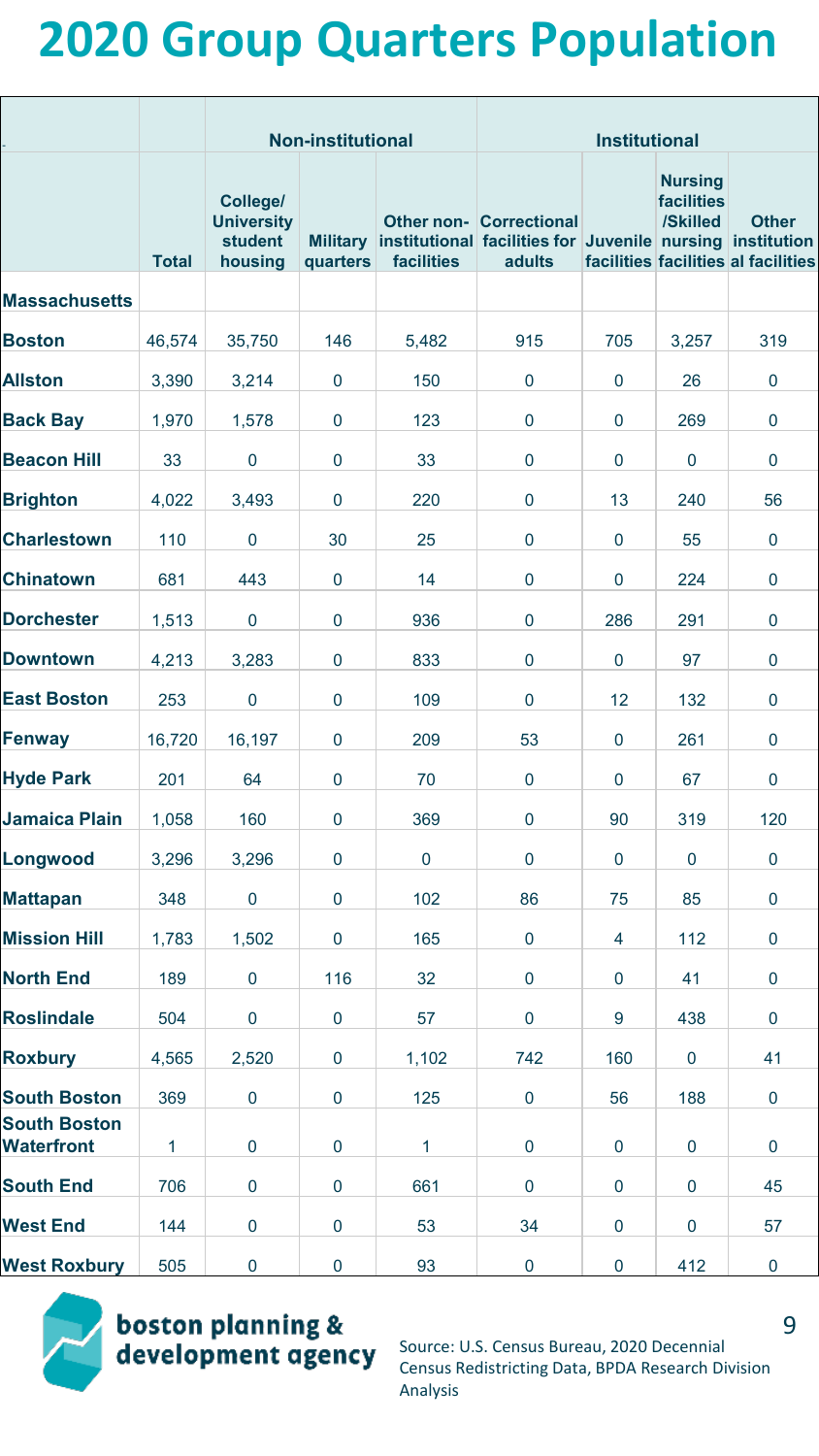# **02**

## 2020 U.S. Census Redistricting Data

Boston Neighborhoods

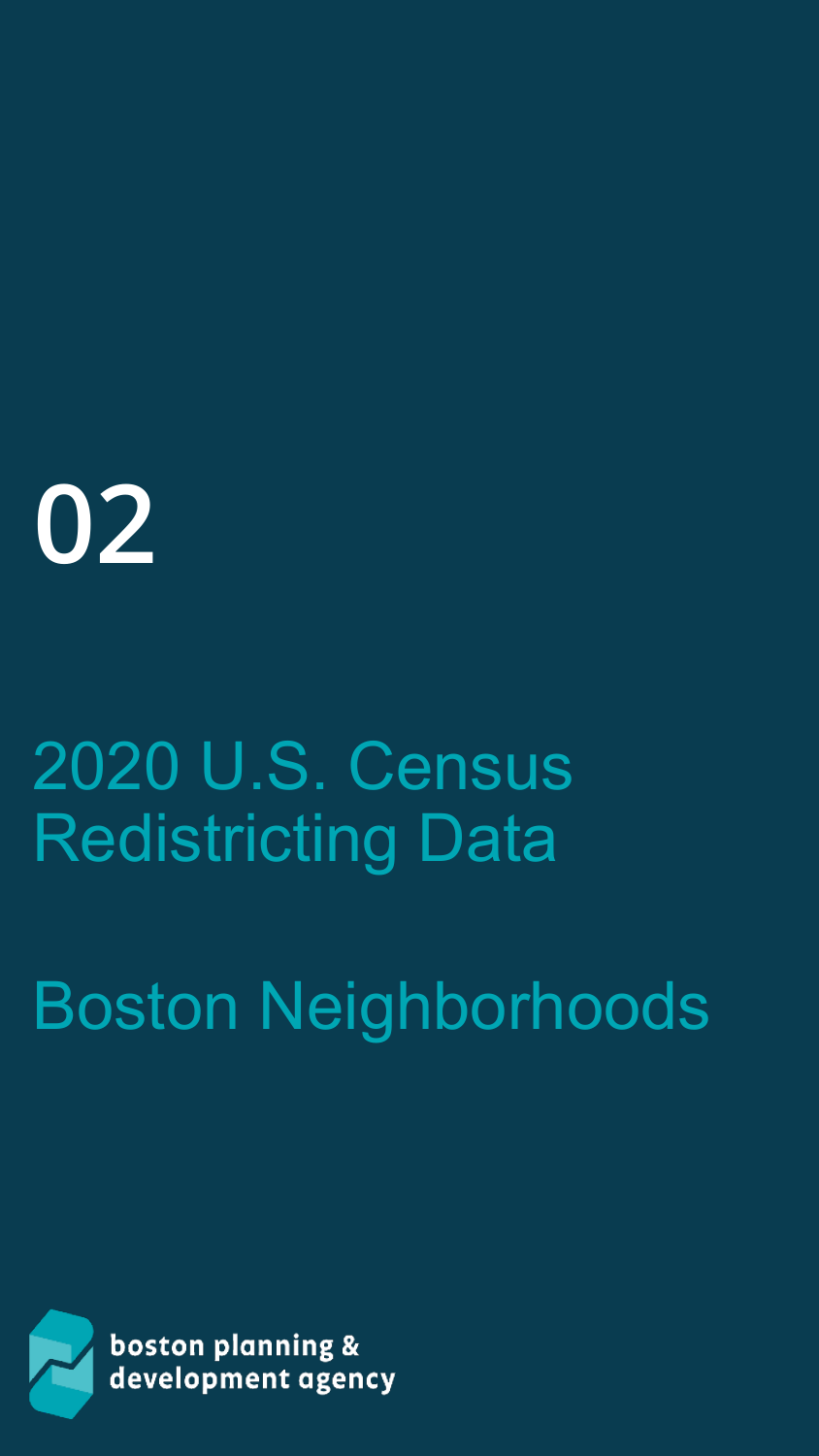#### **Approximations of Boston Neighborhoods by 2020 Census Block Groups**



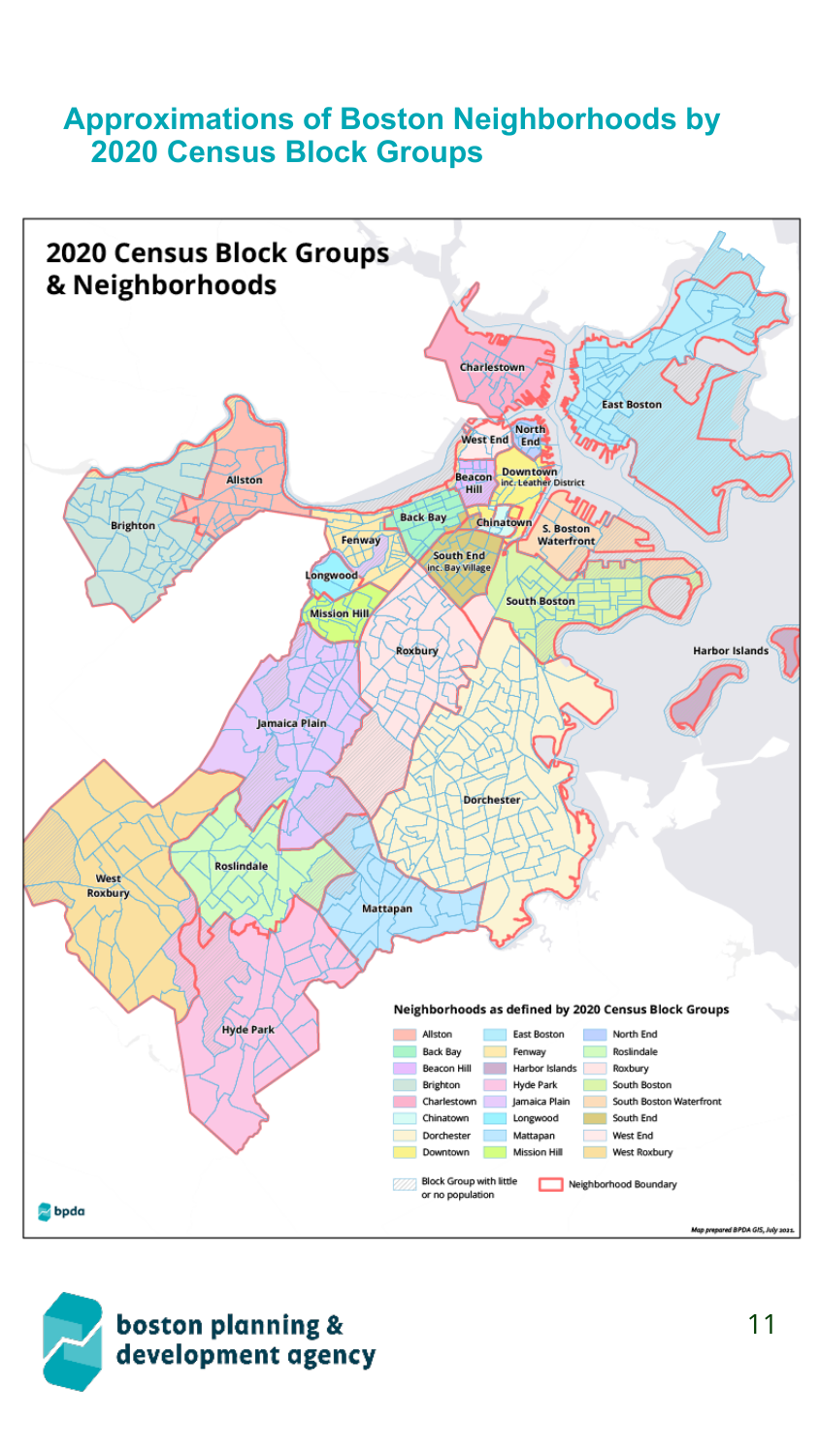### **Allston**

| <b>Total Population</b>                    |        | 2010         | 2020   |              |          | 2010 to 2020<br><b>Change</b> |
|--------------------------------------------|--------|--------------|--------|--------------|----------|-------------------------------|
|                                            | Count  | <b>Share</b> | Count  | <b>Share</b> | Count    | Percent                       |
| Total                                      | 30,405 |              | 28,621 |              | $-1,784$ | $-5.9%$                       |
| <b>White Alone</b>                         | 18,300 | 60.2%        | 14,634 | 51.1%        | $-3,666$ | $-20.0%$                      |
| <b>Black or African American Alone</b>     | 1,389  | 4.6%         | 1,451  | 5.1%         | 62       | 4.5%                          |
| Hispanic or Latino                         | 3,483  | 11.5%        | 3,657  | 12.8%        | 174      | 5.0%                          |
| Asian or Pacific Islander Alone            | 5,752  | 18.9%        | 7,173  | 25.1%        | 1,421    | 24.7%                         |
| <b>Other Races or Multiple Races</b>       | 1,481  | 4.9%         | 1,706  | 6.0%         | 225      | 15.2%                         |
| <b>Adult Population (age 18 and older)</b> |        |              |        |              |          |                               |
| Total                                      | 28,768 |              | 26,668 |              | $-2,100$ | $-7.3%$                       |
| <b>White Alone</b>                         | 17,808 | 61.9%        | 14,022 | 52.6%        | $-3,786$ | $-21.3%$                      |
| <b>Black or African American Alone</b>     | 1,258  | 4.4%         | 1,294  | 4.9%         | 36       | 2.9%                          |
| Hispanic or Latino                         | 3,014  | 10.5%        | 3,071  | 11.5%        | 57       | 1.9%                          |
| Asian or Pacific Islander Alone            | 5,367  | 18.7%        | 6,820  | 25.6%        | 1,453    | 27.1%                         |
| <b>Other Races or Multiple Races</b>       | 1,321  | 4.6%         | 1,461  | 5.5%         | 140      | 10.6%                         |
| <b>Child Population (under age 18)</b>     |        |              |        |              |          |                               |
| Total                                      | 1,637  |              | 1,953  |              | 316      | 19.3%                         |
| <b>White Alone</b>                         | 492    | 30.1%        | 612    | 31.3%        | 120      | 24.4%                         |
| <b>Black or African American Alone</b>     | 131    | 8.0%         | 157    | 8.0%         | 26       | 19.8%                         |
| <b>Hispanic or Latino</b>                  | 469    | 28.6%        | 586    | 30.0%        | 117      | 24.9%                         |
| Asian or Pacific Islander Alone            | 385    | 23.5%        | 353    | 18.1%        | $-32$    | $-8.3%$                       |
| <b>Other Races or Multiple Races</b>       | 160    | 9.8%         | 245    | 12.5%        | 85       | 53.1%                         |
| <b>Household Population</b>                | 24,762 | 81.4%        | 25,231 | 88.2%        | 469      | 1.9%                          |
| <b>Group Quarter Population</b>            | 5,643  | 18.6%        | 3,390  | 11.8%        | $-2,253$ | $-39.9%$                      |
| <b>Housing</b>                             |        |              |        |              |          |                               |
| <b>Total Units</b>                         | 11,716 |              | 12,527 |              | 811      | 6.9%                          |
| Occupied                                   | 11,317 | 96.6%        | 11,740 | 93.7%        | 423      | 3.7%                          |
| Vacant                                     | 399    | 3.4%         | 787    | 6.3%         | 388      | 97.2%                         |
| <b>Persons per Household</b>               | 2.19   |              | 2.15   |              |          | 0.0%                          |

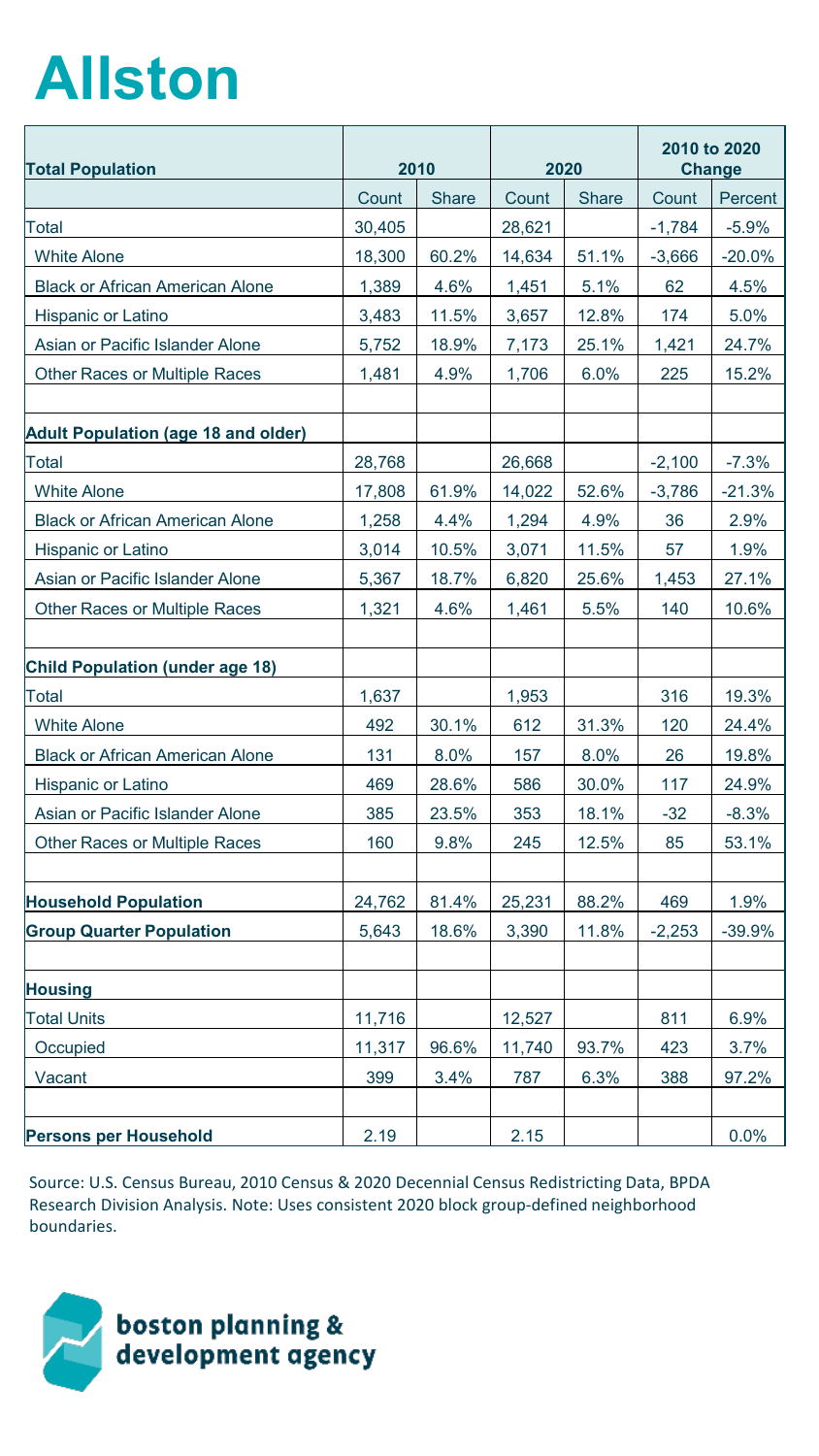#### **Back Bay**

| <b>Total Population</b>                    |        | 2010         | 2020   |              |                | 2010 to 2020<br><b>Change</b> |
|--------------------------------------------|--------|--------------|--------|--------------|----------------|-------------------------------|
|                                            | Count  | <b>Share</b> | Count  | <b>Share</b> | Count          | Percent                       |
| Total                                      | 17,933 |              | 19,588 |              | 1,655          | 9.2%                          |
| <b>White Alone</b>                         | 14,047 | 78.3%        | 14,056 | 71.8%        | 9              | 0.1%                          |
| <b>Black or African American Alone</b>     | 693    | 3.9%         | 718    | 3.7%         | 25             | 3.6%                          |
| Hispanic or Latino                         | 1,043  | 5.8%         | 1,326  | 6.8%         | 283            | 27.1%                         |
| Asian or Pacific Islander Alone            | 1,765  | 9.8%         | 2,604  | 13.3%        | 839            | 47.5%                         |
| <b>Other Races or Multiple Races</b>       | 385    | 2.1%         | 884    | 4.5%         | 499            | 129.6%                        |
| <b>Adult Population (age 18 and older)</b> |        |              |        |              |                |                               |
| Total                                      | 16,918 |              | 18,374 |              | 1,456          | 8.6%                          |
| <b>White Alone</b>                         | 13,247 | 78.3%        | 13,296 | 72.4%        | 49             | 0.4%                          |
| <b>Black or African American Alone</b>     | 662    | 3.9%         | 669    | 3.6%         | $\overline{7}$ | 1.1%                          |
| Hispanic or Latino                         | 979    | 5.8%         | 1,205  | 6.6%         | 226            | 23.1%                         |
| Asian or Pacific Islander Alone            | 1,702  | 10.1%        | 2,473  | 13.5%        | 771            | 45.3%                         |
| <b>Other Races or Multiple Races</b>       | 328    | 1.9%         | 731    | 4.0%         | 403            | 122.9%                        |
| <b>Child Population (under age 18)</b>     |        |              |        |              |                |                               |
| Total                                      | 1,015  |              | 1,214  |              | 199            | 19.6%                         |
| <b>White Alone</b>                         | 800    | 78.8%        | 760    | 62.6%        | $-40$          | $-5.0%$                       |
| <b>Black or African American Alone</b>     | 31     | 3.1%         | 49     | 4.0%         | 18             | 58.1%                         |
| Hispanic or Latino                         | 64     | 6.3%         | 121    | 10.0%        | 57             | 89.1%                         |
| Asian or Pacific Islander Alone            | 63     | 6.2%         | 131    | 10.8%        | 68             | 107.9%                        |
| <b>Other Races or Multiple Races</b>       | 57     | 5.6%         | 153    | 12.6%        | 96             | 168.4%                        |
| <b>Household Population</b>                | 16,390 | 91.4%        | 17,618 | 89.9%        | 1,228          | 7.5%                          |
| <b>Group Quarter Population</b>            | 1,543  | 8.6%         | 1,970  | 10.1%        | 427            | 27.7%                         |
| <b>Housing</b>                             |        |              |        |              |                |                               |
| <b>Total Units</b>                         | 12,181 |              | 12,373 |              | 192            | 1.6%                          |
| Occupied                                   | 10,572 | 86.8%        | 10,788 | 87.2%        | 216            | 2.0%                          |
| Vacant                                     | 1,609  | 13.2%        | 1,585  | 12.8%        | $-24$          | $-1.5%$                       |
| <b>Persons per Household</b>               | 1.55   |              | 1.63   |              |                | 0.0%                          |

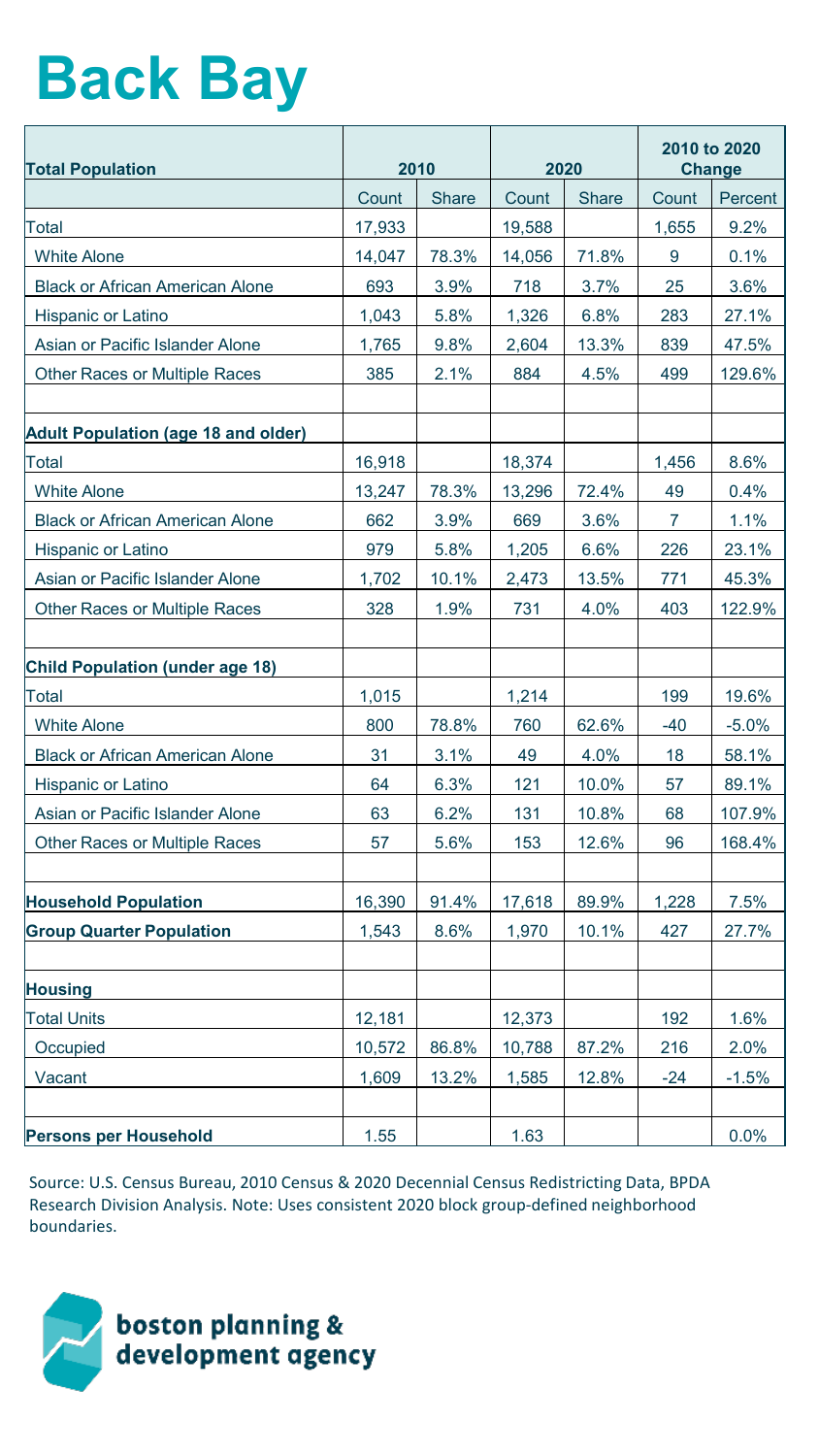#### **Beacon Hill**

| <b>Total Population</b>                    |                 | 2010         |       | 2020         |        | 2010 to 2020<br><b>Change</b> |
|--------------------------------------------|-----------------|--------------|-------|--------------|--------|-------------------------------|
|                                            | Count           | <b>Share</b> | Count | <b>Share</b> | Count  | Percent                       |
| Total                                      | 9,023           |              | 9,336 |              | 313    | 3.5%                          |
| <b>White Alone</b>                         | 7,832           | 86.8%        | 7,521 | 80.6%        | $-311$ | $-4.0%$                       |
| <b>Black or African American Alone</b>     | 178             | 2.0%         | 252   | 2.7%         | 74     | 41.6%                         |
| Hispanic or Latino                         | 374             | 4.1%         | 537   | 5.8%         | 163    | 43.6%                         |
| Asian or Pacific Islander Alone            | 483             | 5.4%         | 630   | 6.7%         | 147    | 30.4%                         |
| <b>Other Races or Multiple Races</b>       | 156             | 1.7%         | 396   | 4.2%         | 240    | 153.8%                        |
| <b>Adult Population (age 18 and older)</b> |                 |              |       |              |        |                               |
| Total                                      | 8,347           |              | 8,603 |              | 256    | 3.1%                          |
| <b>White Alone</b>                         | 7,277           | 87.2%        | 6,980 | 81.1%        | $-297$ | $-4.1%$                       |
| <b>Black or African American Alone</b>     | 155             | 1.9%         | 231   | 2.7%         | 76     | 49.0%                         |
| Hispanic or Latino                         | 330             | 4.0%         | 475   | 5.5%         | 145    | 43.9%                         |
| Asian or Pacific Islander Alone            | 460             | 5.5%         | 615   | 7.1%         | 155    | 33.7%                         |
| <b>Other Races or Multiple Races</b>       | 125             | 1.5%         | 302   | 3.5%         | 177    | 141.6%                        |
| <b>Child Population (under age 18)</b>     |                 |              |       |              |        |                               |
| Total                                      | 676             |              | 733   |              | 57     | 8.4%                          |
| <b>White Alone</b>                         | 555             | 82.1%        | 541   | 73.8%        | $-14$  | $-2.5%$                       |
| <b>Black or African American Alone</b>     | 23              | 3.4%         | 21    | 2.9%         | $-2$   | $-8.7%$                       |
| Hispanic or Latino                         | 44              | 6.5%         | 62    | 8.5%         | 18     | 40.9%                         |
| Asian or Pacific Islander Alone            | 23              | 3.4%         | 15    | 2.0%         | $-8$   | $-34.8%$                      |
| <b>Other Races or Multiple Races</b>       | 31              | 4.6%         | 94    | 12.8%        | 63     | 203.2%                        |
| <b>Household Population</b>                | 9,017           | 99.9%        | 9,303 | 99.6%        | 286    | 3.2%                          |
| <b>Group Quarter Population</b>            | $6\phantom{1}6$ | 0.1%         | 33    | 0.4%         | 27     | 450.0%                        |
| <b>Housing</b>                             |                 |              |       |              |        |                               |
| <b>Total Units</b>                         | 6,013           |              | 6,037 |              | 24     | 0.4%                          |
| Occupied                                   | 5,450           | 90.6%        | 5,485 | 90.9%        | 35     | 0.6%                          |
| Vacant                                     | 563             | 9.4%         | 552   | 9.1%         | $-11$  | $-2.0%$                       |
| <b>Persons per Household</b>               | 1.65            |              | 1.70  |              |        | 0.0%                          |

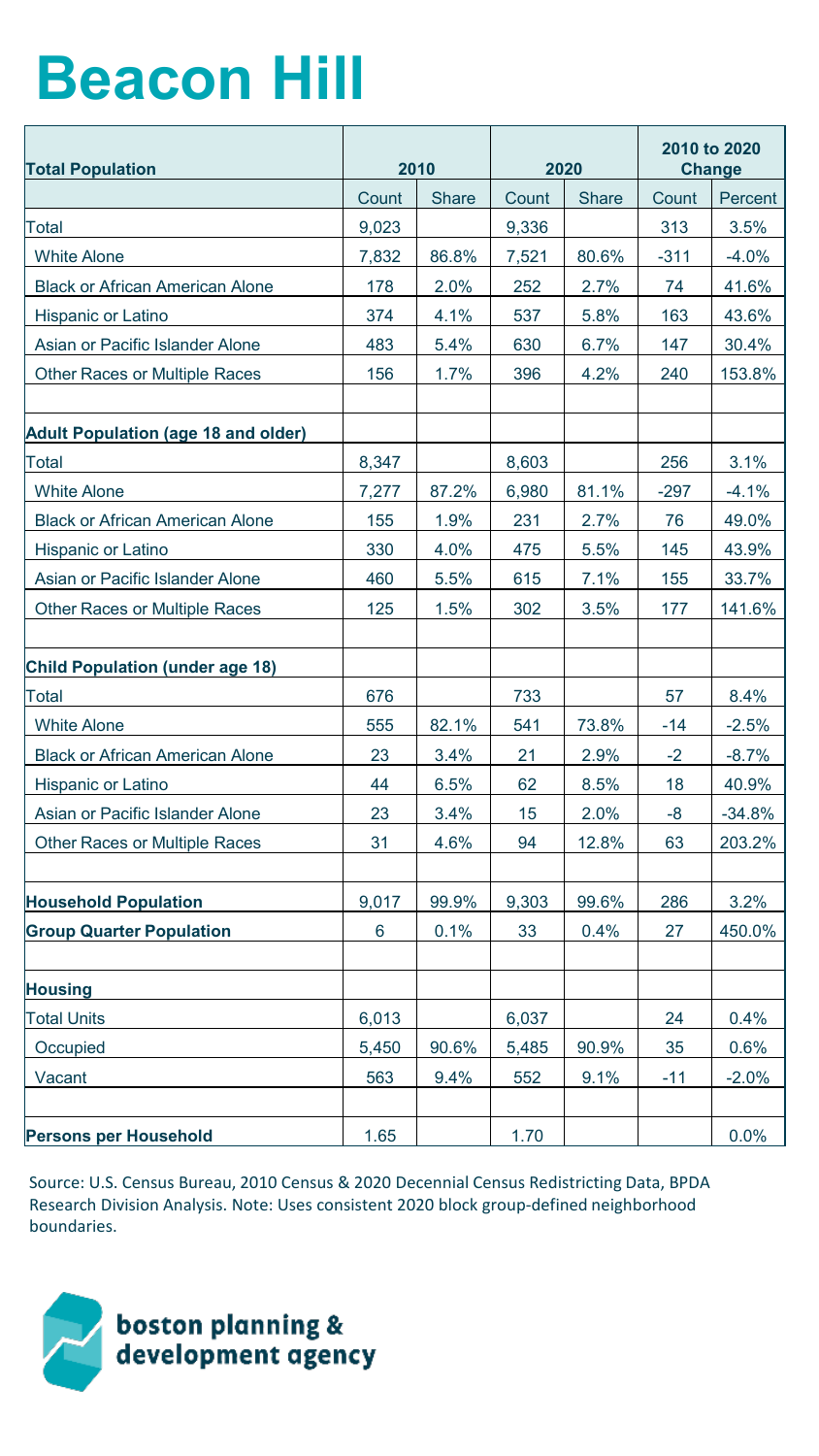## **Brighton**

| <b>Total Population</b>                    |        | 2010         | 2020   |              |        | 2010 to 2020<br><b>Change</b> |
|--------------------------------------------|--------|--------------|--------|--------------|--------|-------------------------------|
|                                            | Count  | <b>Share</b> | Count  | <b>Share</b> | Count  | Percent                       |
| Total                                      | 44,592 |              | 48,330 |              | 3,738  | 8.4%                          |
| <b>White Alone</b>                         | 31,269 | 70.1%        | 30,596 | 63.3%        | $-673$ | $-2.2%$                       |
| <b>Black or African American Alone</b>     | 2,042  | 4.6%         | 2,289  | 4.7%         | 247    | 12.1%                         |
| Hispanic or Latino                         | 3,957  | 8.9%         | 4,978  | 10.3%        | 1,021  | 25.8%                         |
| Asian or Pacific Islander Alone            | 5,816  | 13.0%        | 7,801  | 16.1%        | 1,985  | 34.1%                         |
| <b>Other Races or Multiple Races</b>       | 1,508  | 3.4%         | 2,666  | 5.5%         | 1,158  | 76.8%                         |
| <b>Adult Population (age 18 and older)</b> |        |              |        |              |        |                               |
| Total                                      | 40,799 |              | 44,129 |              | 3,330  | 8.2%                          |
| <b>White Alone</b>                         | 29,612 | 72.6%        | 28,706 | 65.1%        | $-906$ | $-3.1%$                       |
| <b>Black or African American Alone</b>     | 1,666  | 4.1%         | 1,966  | 4.5%         | 300    | 18.0%                         |
| Hispanic or Latino                         | 3,075  | 7.5%         | 4,043  | 9.2%         | 968    | 31.5%                         |
| Asian or Pacific Islander Alone            | 5,218  | 12.8%        | 7,222  | 16.4%        | 2,004  | 38.4%                         |
| <b>Other Races or Multiple Races</b>       | 1,228  | 3.0%         | 2,192  | 5.0%         | 964    | 78.5%                         |
| Child Population (under age 18)            |        |              |        |              |        |                               |
| Total                                      | 3,793  |              | 4,201  |              | 408    | 10.8%                         |
| <b>White Alone</b>                         | 1,657  | 43.7%        | 1,890  | 45.0%        | 233    | 14.1%                         |
| <b>Black or African American Alone</b>     | 376    | 9.9%         | 323    | 7.7%         | $-53$  | $-14.1%$                      |
| Hispanic or Latino                         | 882    | 23.3%        | 935    | 22.3%        | 53     | 6.0%                          |
| Asian or Pacific Islander Alone            | 598    | 15.8%        | 579    | 13.8%        | $-19$  | $-3.2%$                       |
| <b>Other Races or Multiple Races</b>       | 280    | 7.4%         | 474    | 11.3%        | 194    | 69.3%                         |
| <b>Household Population</b>                | 40,642 | 91.1%        | 44,308 | 91.7%        | 3,666  | 9.0%                          |
| <b>Group Quarter Population</b>            | 3,950  | 8.9%         | 4,022  | 8.3%         | 72     | 1.8%                          |
| <b>Housing</b>                             |        |              |        |              |        |                               |
| <b>Total Units</b>                         | 20,196 |              | 21,874 |              | 1,678  | 8.3%                          |
| Occupied                                   | 19,293 | 95.5%        | 20,822 | 95.2%        | 1,529  | 7.9%                          |
| Vacant                                     | 903    | 4.5%         | 1,052  | 4.8%         | 149    | 16.5%                         |
| <b>Persons per Household</b>               | 2.11   |              | 2.13   |              |        | 0.0%                          |

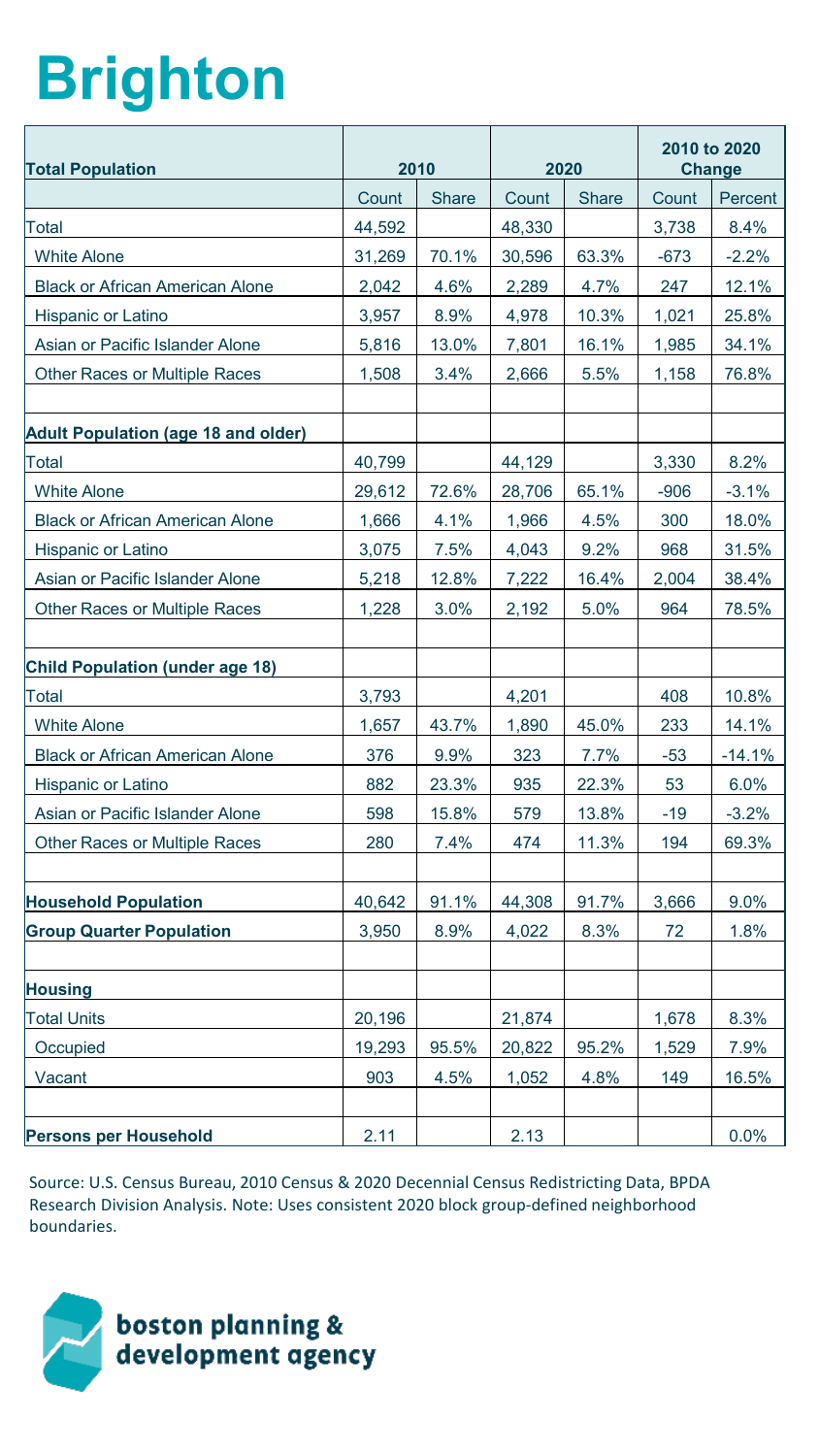#### **Chinatown**

| <b>Total Population</b>                    |       | 2010         |       | 2020         |       | 2010 to 2020<br><b>Change</b> |
|--------------------------------------------|-------|--------------|-------|--------------|-------|-------------------------------|
|                                            | Count | <b>Share</b> | Count | <b>Share</b> | Count | Percent                       |
| Total                                      | 4,810 |              | 7,143 |              | 2,333 | 48.5%                         |
| <b>White Alone</b>                         | 919   | 19.1%        | 1,898 | 26.6%        | 979   | 106.5%                        |
| <b>Black or African American Alone</b>     | 139   | 2.9%         | 297   | 4.2%         | 158   | 113.7%                        |
| Hispanic or Latino                         | 170   | 3.5%         | 477   | 6.7%         | 307   | 180.6%                        |
| Asian or Pacific Islander Alone            | 3,502 | 72.8%        | 4,281 | 59.9%        | 779   | 22.2%                         |
| <b>Other Races or Multiple Races</b>       | 80    | 1.7%         | 190   | 2.7%         | 110   | 137.5%                        |
| <b>Adult Population (age 18 and older)</b> |       |              |       |              |       |                               |
| Total                                      | 4,247 |              | 6,343 |              | 2,096 | 49.4%                         |
| <b>White Alone</b>                         | 897   | 21.1%        | 1,790 | 28.2%        | 893   | 99.6%                         |
| <b>Black or African American Alone</b>     | 104   | 2.4%         | 254   | 4.0%         | 150   | 144.2%                        |
| Hispanic or Latino                         | 154   | 3.6%         | 412   | 6.5%         | 258   | 167.5%                        |
| Asian or Pacific Islander Alone            | 3,026 | 71.3%        | 3,721 | 58.7%        | 695   | 23.0%                         |
| <b>Other Races or Multiple Races</b>       | 66    | 1.6%         | 166   | 2.6%         | 100   | 151.5%                        |
| <b>Child Population (under age 18)</b>     |       |              |       |              |       |                               |
| Total                                      | 563   |              | 800   |              | 237   | 42.1%                         |
| <b>White Alone</b>                         | 22    | 3.9%         | 108   | 13.5%        | 86    | 390.9%                        |
| <b>Black or African American Alone</b>     | 35    | 6.2%         | 43    | 5.4%         | 8     | 22.9%                         |
| Hispanic or Latino                         | 16    | 2.8%         | 65    | 8.1%         | 49    | 306.3%                        |
| Asian or Pacific Islander Alone            | 476   | 84.5%        | 560   | 70.0%        | 84    | 17.6%                         |
| <b>Other Races or Multiple Races</b>       | 14    | 2.5%         | 24    | 3.0%         | 10    | 71.4%                         |
| <b>Household Population</b>                | 4,711 | 97.9%        | 6,462 | 90.5%        | 1,751 | 37.2%                         |
| <b>Group Quarter Population</b>            | 99    | 2.1%         | 681   | 9.5%         | 582   | 587.9%                        |
| <b>Housing</b>                             |       |              |       |              |       |                               |
| <b>Total Units</b>                         | 2,439 |              | 3,644 |              | 1,205 | 49.4%                         |
| Occupied                                   | 2,296 | 94.1%        | 3,299 | 90.5%        | 1,003 | 43.7%                         |
| Vacant                                     | 143   | 5.9%         | 345   | 9.5%         | 202   | 141.3%                        |
| <b>Persons per Household</b>               | 2.05  |              | 1.96  |              |       | 0.0%                          |

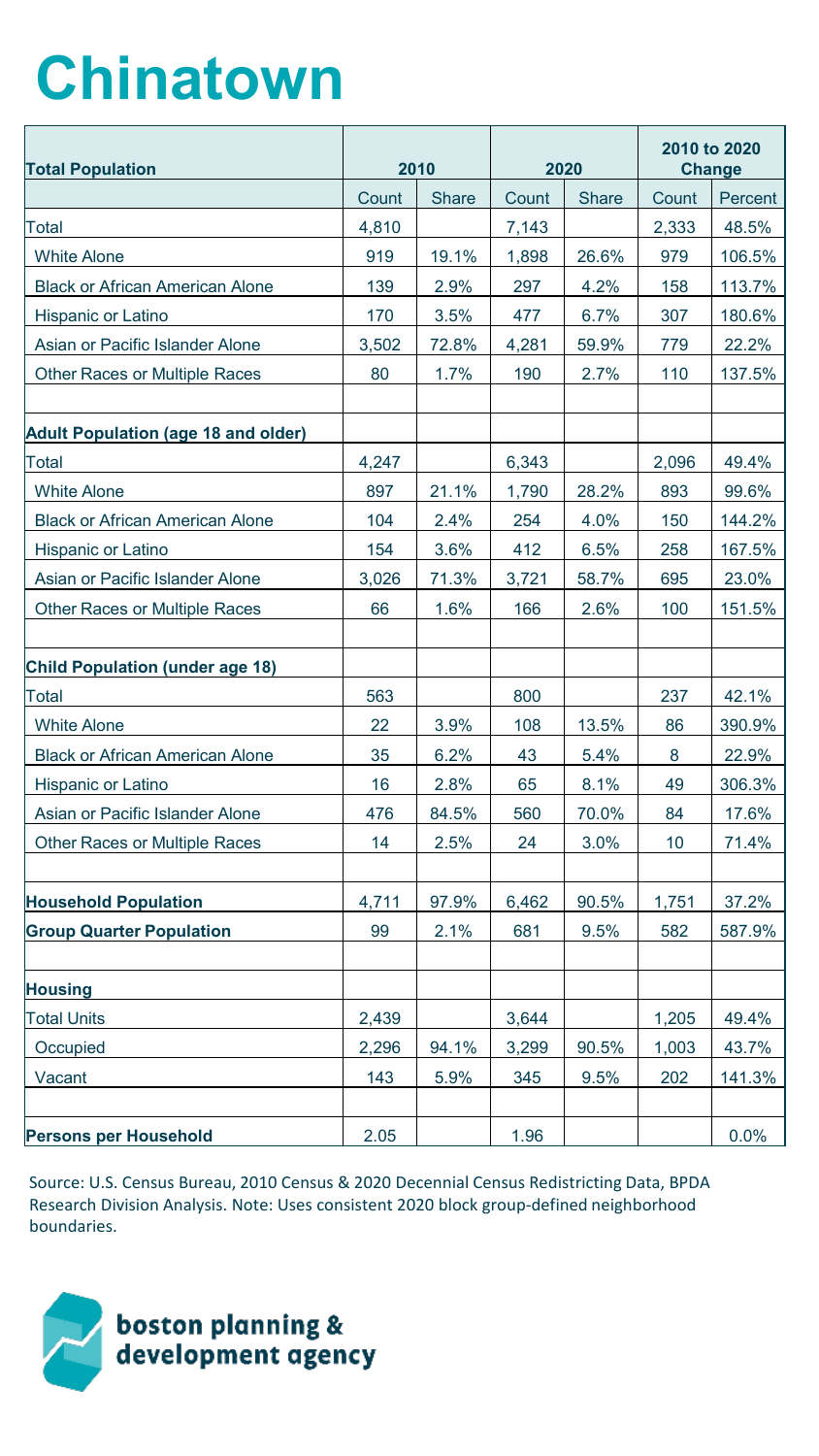#### **Charlestown**

| <b>Total Population</b>                    |        | 2010         | 2020   |              |       | 2010 to 2020<br><b>Change</b> |
|--------------------------------------------|--------|--------------|--------|--------------|-------|-------------------------------|
|                                            | Count  | <b>Share</b> | Count  | <b>Share</b> | Count | Percent                       |
| Total                                      | 16,439 |              | 19,120 |              | 2,681 | 16.3%                         |
| <b>White Alone</b>                         | 12,458 | 75.8%        | 13,626 | 71.3%        | 1,168 | 9.4%                          |
| <b>Black or African American Alone</b>     | 764    | 4.6%         | 990    | 5.2%         | 226   | 29.6%                         |
| Hispanic or Latino                         | 1,591  | 9.7%         | 2,075  | 10.9%        | 484   | 30.4%                         |
| Asian or Pacific Islander Alone            | 1,344  | 8.2%         | 1,650  | 8.6%         | 306   | 22.8%                         |
| <b>Other Races or Multiple Races</b>       | 282    | 1.7%         | 779    | 4.1%         | 497   | 176.2%                        |
| <b>Adult Population (age 18 and older)</b> |        |              |        |              |       |                               |
| Total                                      | 13,754 |              | 15,661 |              | 1,907 | 13.9%                         |
| <b>White Alone</b>                         | 11,056 | 80.4%        | 11,689 | 74.6%        | 633   | 5.7%                          |
| <b>Black or African American Alone</b>     | 490    | 3.6%         | 662    | 4.2%         | 172   | 35.1%                         |
| Hispanic or Latino                         | 973    | 7.1%         | 1,387  | 8.9%         | 414   | 42.5%                         |
| Asian or Pacific Islander Alone            | 1,073  | 7.8%         | 1,404  | 9.0%         | 331   | 30.8%                         |
| <b>Other Races or Multiple Races</b>       | 162    | 1.2%         | 519    | 3.3%         | 357   | 220.4%                        |
| <b>Child Population (under age 18)</b>     |        |              |        |              |       |                               |
| Total                                      | 2,685  |              | 3,459  |              | 774   | 28.8%                         |
| <b>White Alone</b>                         | 1,402  | 52.2%        | 1,937  | 56.0%        | 535   | 38.2%                         |
| <b>Black or African American Alone</b>     | 274    | 10.2%        | 328    | 9.5%         | 54    | 19.7%                         |
| Hispanic or Latino                         | 618    | 23.0%        | 688    | 19.9%        | 70    | 11.3%                         |
| Asian or Pacific Islander Alone            | 271    | 10.1%        | 246    | 7.1%         | $-25$ | $-9.2%$                       |
| <b>Other Races or Multiple Races</b>       | 120    | 4.5%         | 260    | 7.5%         | 140   | 116.7%                        |
| <b>Household Population</b>                | 16,313 | 99.2%        | 19,010 | 99.4%        | 2,697 | 16.5%                         |
| <b>Group Quarter Population</b>            | 126    | 0.8%         | 110    | 0.6%         | $-16$ | $-12.7%$                      |
| <b>Housing</b>                             |        |              |        |              |       |                               |
| <b>Total Units</b>                         | 8,648  |              | 9,525  |              | 877   | 10.1%                         |
| Occupied                                   | 8,033  | 92.9%        | 8,932  | 93.8%        | 899   | 11.2%                         |
| Vacant                                     | 615    | 7.1%         | 593    | 6.2%         | $-22$ | $-3.6%$                       |
| <b>Persons per Household</b>               | 2.03   |              | 2.13   |              |       | 0.0%                          |

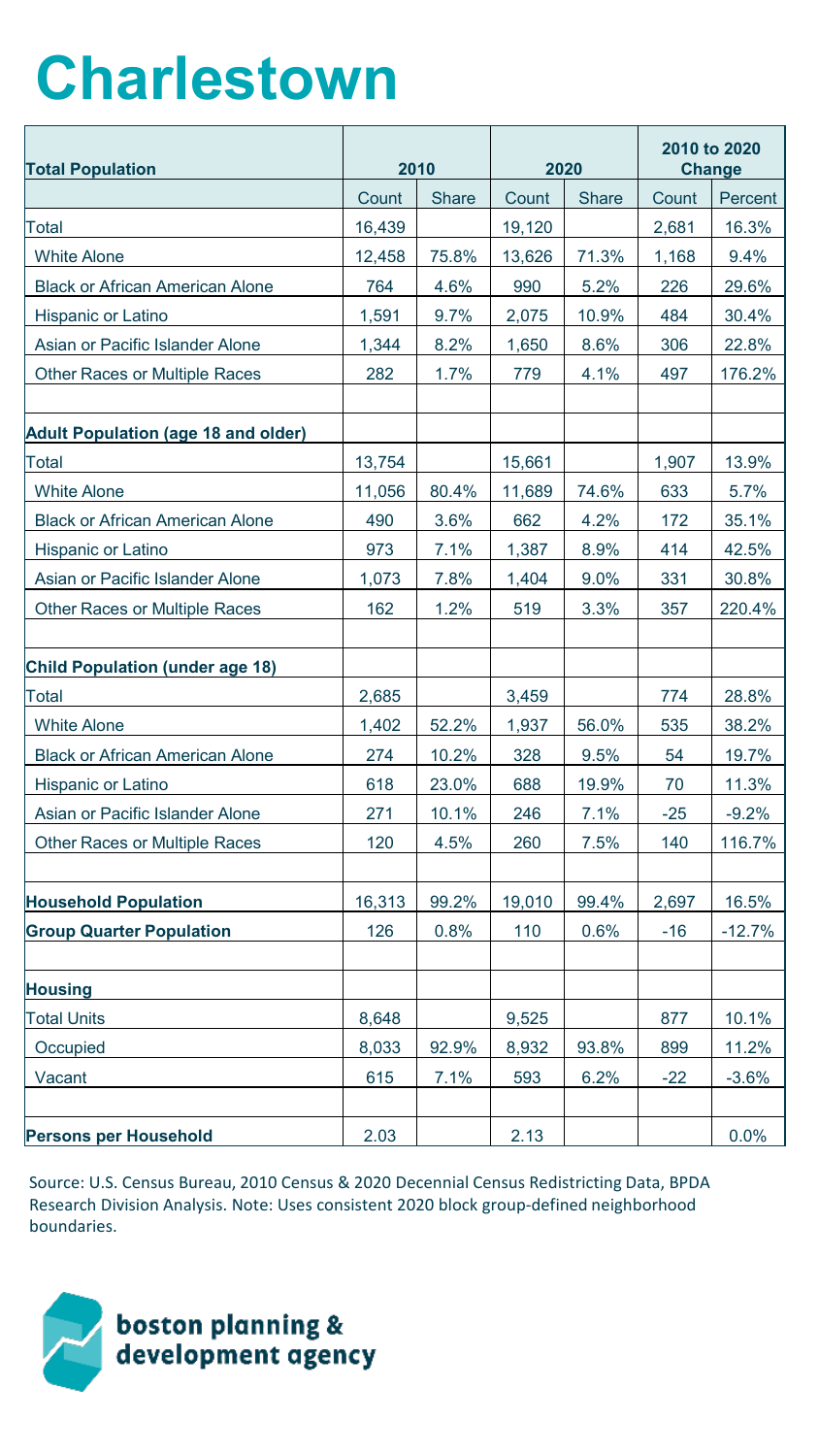#### **Dorchester**

| <b>Total Population</b>                    |         | 2010         | 2020    |              |          | 2010 to 2020<br><b>Change</b> |
|--------------------------------------------|---------|--------------|---------|--------------|----------|-------------------------------|
|                                            | Count   | <b>Share</b> | Count   | <b>Share</b> | Count    | Percent                       |
| Total                                      | 114,249 |              | 122,191 |              | 7,942    | 7.0%                          |
| <b>White Alone</b>                         | 25,322  | 22.2%        | 27,411  | 22.4%        | 2,089    | 8.2%                          |
| <b>Black or African American Alone</b>     | 49,144  | 43.0%        | 42,714  | 35.0%        | $-6,430$ | $-13.1%$                      |
| Hispanic or Latino                         | 19,407  | 17.0%        | 25,285  | 20.7%        | 5,878    | 30.3%                         |
| Asian or Pacific Islander Alone            | 10,637  | 9.3%         | 13,360  | 10.9%        | 2,723    | 25.6%                         |
| <b>Other Races or Multiple Races</b>       | 9,739   | 8.5%         | 13,421  | 11.0%        | 3,682    | 37.8%                         |
| <b>Adult Population (age 18 and older)</b> |         |              |         |              |          |                               |
| Total                                      | 85,419  |              | 95,365  |              | 9,946    | 11.6%                         |
| <b>White Alone</b>                         | 21,969  | 25.7%        | 24,327  | 25.5%        | 2,358    | 10.7%                         |
| <b>Black or African American Alone</b>     | 35,633  | 41.7%        | 32,678  | 34.3%        | $-2,955$ | $-8.3%$                       |
| Hispanic or Latino                         | 12,757  | 14.9%        | 17,390  | 18.2%        | 4,633    | 36.3%                         |
| Asian or Pacific Islander Alone            | 8,179   | 9.6%         | 10,875  | 11.4%        | 2,696    | 33.0%                         |
| <b>Other Races or Multiple Races</b>       | 6,881   | 8.1%         | 10,095  | 10.6%        | 3,214    | 46.7%                         |
| <b>Child Population (under age 18)</b>     |         |              |         |              |          |                               |
| Total                                      | 28,830  |              | 26,826  |              | $-2,004$ | $-7.0%$                       |
| <b>White Alone</b>                         | 3,353   | 11.6%        | 3,084   | 11.5%        | $-269$   | $-8.0%$                       |
| <b>Black or African American Alone</b>     | 13,511  | 46.9%        | 10,036  | 37.4%        | $-3,475$ | $-25.7%$                      |
| Hispanic or Latino                         | 6,650   | 23.1%        | 7,895   | 29.4%        | 1,245    | 18.7%                         |
| Asian or Pacific Islander Alone            | 2,458   | 8.5%         | 2,485   | 9.3%         | 27       | 1.1%                          |
| <b>Other Races or Multiple Races</b>       | 2,858   | 9.9%         | 3,326   | 12.4%        | 468      | 16.4%                         |
| <b>Household Population</b>                | 112,942 | 98.9%        | 120,678 | 98.8%        | 7,736    | 6.8%                          |
| <b>Group Quarter Population</b>            | 1,307   | 1.1%         | 1,513   | 1.2%         | 206      | 15.8%                         |
| <b>Housing</b>                             |         |              |         |              |          |                               |
| <b>Total Units</b>                         | 45,140  |              | 47,965  |              | 2,825    | 6.3%                          |
| Occupied                                   | 41,237  | 91.4%        | 44,823  | 93.4%        | 3,586    | 8.7%                          |
| Vacant                                     | 3,903   | 8.6%         | 3,142   | 6.6%         | $-761$   | $-19.5%$                      |
| <b>Persons per Household</b>               | 2.74    |              | 2.69    |              |          | 0.0%                          |

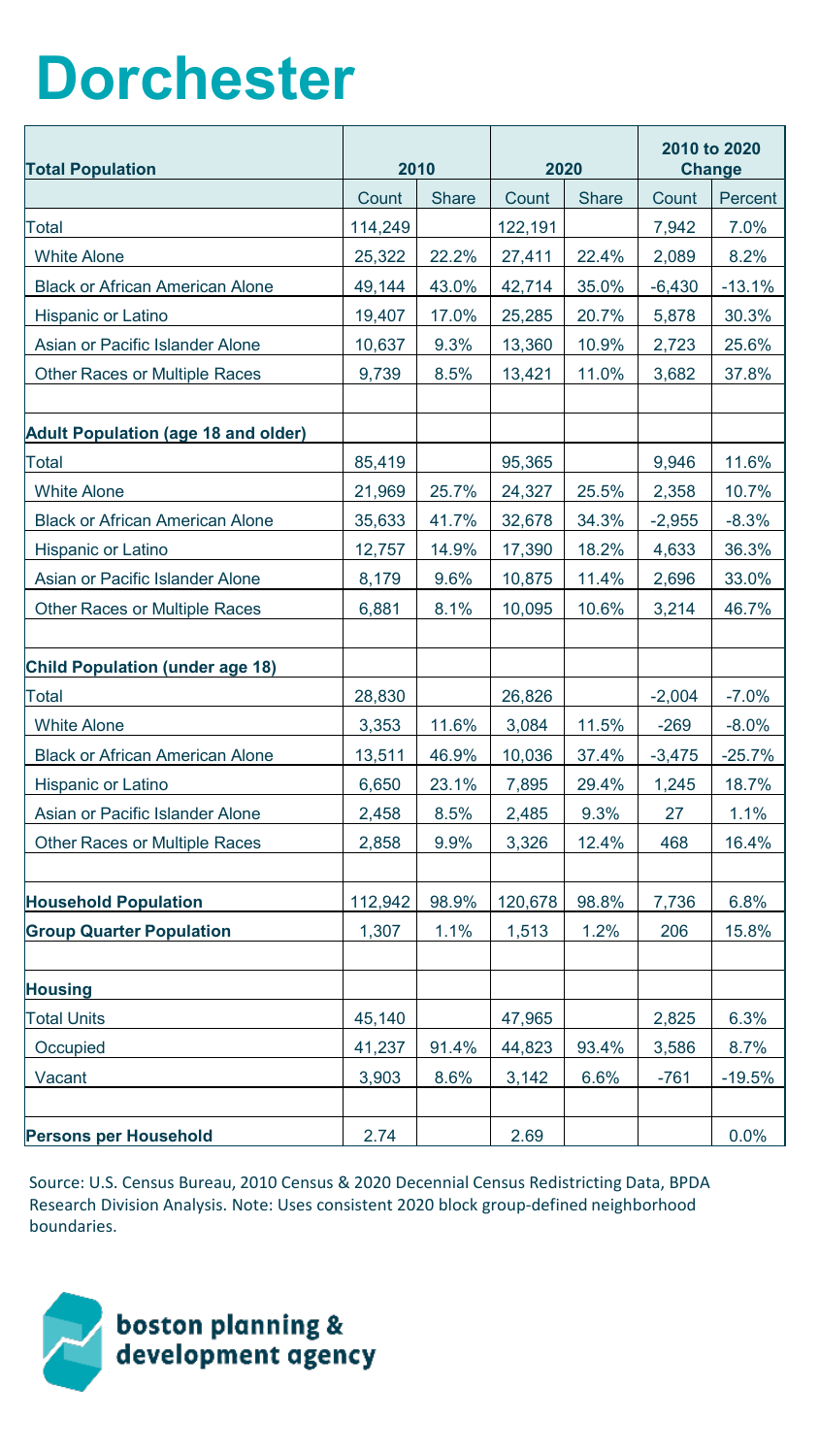#### **Downtown\***

| <b>Total Population</b>                    | 2010   |              | 2020   |              | 2010 to 2020<br><b>Change</b> |          |
|--------------------------------------------|--------|--------------|--------|--------------|-------------------------------|----------|
|                                            | Count  | <b>Share</b> | Count  | <b>Share</b> | Count                         | Percent  |
| Total                                      | 10,145 |              | 13,451 |              | 3,306                         | 32.6%    |
| <b>White Alone</b>                         | 7,451  | 73.4%        | 9,174  | 68.2%        | 1,723                         | 23.1%    |
| <b>Black or African American Alone</b>     | 506    | 5.0%         | 537    | 4.0%         | 31                            | 6.1%     |
| Hispanic or Latino                         | 536    | 5.3%         | 961    | 7.1%         | 425                           | 79.3%    |
| Asian or Pacific Islander Alone            | 1,429  | 14.1%        | 2,286  | 17.0%        | 857                           | 60.0%    |
| <b>Other Races or Multiple Races</b>       | 223    | 2.2%         | 493    | 3.7%         | 270                           | 121.1%   |
| <b>Adult Population (age 18 and older)</b> |        |              |        |              |                               |          |
| Total                                      | 9,676  |              | 12,675 |              | 2,999                         | 31.0%    |
| <b>White Alone</b>                         | 7,153  | 73.9%        | 8,764  | 69.1%        | 1,611                         | 22.5%    |
| <b>Black or African American Alone</b>     | 488    | 5.0%         | 529    | 4.2%         | 41                            | 8.4%     |
| Hispanic or Latino                         | 501    | 5.2%         | 877    | 6.9%         | 376                           | 75.0%    |
| Asian or Pacific Islander Alone            | 1,340  | 13.8%        | 2,128  | 16.8%        | 788                           | 58.8%    |
| <b>Other Races or Multiple Races</b>       | 194    | 2.0%         | 377    | 3.0%         | 183                           | 94.3%    |
| <b>Child Population (under age 18)</b>     |        |              |        |              |                               |          |
| Total                                      | 469    |              | 776    |              | 307                           | 65.5%    |
| <b>White Alone</b>                         | 298    | 63.5%        | 410    | 52.8%        | 112                           | 37.6%    |
| <b>Black or African American Alone</b>     | 18     | 3.8%         | 8      | 1.0%         | $-10$                         | $-55.6%$ |
| <b>Hispanic or Latino</b>                  | 35     | 7.5%         | 84     | 10.8%        | 49                            | 140.0%   |
| Asian or Pacific Islander Alone            | 89     | 19.0%        | 158    | 20.4%        | 69                            | 77.5%    |
| <b>Other Races or Multiple Races</b>       | 29     | 6.2%         | 116    | 14.9%        | 87                            | 300.0%   |
| <b>Household Population</b>                | 6,399  | 63.1%        | 9,238  | 68.7%        | 2,839                         | 44.4%    |
| <b>Group Quarter Population</b>            | 3,746  | 36.9%        | 4,213  | 31.3%        | 467                           | 12.5%    |
| <b>Housing</b>                             |        |              |        |              |                               |          |
| <b>Total Units</b>                         | 5,077  |              | 6,654  |              | 1,577                         | 31.1%    |
| Occupied                                   | 4,009  | 79.0%        | 5,401  | 81.2%        | 1,392                         | 34.7%    |
| Vacant                                     | 1,068  | 21.0%        | 1,253  | 18.8%        | 185                           | 17.3%    |
| <b>Persons per Household</b>               | 1.60   |              | 1.71   |              |                               | 0.0%     |

Source: U.S. Census Bureau, 2010 Census & 2020 Decennial Census Redistricting Data, BPDA Research Division Analysis. Note: Uses consistent 2020 block group-defined neighborhood boundaries.

\*Includes Leather District

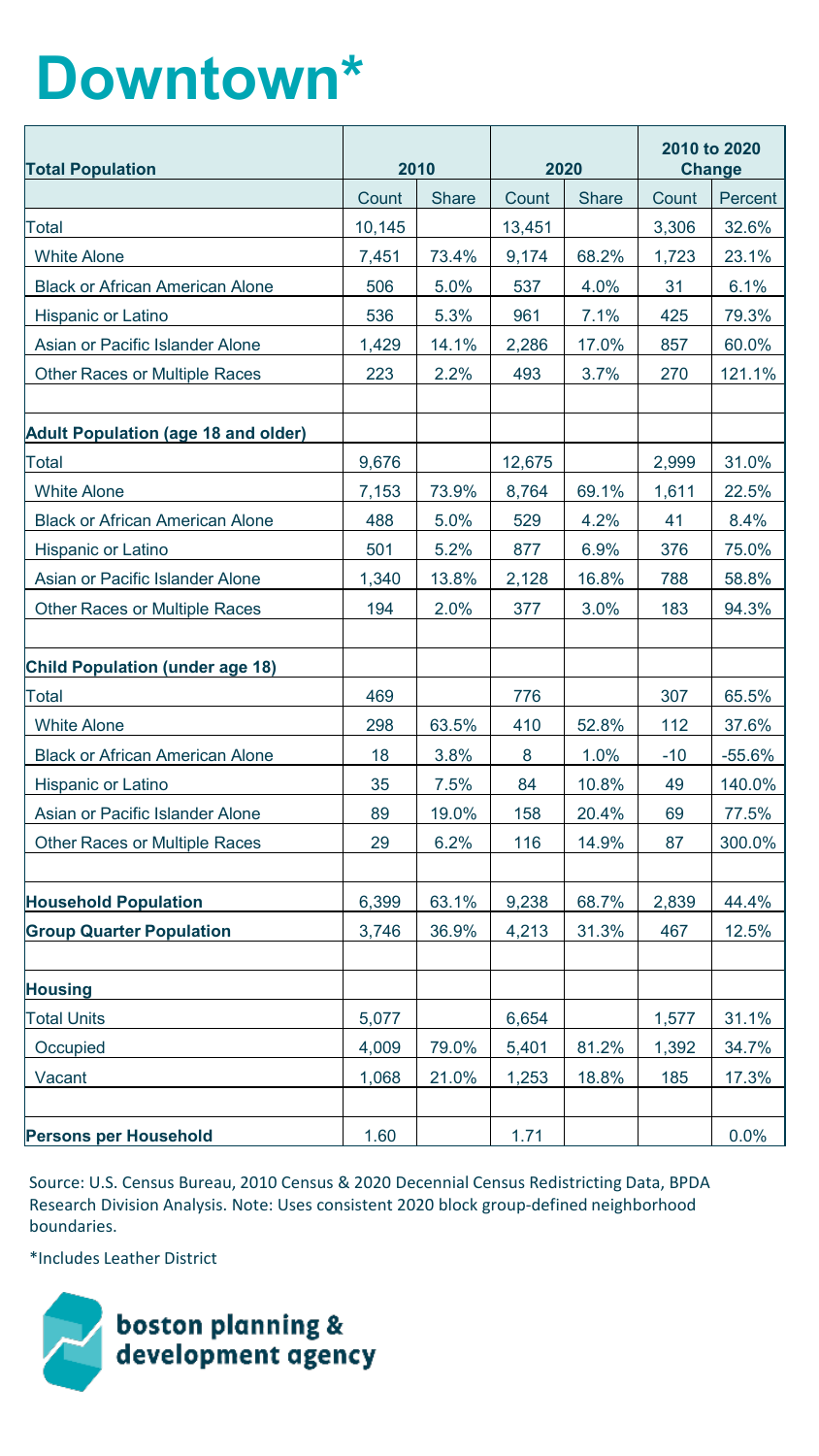#### **East Boston**

| <b>Total Population</b>                    | 2010   |              | 2020   |              | 2010 to 2020<br><b>Change</b> |          |
|--------------------------------------------|--------|--------------|--------|--------------|-------------------------------|----------|
|                                            | Count  | <b>Share</b> | Count  | <b>Share</b> | Count                         | Percent  |
| Total                                      | 40,508 |              | 43,066 |              | 2,558                         | 6.3%     |
| <b>White Alone</b>                         | 15,051 | 37.2%        | 15,760 | 36.6%        | 709                           | 4.7%     |
| <b>Black or African American Alone</b>     | 1,283  | 3.2%         | 1,403  | 3.3%         | 120                           | 9.4%     |
| Hispanic or Latino                         | 21,419 | 52.9%        | 21,700 | 50.4%        | 281                           | 1.3%     |
| Asian or Pacific Islander Alone            | 1,413  | 3.5%         | 1,932  | 4.5%         | 519                           | 36.7%    |
| <b>Other Races or Multiple Races</b>       | 1,342  | 3.3%         | 2,271  | 5.3%         | 929                           | 69.2%    |
| <b>Adult Population (age 18 and older)</b> |        |              |        |              |                               |          |
| Total                                      | 31,483 |              | 34,826 |              | 3,343                         | 10.6%    |
| <b>White Alone</b>                         | 13,018 | 41.3%        | 14,039 | 40.3%        | 1,021                         | 7.8%     |
| <b>Black or African American Alone</b>     | 950    | 3.0%         | 1,136  | 3.3%         | 186                           | 19.6%    |
| Hispanic or Latino                         | 15,380 | 48.9%        | 16,256 | 46.7%        | 876                           | 5.7%     |
| Asian or Pacific Islander Alone            | 1,116  | 3.5%         | 1,714  | 4.9%         | 598                           | 53.6%    |
| <b>Other Races or Multiple Races</b>       | 1,019  | 3.2%         | 1,681  | 4.8%         | 662                           | 65.0%    |
| <b>Child Population (under age 18)</b>     |        |              |        |              |                               |          |
| Total                                      | 9,025  |              | 8,240  |              | $-785$                        | $-8.7%$  |
| <b>White Alone</b>                         | 2,033  | 22.5%        | 1,721  | 20.9%        | $-312$                        | $-15.3%$ |
| <b>Black or African American Alone</b>     | 333    | 3.7%         | 267    | 3.2%         | $-66$                         | $-19.8%$ |
| Hispanic or Latino                         | 6,039  | 66.9%        | 5,444  | 66.1%        | $-595$                        | $-9.9%$  |
| Asian or Pacific Islander Alone            | 297    | 3.3%         | 218    | 2.6%         | $-79$                         | $-26.6%$ |
| <b>Other Races or Multiple Races</b>       | 323    | 3.6%         | 590    | 7.2%         | 267                           | 82.7%    |
| <b>Household Population</b>                | 40,279 | 99.4%        | 42,813 | 99.4%        | 2,534                         | 6.3%     |
| <b>Group Quarter Population</b>            | 229    | 0.6%         | 253    | 0.6%         | 24                            | 10.5%    |
| <b>Housing</b>                             |        |              |        |              |                               |          |
| <b>Total Units</b>                         | 15,854 |              | 18,016 |              | 2,162                         | 13.6%    |
| Occupied                                   | 14,651 | 92.4%        | 16,695 | 92.7%        | 2,044                         | 14.0%    |
| Vacant                                     | 1,203  | 7.6%         | 1,321  | 7.3%         | 118                           | 9.8%     |
| <b>Persons per Household</b>               | 2.75   |              | 2.56   |              |                               | 0.0%     |

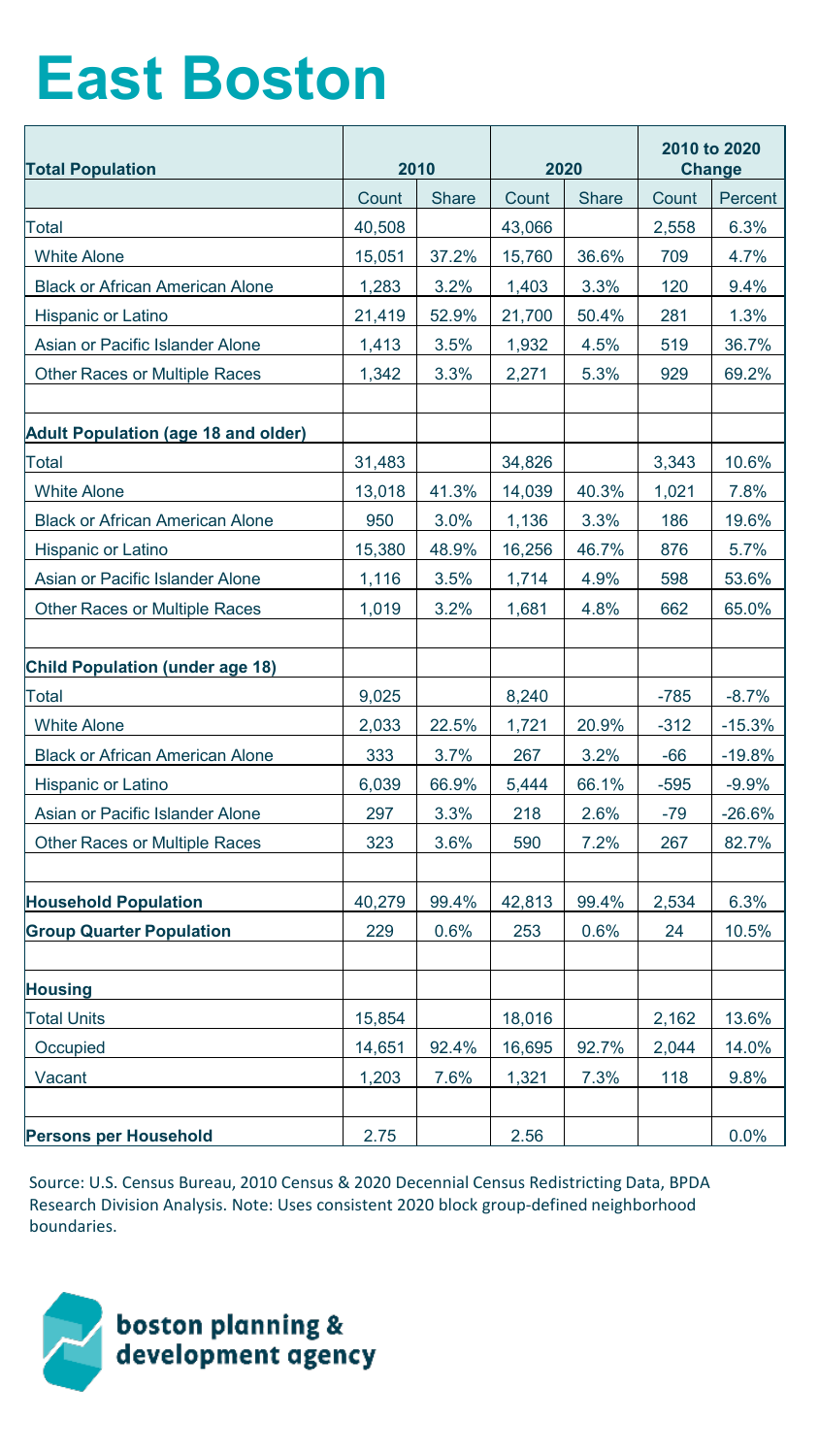#### **Fenway**

| <b>Total Population</b>                    | 2010   |              | 2020   |              | 2010 to 2020<br><b>Change</b> |          |
|--------------------------------------------|--------|--------------|--------|--------------|-------------------------------|----------|
|                                            | Count  | <b>Share</b> | Count  | <b>Share</b> | Count                         | Percent  |
| Total                                      | 34,394 |              | 37,733 |              | 3,339                         | 9.7%     |
| <b>White Alone</b>                         | 22,158 | 64.4%        | 20,456 | 54.2%        | $-1,702$                      | $-7.7%$  |
| <b>Black or African American Alone</b>     | 1,786  | 5.2%         | 2,396  | 6.3%         | 610                           | 34.2%    |
| Hispanic or Latino                         | 2,909  | 8.5%         | 3,643  | 9.7%         | 734                           | 25.2%    |
| Asian or Pacific Islander Alone            | 6,407  | 18.6%        | 9,218  | 24.4%        | 2,811                         | 43.9%    |
| <b>Other Races or Multiple Races</b>       | 1,134  | 3.3%         | 2,020  | 5.4%         | 886                           | 78.1%    |
| <b>Adult Population (age 18 and older)</b> |        |              |        |              |                               |          |
| Total                                      | 33,681 |              | 36,715 |              | 3,034                         | 9.0%     |
| <b>White Alone</b>                         | 21,990 | 65.3%        | 20,099 | 54.7%        | $-1,891$                      | $-8.6%$  |
| <b>Black or African American Alone</b>     | 1,623  | 4.8%         | 2,281  | 6.2%         | 658                           | 40.5%    |
| Hispanic or Latino                         | 2,666  | 7.9%         | 3,425  | 9.3%         | 759                           | 28.5%    |
| Asian or Pacific Islander Alone            | 6,313  | 18.7%        | 9,021  | 24.6%        | 2,708                         | 42.9%    |
| <b>Other Races or Multiple Races</b>       | 1,089  | 3.2%         | 1,889  | 5.1%         | 800                           | 73.5%    |
| <b>Child Population (under age 18)</b>     |        |              |        |              |                               |          |
| Total                                      | 713    |              | 1,018  |              | 305                           | 42.8%    |
| <b>White Alone</b>                         | 168    | 23.6%        | 357    | 35.1%        | 189                           | 112.5%   |
| <b>Black or African American Alone</b>     | 163    | 22.9%        | 115    | 11.3%        | $-48$                         | $-29.4%$ |
| Hispanic or Latino                         | 243    | 34.1%        | 218    | 21.4%        | $-25$                         | $-10.3%$ |
| Asian or Pacific Islander Alone            | 94     | 13.2%        | 197    | 19.4%        | 103                           | 109.6%   |
| <b>Other Races or Multiple Races</b>       | 45     | 6.3%         | 131    | 12.9%        | 86                            | 191.1%   |
| <b>Household Population</b>                | 20,010 | 58.2%        | 21,013 | 55.7%        | 1,003                         | 5.0%     |
| <b>Group Quarter Population</b>            | 14,384 | 41.8%        | 16,720 | 44.3%        | 2,336                         | 16.2%    |
| <b>Housing</b>                             |        |              |        |              |                               |          |
| <b>Total Units</b>                         | 12,943 |              | 13,968 |              | 1,025                         | 7.9%     |
| Occupied                                   | 12,362 | 95.5%        | 12,661 | 90.6%        | 299                           | 2.4%     |
| Vacant                                     | 581    | 4.5%         | 1,307  | 9.4%         | 726                           | 125.0%   |
| <b>Persons per Household</b>               | 1.62   |              | 1.66   |              |                               | 0.0%     |

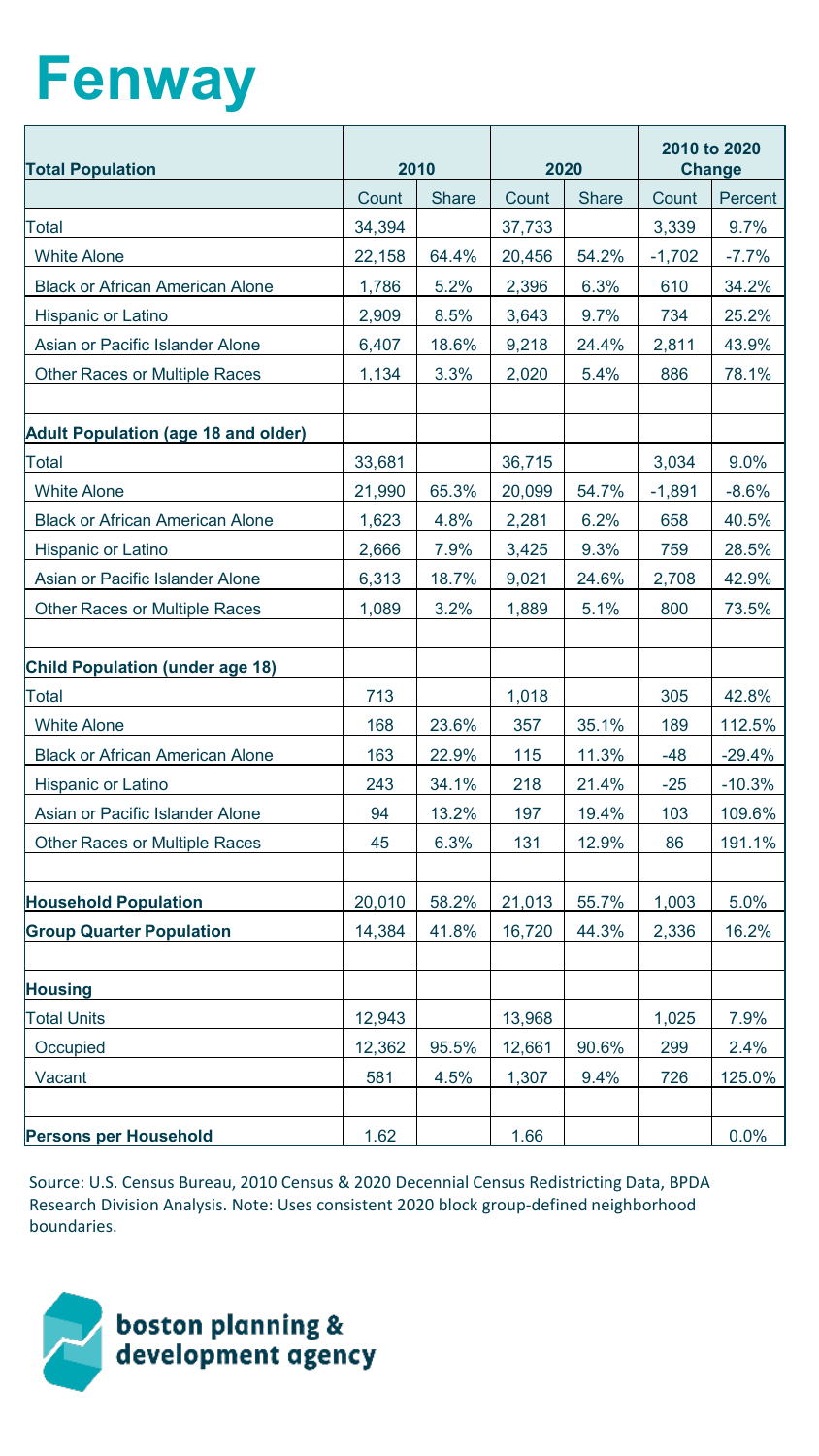### **Hyde Park**

| <b>Total Population</b>                    | 2010   |              | 2020   |              | 2010 to 2020<br><b>Change</b> |          |
|--------------------------------------------|--------|--------------|--------|--------------|-------------------------------|----------|
|                                            | Count  | <b>Share</b> | Count  | <b>Share</b> | Count                         | Percent  |
| Total                                      | 31,145 |              | 33,009 |              | 1,864                         | 6.0%     |
| <b>White Alone</b>                         | 8,853  | 28.4%        | 7,449  | 22.6%        | $-1,404$                      | $-15.9%$ |
| <b>Black or African American Alone</b>     | 14,636 | 47.0%        | 15,171 | 46.0%        | 535                           | 3.7%     |
| Hispanic or Latino                         | 6,161  | 19.8%        | 7,901  | 23.9%        | 1,740                         | 28.2%    |
| Asian or Pacific Islander Alone            | 495    | 1.6%         | 677    | 2.1%         | 182                           | 36.8%    |
| <b>Other Races or Multiple Races</b>       | 1,000  | 3.2%         | 1,811  | 5.5%         | 811                           | 81.1%    |
| <b>Adult Population (age 18 and older)</b> |        |              |        |              |                               |          |
| Total                                      | 23,828 |              | 26,470 |              | 2,642                         | 11.1%    |
| <b>White Alone</b>                         | 7,714  | 32.4%        | 6,494  | 24.5%        | $-1,220$                      | $-15.8%$ |
| <b>Black or African American Alone</b>     | 10,937 | 45.9%        | 12,229 | 46.2%        | 1,292                         | 11.8%    |
| Hispanic or Latino                         | 4,169  | 17.5%        | 5,859  | 22.1%        | 1,690                         | 40.5%    |
| Asian or Pacific Islander Alone            | 389    | 1.6%         | 562    | 2.1%         | 173                           | 44.5%    |
| <b>Other Races or Multiple Races</b>       | 619    | 2.6%         | 1,326  | 5.0%         | 707                           | 114.2%   |
| <b>Child Population (under age 18)</b>     |        |              |        |              |                               |          |
| Total                                      | 7,317  |              | 6,539  |              | $-778$                        | $-10.6%$ |
| <b>White Alone</b>                         | 1,139  | 15.6%        | 955    | 14.6%        | $-184$                        | $-16.2%$ |
| <b>Black or African American Alone</b>     | 3,699  | 50.6%        | 2,942  | 45.0%        | $-757$                        | $-20.5%$ |
| Hispanic or Latino                         | 1,992  | 27.2%        | 2,042  | 31.2%        | 50                            | 2.5%     |
| Asian or Pacific Islander Alone            | 106    | 1.4%         | 115    | 1.8%         | 9                             | 8.5%     |
| <b>Other Races or Multiple Races</b>       | 381    | 5.2%         | 485    | 7.4%         | 104                           | 27.3%    |
| <b>Household Population</b>                | 30,850 | 99.1%        | 32,808 | 99.4%        | 1,958                         | 6.3%     |
| <b>Group Quarter Population</b>            | 295    | 0.9%         | 201    | 0.6%         | $-94$                         | $-31.9%$ |
| <b>Housing</b>                             |        |              |        |              |                               |          |
| <b>Total Units</b>                         | 12,018 |              | 12,613 |              | 595                           | 5.0%     |
| Occupied                                   | 11,277 | 93.8%        | 12,066 | 95.7%        | 789                           | 7.0%     |
| Vacant                                     | 741    | 6.2%         | 547    | 4.3%         | $-194$                        | $-26.2%$ |
| <b>Persons per Household</b>               | 2.74   |              | 2.72   |              |                               | 0.0%     |

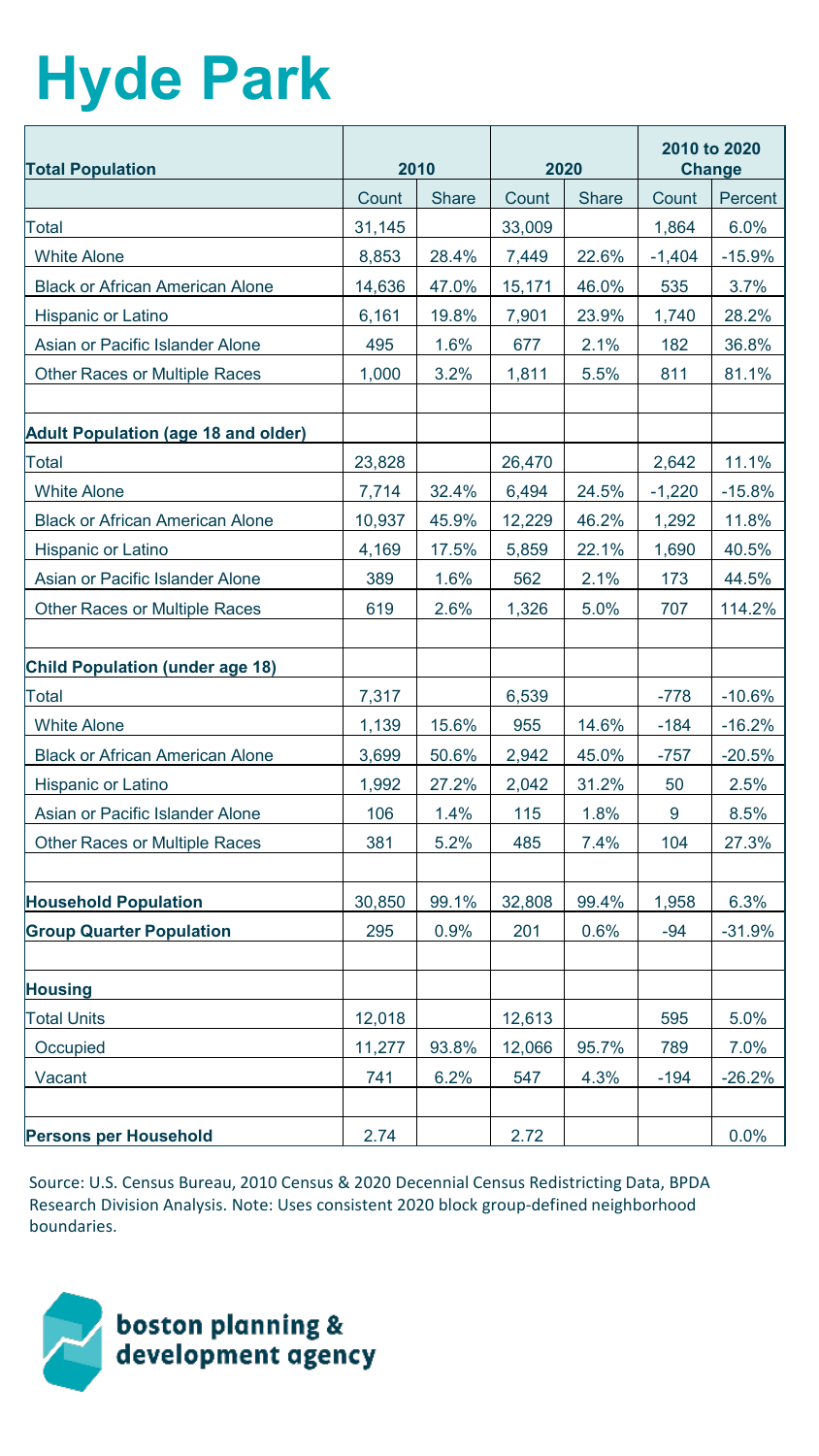#### **Jamaica Plain**

| <b>Total Population</b>                    | 2010   |              | 2020   |              | 2010 to 2020<br><b>Change</b> |          |
|--------------------------------------------|--------|--------------|--------|--------------|-------------------------------|----------|
|                                            | Count  | <b>Share</b> | Count  | <b>Share</b> | Count                         | Percent  |
| Total                                      | 37,379 |              | 41,012 |              | 3,633                         | 9.7%     |
| <b>White Alone</b>                         | 20,068 | 53.7%        | 22,032 | 53.7%        | 1,964                         | 9.8%     |
| <b>Black or African American Alone</b>     | 5,029  | 13.5%        | 4,686  | 11.4%        | $-343$                        | $-6.8%$  |
| Hispanic or Latino                         | 9,396  | 25.1%        | 8,921  | 21.8%        | $-475$                        | $-5.1%$  |
| Asian or Pacific Islander Alone            | 1,666  | 4.5%         | 2,985  | 7.3%         | 1,319                         | 79.2%    |
| <b>Other Races or Multiple Races</b>       | 1,220  | 3.3%         | 2,388  | 5.8%         | 1,168                         | 95.7%    |
| <b>Adult Population (age 18 and older)</b> |        |              |        |              |                               |          |
| Total                                      | 31,081 |              | 34,817 |              | 3,736                         | 12.0%    |
| <b>White Alone</b>                         | 18,058 | 58.1%        | 19,642 | 56.4%        | 1,584                         | 8.8%     |
| <b>Black or African American Alone</b>     | 3,954  | 12.7%        | 3,848  | 11.1%        | $-106$                        | $-2.7%$  |
| Hispanic or Latino                         | 6,819  | 21.9%        | 6,984  | 20.1%        | 165                           | 2.4%     |
| Asian or Pacific Islander Alone            | 1,450  | 4.7%         | 2,736  | 7.9%         | 1,286                         | 88.7%    |
| <b>Other Races or Multiple Races</b>       | 800    | 2.6%         | 1,607  | 4.6%         | 807                           | 100.9%   |
| <b>Child Population (under age 18)</b>     |        |              |        |              |                               |          |
| Total                                      | 6,298  |              | 6,195  |              | $-103$                        | $-1.6%$  |
| <b>White Alone</b>                         | 2,010  | 31.9%        | 2,390  | 38.6%        | 380                           | 18.9%    |
| <b>Black or African American Alone</b>     | 1,075  | 17.1%        | 838    | 13.5%        | $-237$                        | $-22.0%$ |
| Hispanic or Latino                         | 2,577  | 40.9%        | 1,937  | 31.3%        | $-640$                        | $-24.8%$ |
| Asian or Pacific Islander Alone            | 216    | 3.4%         | 249    | 4.0%         | 33                            | 15.3%    |
| <b>Other Races or Multiple Races</b>       | 420    | 6.7%         | 781    | 12.6%        | 361                           | 86.0%    |
| <b>Household Population</b>                | 36,143 | 96.7%        | 39,954 | 97.4%        | 3,811                         | 10.5%    |
| <b>Group Quarter Population</b>            | 1,236  | 3.3%         | 1,058  | 2.6%         | $-178$                        | $-14.4%$ |
| <b>Housing</b>                             |        |              |        |              |                               |          |
| <b>Total Units</b>                         | 16,767 |              | 18,891 |              | 2,124                         | 12.7%    |
| Occupied                                   | 15,876 | 94.7%        | 17,724 | 93.8%        | 1,848                         | 11.6%    |
| Vacant                                     | 891    | 5.3%         | 1,167  | 6.2%         | 276                           | 31.0%    |
| <b>Persons per Household</b>               | 2.28   |              | 2.25   |              |                               | 0.0%     |

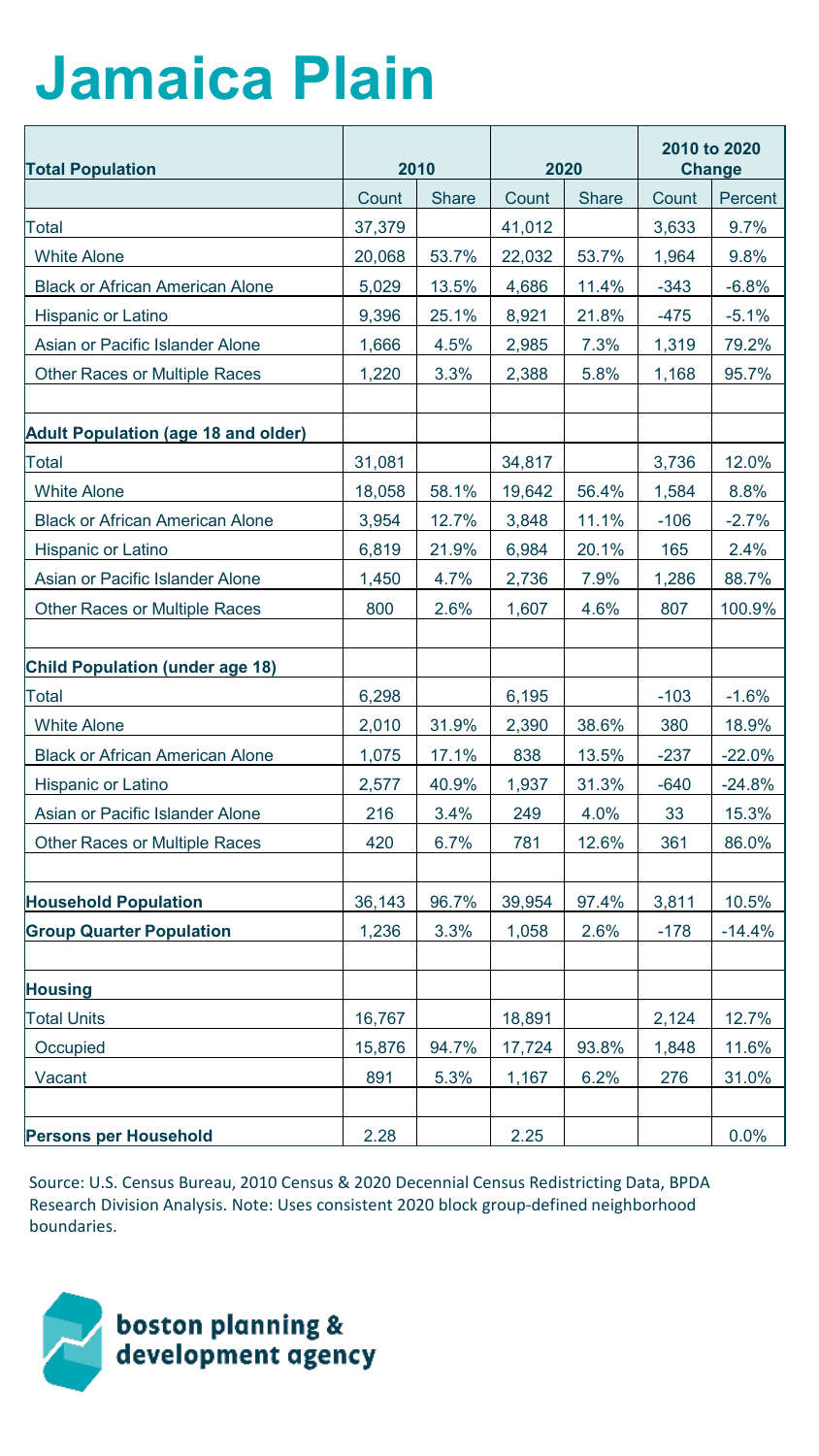#### **Longwood**

| <b>Total Population</b>                    | 2010  |              | 2020  |              | 2010 to 2020<br><b>Change</b> |          |
|--------------------------------------------|-------|--------------|-------|--------------|-------------------------------|----------|
|                                            | Count | <b>Share</b> | Count | <b>Share</b> | Count                         | Percent  |
| Total                                      | 3,566 |              | 4,096 |              | 530                           | 14.9%    |
| <b>White Alone</b>                         | 2,462 | 69.0%        | 2,573 | 62.8%        | 111                           | 4.5%     |
| <b>Black or African American Alone</b>     | 303   | 8.5%         | 334   | 8.2%         | 31                            | 10.2%    |
| Hispanic or Latino                         | 275   | 7.7%         | 381   | 9.3%         | 106                           | 38.5%    |
| Asian or Pacific Islander Alone            | 391   | 11.0%        | 657   | 16.0%        | 266                           | 68.0%    |
| <b>Other Races or Multiple Races</b>       | 135   | 3.8%         | 151   | 3.7%         | 16                            | 11.9%    |
| <b>Adult Population (age 18 and older)</b> |       |              |       |              |                               |          |
| Total                                      | 3,438 |              | 3,977 |              | 539                           | 15.7%    |
| <b>White Alone</b>                         | 2,426 | 70.6%        | 2,555 | 64.2%        | 129                           | 5.3%     |
| <b>Black or African American Alone</b>     | 271   | 7.9%         | 304   | 7.6%         | 33                            | 12.2%    |
| Hispanic or Latino                         | 247   | 7.2%         | 347   | 8.7%         | 100                           | 40.5%    |
| Asian or Pacific Islander Alone            | 368   | 10.7%        | 629   | 15.8%        | 261                           | 70.9%    |
| <b>Other Races or Multiple Races</b>       | 126   | 3.7%         | 142   | 3.6%         | 16                            | 12.7%    |
| <b>Child Population (under age 18)</b>     |       |              |       |              |                               |          |
| Total                                      | 128   |              | 119   |              | $-9$                          | $-7.0%$  |
| <b>White Alone</b>                         | 36    | 28.1%        | 18    | 15.1%        | $-18$                         | $-50.0%$ |
| <b>Black or African American Alone</b>     | 32    | 25.0%        | 30    | 25.2%        | $-2$                          | $-6.3%$  |
| Hispanic or Latino                         | 28    | 21.9%        | 34    | 28.6%        | 6                             | 21.4%    |
| Asian or Pacific Islander Alone            | 23    | 18.0%        | 28    | 23.5%        | $\overline{5}$                | 21.7%    |
| <b>Other Races or Multiple Races</b>       | 9     | 7.0%         | 9     | 7.6%         | 0                             | 0.0%     |
| <b>Household Population</b>                | 661   | 18.5%        | 800   | 19.5%        | 139                           | 21.0%    |
| <b>Group Quarter Population</b>            | 2,905 | 81.5%        | 3,296 | 80.5%        | 391                           | 13.5%    |
| <b>Housing</b>                             |       |              |       |              |                               |          |
| <b>Total Units</b>                         | 389   |              | 456   |              | 67                            | 17.2%    |
| Occupied                                   | 374   | 96.1%        | 425   | 93.2%        | 51                            | 13.6%    |
| Vacant                                     | 15    | 3.9%         | 31    | 6.8%         | 16                            | 106.7%   |
| <b>Persons per Household</b>               | 1.77  |              | 1.88  |              |                               | 0.0%     |

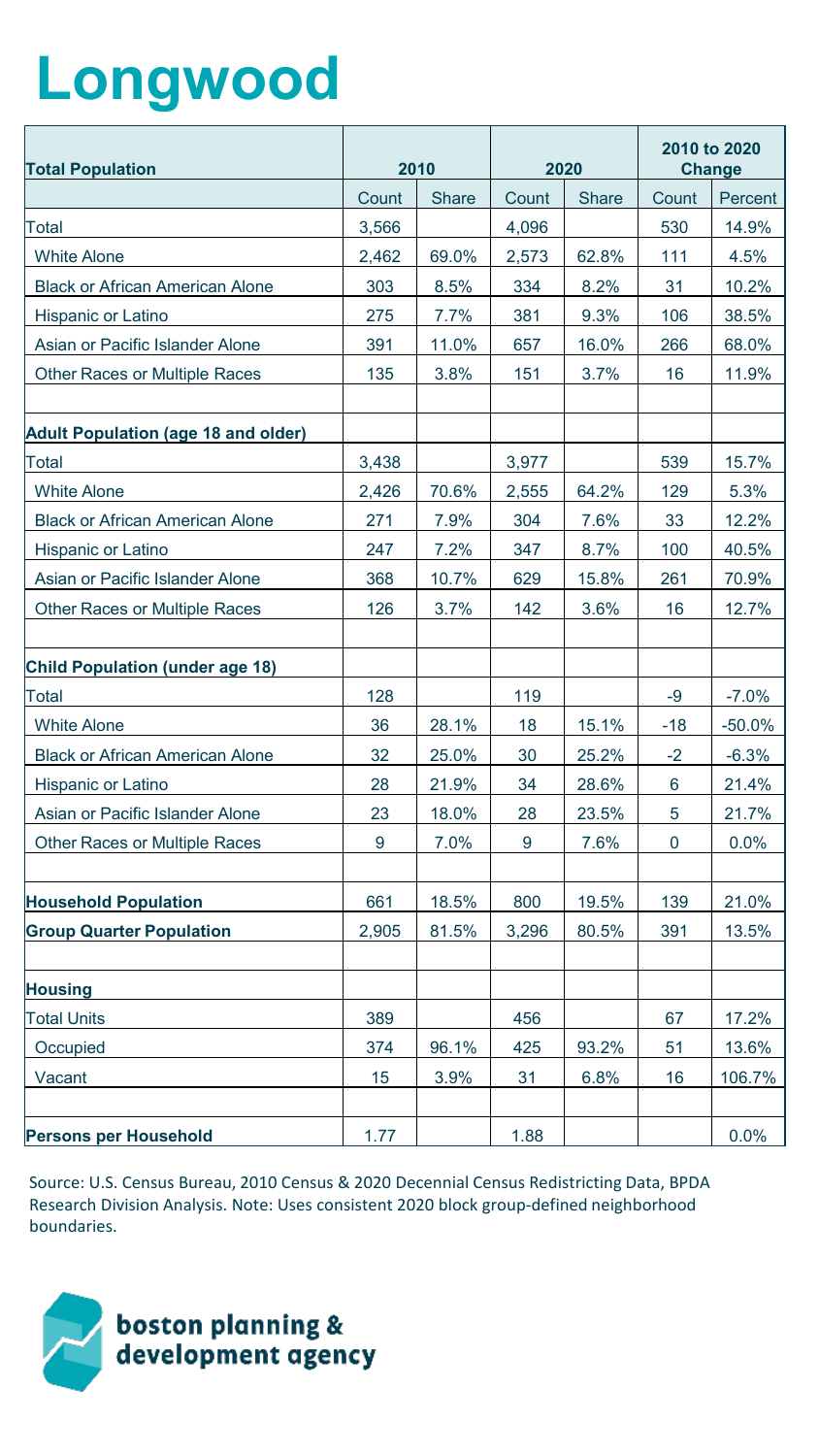#### **Mattapan**

| <b>Total Population</b>                    | 2010   |              | 2020   |              | 2010 to 2020<br><b>Change</b> |          |
|--------------------------------------------|--------|--------------|--------|--------------|-------------------------------|----------|
|                                            | Count  | <b>Share</b> | Count  | <b>Share</b> | Count                         | Percent  |
| Total                                      | 22,494 |              | 23,834 |              | 1,340                         | 6.0%     |
| <b>White Alone</b>                         | 1,429  | 6.4%         | 1,489  | 6.2%         | 60                            | 4.2%     |
| <b>Black or African American Alone</b>     | 17,179 | 76.4%        | 16,277 | 68.3%        | $-902$                        | $-5.3%$  |
| Hispanic or Latino                         | 2,722  | 12.1%        | 4,079  | 17.1%        | 1,357                         | 49.9%    |
| Asian or Pacific Islander Alone            | 386    | 1.7%         | 490    | 2.1%         | 104                           | 26.9%    |
| <b>Other Races or Multiple Races</b>       | 778    | 3.5%         | 1,499  | 6.3%         | 721                           | 92.7%    |
| <b>Adult Population (age 18 and older)</b> |        |              |        |              |                               |          |
| Total                                      | 16,971 |              | 18,511 |              | 1,540                         | 9.1%     |
| <b>White Alone</b>                         | 1,290  | 7.6%         | 1,332  | 7.2%         | 42                            | 3.3%     |
| <b>Black or African American Alone</b>     | 13,083 | 77.1%        | 12,951 | 70.0%        | $-132$                        | $-1.0%$  |
| Hispanic or Latino                         | 1,751  | 10.3%        | 2,730  | 14.7%        | 979                           | 55.9%    |
| Asian or Pacific Islander Alone            | 299    | 1.8%         | 394    | 2.1%         | 95                            | 31.8%    |
| <b>Other Races or Multiple Races</b>       | 548    | 3.2%         | 1,104  | 6.0%         | 556                           | 101.5%   |
| <b>Child Population (under age 18)</b>     |        |              |        |              |                               |          |
| Total                                      | 5,523  |              | 5,323  |              | $-200$                        | $-3.6%$  |
| <b>White Alone</b>                         | 139    | 2.5%         | 157    | 2.9%         | 18                            | 12.9%    |
| <b>Black or African American Alone</b>     | 4,096  | 74.2%        | 3,326  | 62.5%        | $-770$                        | $-18.8%$ |
| Hispanic or Latino                         | 971    | 17.6%        | 1,349  | 25.3%        | 378                           | 38.9%    |
| Asian or Pacific Islander Alone            | 87     | 1.6%         | 96     | 1.8%         | 9                             | 10.3%    |
| <b>Other Races or Multiple Races</b>       | 230    | 4.2%         | 395    | 7.4%         | 165                           | 71.7%    |
| <b>Household Population</b>                | 22,119 | 98.3%        | 23,486 | 98.5%        | 1,367                         | 6.2%     |
| <b>Group Quarter Population</b>            | 375    | 1.7%         | 348    | 1.5%         | $-27$                         | $-7.2%$  |
| <b>Housing</b>                             |        |              |        |              |                               |          |
| <b>Total Units</b>                         | 9,106  |              | 9,346  |              | 240                           | 2.6%     |
| Occupied                                   | 8,346  | 91.7%        | 8,821  | 94.4%        | 475                           | 5.7%     |
| Vacant                                     | 760    | 8.3%         | 525    | 5.6%         | $-235$                        | $-30.9%$ |
| <b>Persons per Household</b>               | 2.65   |              | 2.66   |              |                               | 0.0%     |

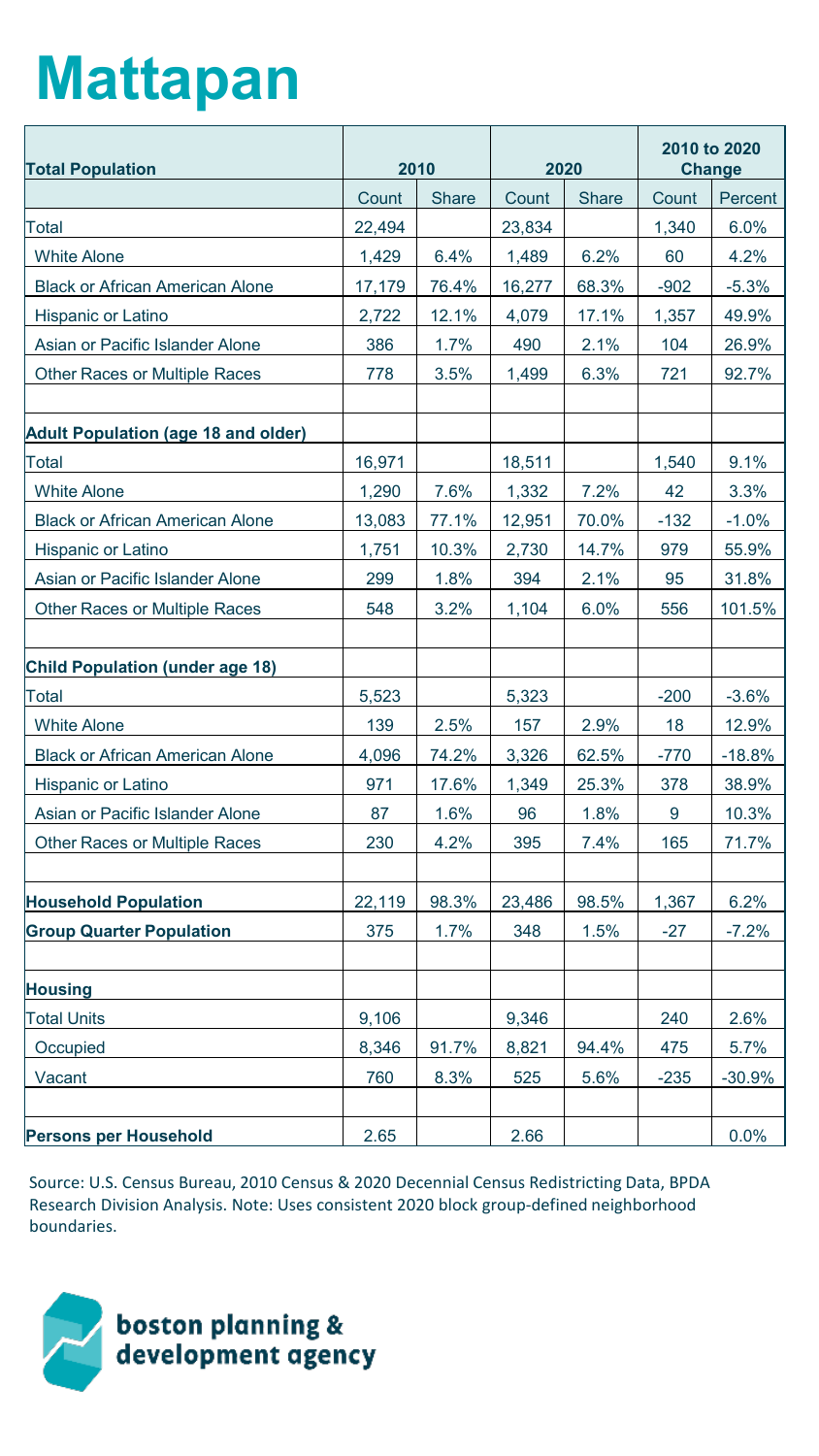### **Mission Hill**

| <b>Total Population</b>                    | 2010   |              | 2020   |              | 2010 to 2020<br><b>Change</b> |          |
|--------------------------------------------|--------|--------------|--------|--------------|-------------------------------|----------|
|                                            | Count  | <b>Share</b> | Count  | <b>Share</b> | Count                         | Percent  |
| Total                                      | 16,034 |              | 17,886 |              | 1,852                         | 11.6%    |
| <b>White Alone</b>                         | 7,597  | 47.4%        | 6,950  | 38.9%        | $-647$                        | $-8.5%$  |
| <b>Black or African American Alone</b>     | 2,478  | 15.5%        | 2,469  | 13.8%        | $-9$                          | $-0.4%$  |
| Hispanic or Latino                         | 3,141  | 19.6%        | 3,397  | 19.0%        | 256                           | 8.2%     |
| Asian or Pacific Islander Alone            | 2,384  | 14.9%        | 4,228  | 23.6%        | 1,844                         | 77.3%    |
| <b>Other Races or Multiple Races</b>       | 434    | 2.7%         | 842    | 4.7%         | 408                           | 94.0%    |
| <b>Adult Population (age 18 and older)</b> |        |              |        |              |                               |          |
| Total                                      | 14,173 |              | 15,983 |              | 1,810                         | 12.8%    |
| <b>White Alone</b>                         | 7,436  | 52.5%        | 6,661  | 41.7%        | $-775$                        | $-10.4%$ |
| <b>Black or African American Alone</b>     | 1,938  | 13.7%        | 1,984  | 12.4%        | 46                            | 2.4%     |
| Hispanic or Latino                         | 2,247  | 15.9%        | 2,639  | 16.5%        | 392                           | 17.4%    |
| Asian or Pacific Islander Alone            | 2,187  | 15.4%        | 3,965  | 24.8%        | 1,778                         | 81.3%    |
| <b>Other Races or Multiple Races</b>       | 365    | 2.6%         | 734    | 4.6%         | 369                           | 101.1%   |
| <b>Child Population (under age 18)</b>     |        |              |        |              |                               |          |
| Total                                      | 1,861  |              | 1,903  |              | 42                            | 2.3%     |
| <b>White Alone</b>                         | 161    | 8.7%         | 289    | 15.2%        | 128                           | 79.5%    |
| <b>Black or African American Alone</b>     | 540    | 29.0%        | 485    | 25.5%        | $-55$                         | $-10.2%$ |
| Hispanic or Latino                         | 894    | 48.0%        | 758    | 39.8%        | $-136$                        | $-15.2%$ |
| Asian or Pacific Islander Alone            | 197    | 10.6%        | 263    | 13.8%        | 66                            | 33.5%    |
| <b>Other Races or Multiple Races</b>       | 69     | 3.7%         | 108    | 5.7%         | 39                            | 56.5%    |
| <b>Household Population</b>                | 14,498 | 90.4%        | 16,103 | 90.0%        | 1,605                         | 11.1%    |
| <b>Group Quarter Population</b>            | 1,536  | 9.6%         | 1,783  | 10.0%        | 247                           | 16.1%    |
| <b>Housing</b>                             |        |              |        |              |                               |          |
| <b>Total Units</b>                         | 6,513  |              | 7,139  |              | 626                           | 9.6%     |
| Occupied                                   | 6,223  | 95.5%        | 6,820  | 95.5%        | 597                           | 9.6%     |
| Vacant                                     | 290    | 4.5%         | 319    | 4.5%         | 29                            | 10.0%    |
| <b>Persons per Household</b>               | 2.33   |              | 2.36   |              |                               | 0.0%     |

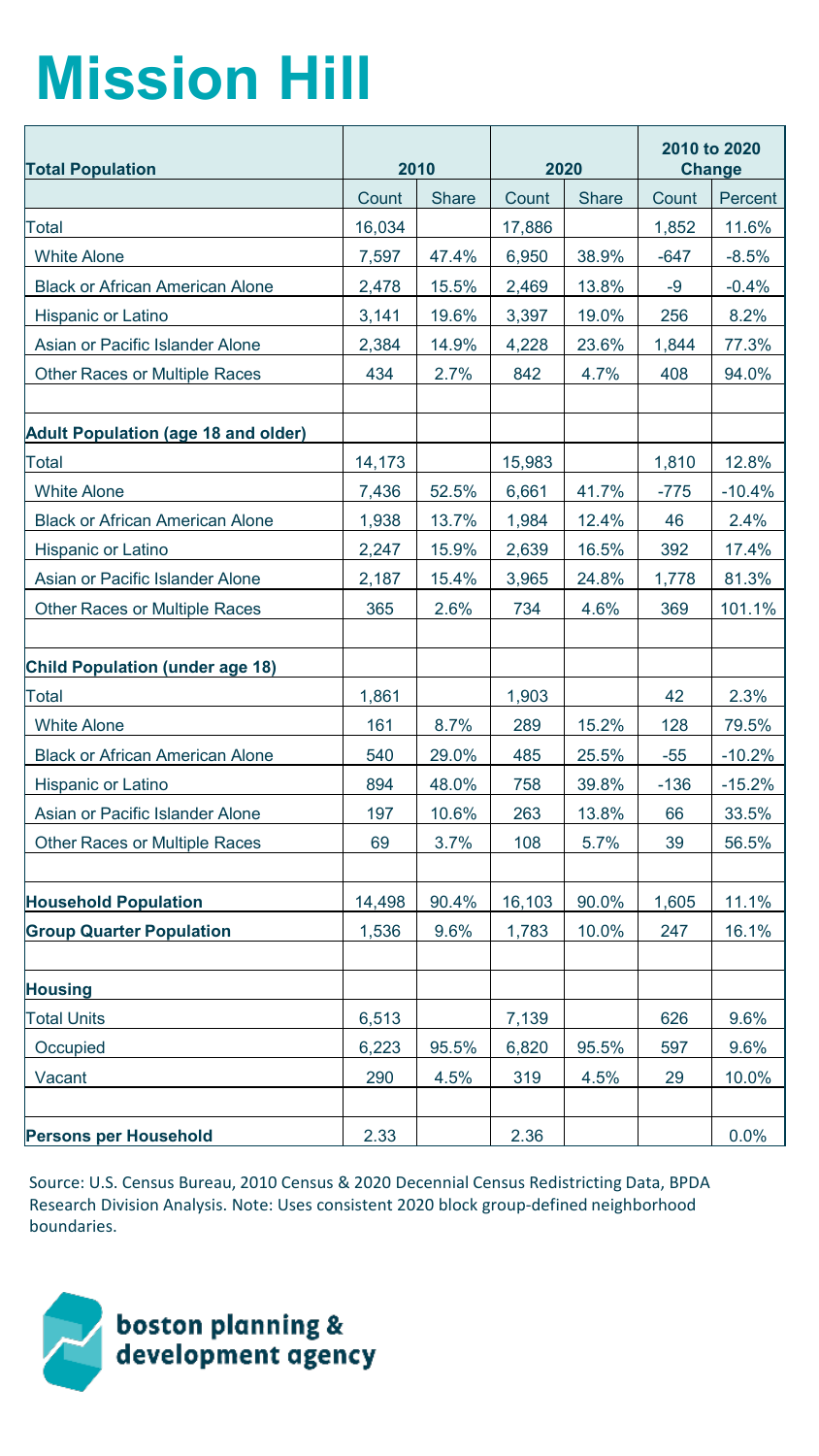#### **North End**

| <b>Total Population</b>                    | 2010   |              | 2020   |              | 2010 to 2020<br><b>Change</b> |          |
|--------------------------------------------|--------|--------------|--------|--------------|-------------------------------|----------|
|                                            | Count  | <b>Share</b> | Count  | <b>Share</b> | Count                         | Percent  |
| Total                                      | 10,131 |              | 10,805 |              | 674                           | 6.7%     |
| <b>White Alone</b>                         | 9,207  | 90.9%        | 9,306  | 86.1%        | 99                            | 1.1%     |
| <b>Black or African American Alone</b>     | 114    | 1.1%         | 141    | 1.3%         | 27                            | 23.7%    |
| Hispanic or Latino                         | 374    | 3.7%         | 528    | 4.9%         | 154                           | 41.2%    |
| Asian or Pacific Islander Alone            | 290    | 2.9%         | 445    | 4.1%         | 155                           | 53.4%    |
| <b>Other Races or Multiple Races</b>       | 146    | 1.4%         | 385    | 3.6%         | 239                           | 163.7%   |
| <b>Adult Population (age 18 and older)</b> |        |              |        |              |                               |          |
| Total                                      | 9,667  |              | 10,236 |              | 569                           | 5.9%     |
| <b>White Alone</b>                         | 8,829  | 91.3%        | 8,888  | 86.8%        | 59                            | 0.7%     |
| <b>Black or African American Alone</b>     | 105    | 1.1%         | 132    | 1.3%         | 27                            | 25.7%    |
| Hispanic or Latino                         | 337    | 3.5%         | 445    | 4.3%         | 108                           | 32.0%    |
| Asian or Pacific Islander Alone            | 275    | 2.8%         | 435    | 4.2%         | 160                           | 58.2%    |
| <b>Other Races or Multiple Races</b>       | 121    | 1.3%         | 336    | 3.3%         | 215                           | 177.7%   |
| <b>Child Population (under age 18)</b>     |        |              |        |              |                               |          |
| Total                                      | 464    |              | 569    |              | 105                           | 22.6%    |
| <b>White Alone</b>                         | 378    | 81.5%        | 418    | 73.5%        | 40                            | 10.6%    |
| <b>Black or African American Alone</b>     | 9      | 1.9%         | 9      | 1.6%         | $\mathbf 0$                   | 0.0%     |
| Hispanic or Latino                         | 37     | 8.0%         | 83     | 14.6%        | 46                            | 124.3%   |
| Asian or Pacific Islander Alone            | 15     | 3.2%         | 10     | 1.8%         | $-5$                          | $-33.3%$ |
| <b>Other Races or Multiple Races</b>       | 25     | 5.4%         | 49     | 8.6%         | 24                            | 96.0%    |
| <b>Household Population</b>                | 9,956  | 98.3%        | 10,616 | 98.3%        | 660                           | 6.6%     |
| <b>Group Quarter Population</b>            | 175    | 1.7%         | 189    | 1.7%         | 14                            | 8.0%     |
| <b>Housing</b>                             |        |              |        |              |                               |          |
| <b>Total Units</b>                         | 6,728  |              | 6,832  |              | 104                           | 1.5%     |
| Occupied                                   | 6,158  | 91.5%        | 6,314  | 92.4%        | 156                           | 2.5%     |
| Vacant                                     | 570    | 8.5%         | 518    | 7.6%         | $-52$                         | $-9.1%$  |
| <b>Persons per Household</b>               | 1.62   |              | 1.68   |              |                               | 0.0%     |

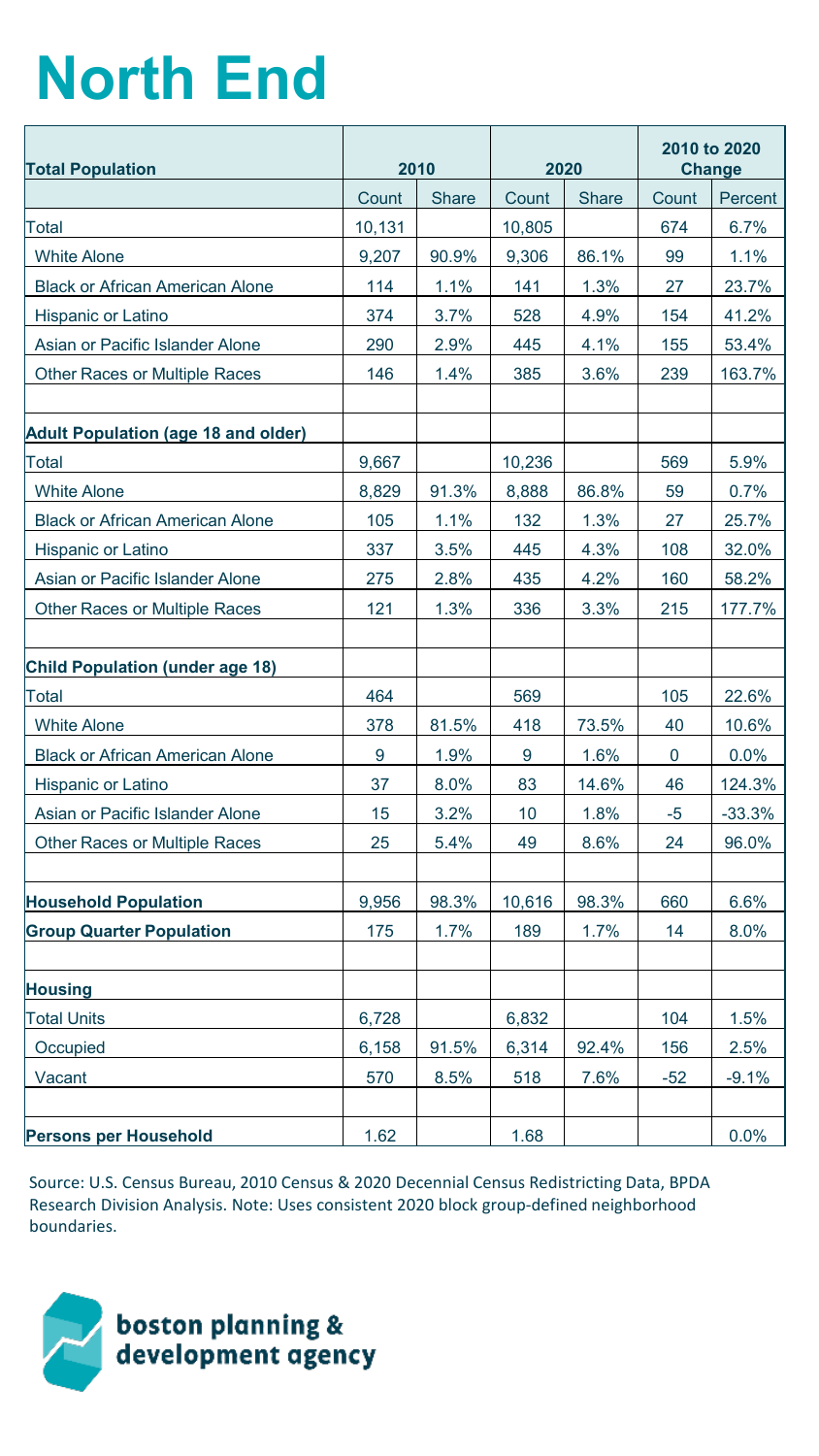#### **Roslindale**

| <b>Total Population</b>                    | 2010   |              | 2020   |              | 2010 to 2020<br><b>Change</b> |          |
|--------------------------------------------|--------|--------------|--------|--------------|-------------------------------|----------|
|                                            | Count  | <b>Share</b> | Count  | <b>Share</b> | Count                         | Percent  |
| Total                                      | 28,374 |              | 29,386 |              | 1,012                         | 3.6%     |
| <b>White Alone</b>                         | 13,196 | 46.5%        | 13,428 | 45.7%        | 232                           | 1.8%     |
| <b>Black or African American Alone</b>     | 6,148  | 21.7%        | 6,045  | 20.6%        | $-103$                        | $-1.7%$  |
| Hispanic or Latino                         | 7,369  | 26.0%        | 7,373  | 25.1%        | 4                             | 0.1%     |
| Asian or Pacific Islander Alone            | 789    | 2.8%         | 1,018  | 3.5%         | 229                           | 29.0%    |
| <b>Other Races or Multiple Races</b>       | 872    | 3.1%         | 1,522  | 5.2%         | 650                           | 74.5%    |
| <b>Adult Population (age 18 and older)</b> |        |              |        |              |                               |          |
| Total                                      | 22,035 |              | 23,604 |              | 1,569                         | 7.1%     |
| <b>White Alone</b>                         | 11,296 | 51.3%        | 11,486 | 48.7%        | 190                           | 1.7%     |
| <b>Black or African American Alone</b>     | 4,547  | 20.6%        | 4,740  | 20.1%        | 193                           | 4.2%     |
| Hispanic or Latino                         | 5,071  | 23.0%        | 5,508  | 23.3%        | 437                           | 8.6%     |
| Asian or Pacific Islander Alone            | 629    | 2.9%         | 876    | 3.7%         | 247                           | 39.3%    |
| <b>Other Races or Multiple Races</b>       | 492    | 2.2%         | 994    | 4.2%         | 502                           | 102.0%   |
| <b>Child Population (under age 18)</b>     |        |              |        |              |                               |          |
| Total                                      | 6,339  |              | 5,782  |              | $-557$                        | $-8.8%$  |
| <b>White Alone</b>                         | 1,900  | 30.0%        | 1,942  | 33.6%        | 42                            | 2.2%     |
| <b>Black or African American Alone</b>     | 1,601  | 25.3%        | 1,305  | 22.6%        | $-296$                        | $-18.5%$ |
| Hispanic or Latino                         | 2,298  | 36.3%        | 1,865  | 32.3%        | $-433$                        | $-18.8%$ |
| Asian or Pacific Islander Alone            | 160    | 2.5%         | 142    | 2.5%         | $-18$                         | $-11.3%$ |
| <b>Other Races or Multiple Races</b>       | 380    | 6.0%         | 528    | 9.1%         | 148                           | 38.9%    |
| <b>Household Population</b>                | 27,970 | 98.6%        | 28,882 | 98.3%        | 912                           | 3.3%     |
| <b>Group Quarter Population</b>            | 404    | 1.4%         | 504    | 1.7%         | 100                           | 24.8%    |
| <b>Housing</b>                             |        |              |        |              |                               |          |
| <b>Total Units</b>                         | 11,801 |              | 12,114 |              | 313                           | 2.7%     |
| Occupied                                   | 11,017 | 93.4%        | 11,534 | 95.2%        | 517                           | 4.7%     |
| Vacant                                     | 784    | 6.6%         | 580    | 4.8%         | $-204$                        | $-26.0%$ |
| <b>Persons per Household</b>               | 2.54   |              | 2.50   |              |                               | 0.0%     |

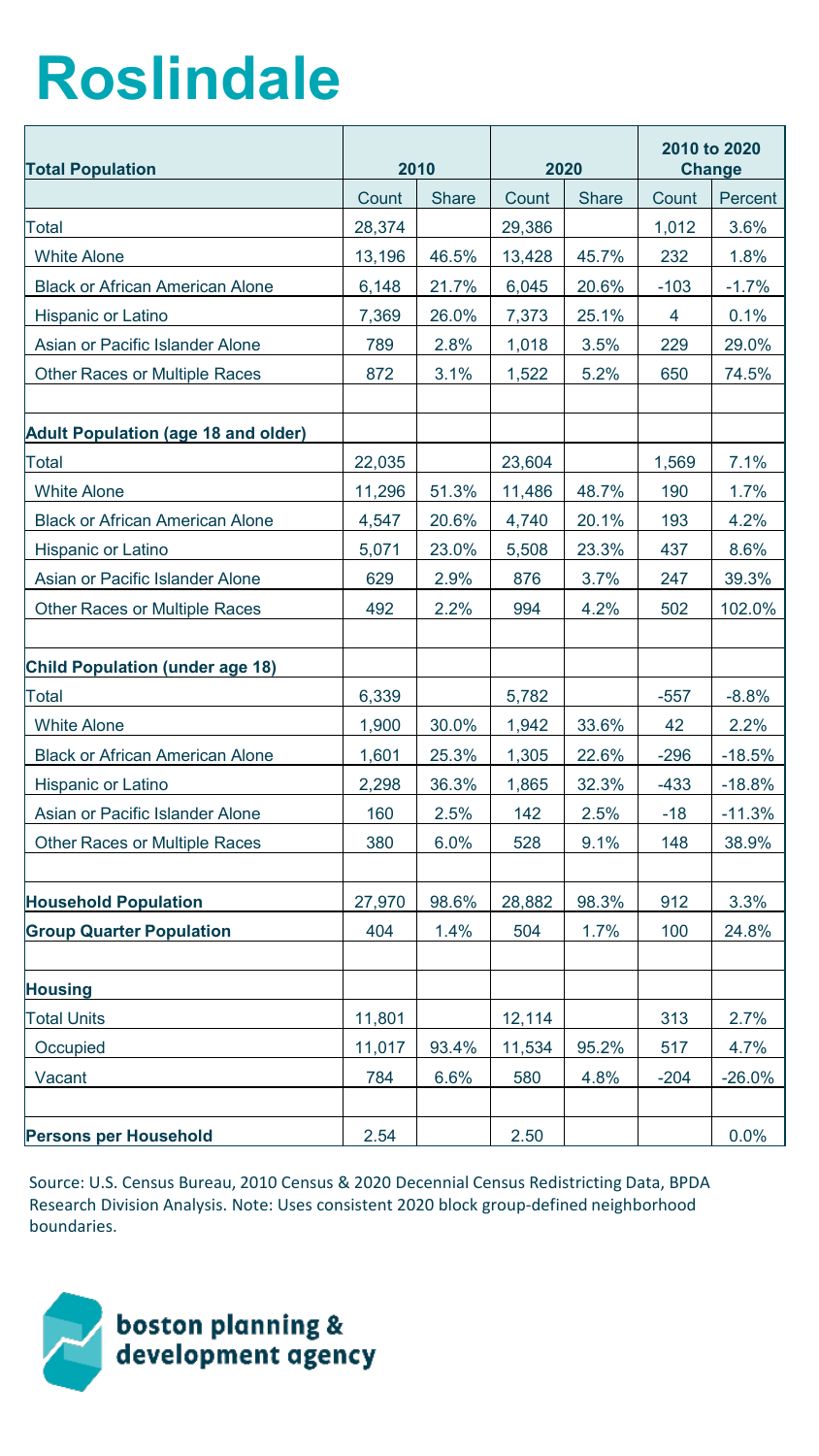#### **Roxbury**

| <b>Total Population</b>                    | 2010   |              | 2020   |              | 2010 to 2020<br><b>Change</b> |          |
|--------------------------------------------|--------|--------------|--------|--------------|-------------------------------|----------|
|                                            | Count  | <b>Share</b> | Count  | <b>Share</b> | Count                         | Percent  |
| Total                                      | 49,857 |              | 54,905 |              | 5,048                         | 10.1%    |
| <b>White Alone</b>                         | 5,748  | 11.5%        | 7,182  | 13.1%        | 1,434                         | 24.9%    |
| <b>Black or African American Alone</b>     | 25,773 | 51.7%        | 22,796 | 41.5%        | $-2,977$                      | $-11.6%$ |
| Hispanic or Latino                         | 13,717 | 27.5%        | 16,728 | 30.5%        | 3,011                         | 22.0%    |
| Asian or Pacific Islander Alone            | 1,327  | 2.7%         | 3,277  | 6.0%         | 1,950                         | 146.9%   |
| <b>Other Races or Multiple Races</b>       | 3,292  | 6.6%         | 4,922  | 9.0%         | 1,630                         | 49.5%    |
| <b>Adult Population (age 18 and older)</b> |        |              |        |              |                               |          |
| Total                                      | 37,842 |              | 43,502 |              | 5,660                         | 15.0%    |
| <b>White Alone</b>                         | 5,502  | 14.5%        | 6,661  | 15.3%        | 1,159                         | 21.1%    |
| <b>Black or African American Alone</b>     | 19,509 | 51.6%        | 18,023 | 41.4%        | $-1,486$                      | $-7.6%$  |
| Hispanic or Latino                         | 9,218  | 24.4%        | 12,015 | 27.6%        | 2,797                         | 30.3%    |
| Asian or Pacific Islander Alone            | 1,177  | 3.1%         | 3,026  | 7.0%         | 1,849                         | 157.1%   |
| <b>Other Races or Multiple Races</b>       | 2,436  | 6.4%         | 3,777  | 8.7%         | 1,341                         | 55.0%    |
| <b>Child Population (under age 18)</b>     |        |              |        |              |                               |          |
| Total                                      | 12,015 |              | 11,403 |              | $-612$                        | $-5.1%$  |
| <b>White Alone</b>                         | 246    | 2.0%         | 521    | 4.6%         | 275                           | 111.8%   |
| <b>Black or African American Alone</b>     | 6,264  | 52.1%        | 4,773  | 41.9%        | $-1,491$                      | $-23.8%$ |
| Hispanic or Latino                         | 4,499  | 37.4%        | 4,713  | 41.3%        | 214                           | 4.8%     |
| Asian or Pacific Islander Alone            | 150    | 1.2%         | 251    | 2.2%         | 101                           | 67.3%    |
| <b>Other Races or Multiple Races</b>       | 856    | 7.1%         | 1,145  | 10.0%        | 289                           | 33.8%    |
| <b>Household Population</b>                | 45,404 | 91.1%        | 50,340 | 91.7%        | 4,936                         | 10.9%    |
| <b>Group Quarter Population</b>            | 4,453  | 8.9%         | 4,565  | 8.3%         | 112                           | 2.5%     |
| <b>Housing</b>                             |        |              |        |              |                               |          |
| <b>Total Units</b>                         | 19,959 |              | 22,034 |              | 2,075                         | 10.4%    |
| Occupied                                   | 18,448 | 92.4%        | 20,345 | 92.3%        | 1,897                         | 10.3%    |
| Vacant                                     | 1,511  | 7.6%         | 1,689  | 7.7%         | 178                           | 11.8%    |
| <b>Persons per Household</b>               | 2.46   |              | 2.47   |              |                               | 0.0%     |

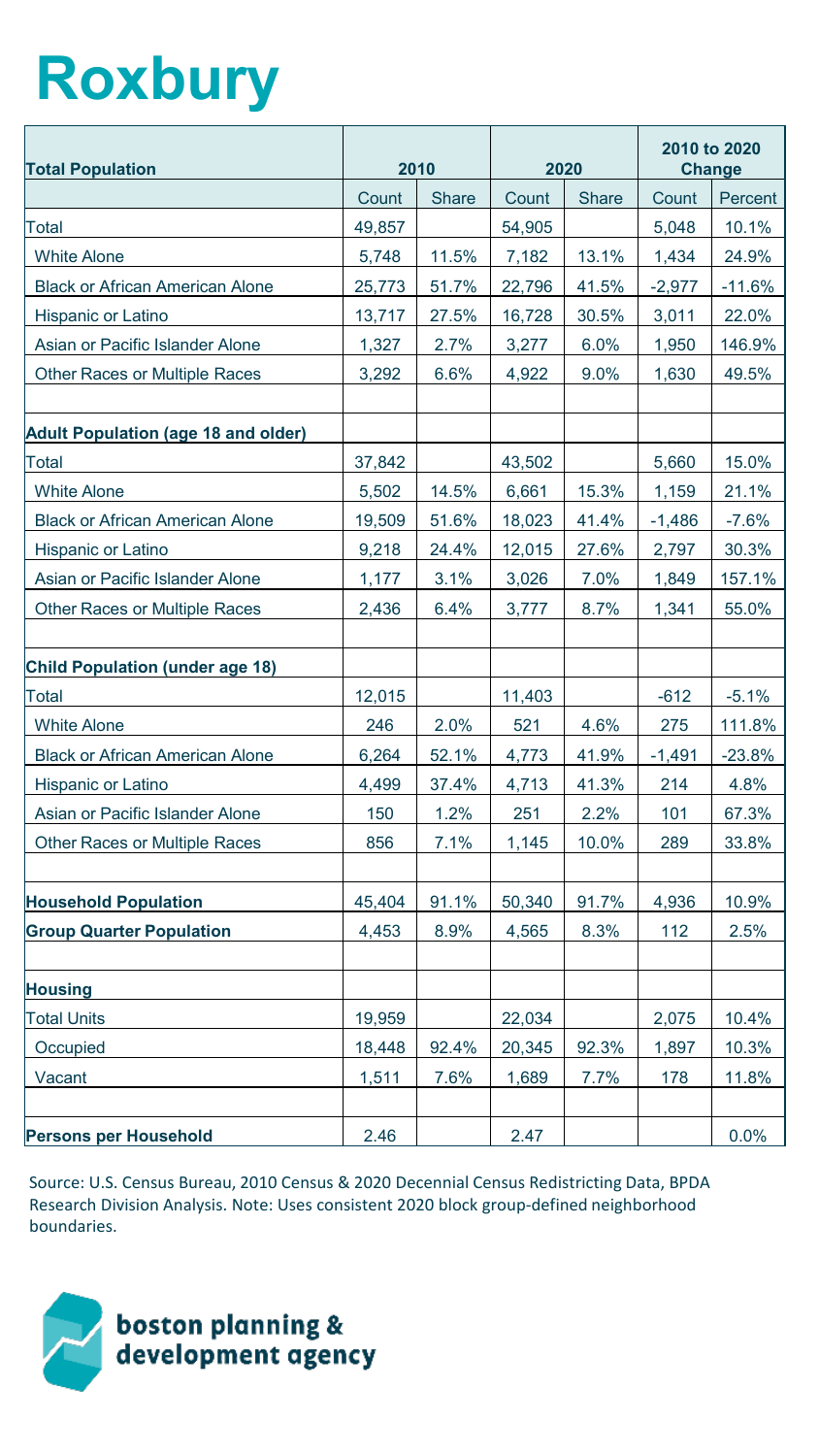#### **South Boston**

| <b>Total Population</b>                    | 2010   |              | 2020   |              | 2010 to 2020<br><b>Change</b> |          |
|--------------------------------------------|--------|--------------|--------|--------------|-------------------------------|----------|
|                                            | Count  | <b>Share</b> | Count  | <b>Share</b> | Count                         | Percent  |
| Total                                      | 31,785 |              | 37,917 |              | 6,132                         | 19.3%    |
| <b>White Alone</b>                         | 24,933 | 78.4%        | 29,139 | 76.8%        | 4,206                         | 16.9%    |
| <b>Black or African American Alone</b>     | 1,540  | 4.8%         | 1,529  | 4.0%         | $-11$                         | $-0.7%$  |
| Hispanic or Latino                         | 3,248  | 10.2%        | 3,887  | 10.3%        | 639                           | 19.7%    |
| Asian or Pacific Islander Alone            | 1,525  | 4.8%         | 2,077  | 5.5%         | 552                           | 36.2%    |
| <b>Other Races or Multiple Races</b>       | 539    | 1.7%         | 1,285  | 3.4%         | 746                           | 138.4%   |
| <b>Adult Population (age 18 and older)</b> |        |              |        |              |                               |          |
| Total                                      | 27,342 |              | 33,614 |              | 6,272                         | 22.9%    |
| <b>White Alone</b>                         | 22,729 | 83.1%        | 26,930 | 80.1%        | 4,201                         | 18.5%    |
| <b>Black or African American Alone</b>     | 968    | 3.5%         | 1,084  | 3.2%         | 116                           | 12.0%    |
| Hispanic or Latino                         | 2,068  | 7.6%         | 2,799  | 8.3%         | 731                           | 35.3%    |
| Asian or Pacific Islander Alone            | 1,217  | 4.5%         | 1,850  | 5.5%         | 633                           | 52.0%    |
| <b>Other Races or Multiple Races</b>       | 360    | 1.3%         | 951    | 2.8%         | 591                           | 164.2%   |
| <b>Child Population (under age 18)</b>     |        |              |        |              |                               |          |
| Total                                      | 4,443  |              | 4,303  |              | $-140$                        | $-3.2%$  |
| <b>White Alone</b>                         | 2,204  | 49.6%        | 2,209  | 51.3%        | 5                             | 0.2%     |
| <b>Black or African American Alone</b>     | 572    | 12.9%        | 445    | 10.3%        | $-127$                        | $-22.2%$ |
| Hispanic or Latino                         | 1,180  | 26.6%        | 1,088  | 25.3%        | $-92$                         | $-7.8%$  |
| Asian or Pacific Islander Alone            | 308    | 6.9%         | 227    | 5.3%         | $-81$                         | $-26.3%$ |
| <b>Other Races or Multiple Races</b>       | 179    | 4.0%         | 334    | 7.8%         | 155                           | 86.6%    |
| <b>Household Population</b>                | 31,327 | 98.6%        | 37,548 | 99.0%        | 6,221                         | 19.9%    |
| <b>Group Quarter Population</b>            | 458    | 1.4%         | 369    | 1.0%         | $-89$                         | $-19.4%$ |
| <b>Housing</b>                             |        |              |        |              |                               |          |
| <b>Total Units</b>                         | 16,402 |              | 19,140 |              | 2,738                         | 16.7%    |
| Occupied                                   | 15,186 | 92.6%        | 17,961 | 93.8%        | 2,775                         | 18.3%    |
| Vacant                                     | 1,216  | 7.4%         | 1,179  | 6.2%         | $-37$                         | $-3.0%$  |
| <b>Persons per Household</b>               | 2.06   |              | 2.09   |              |                               | 0.0%     |

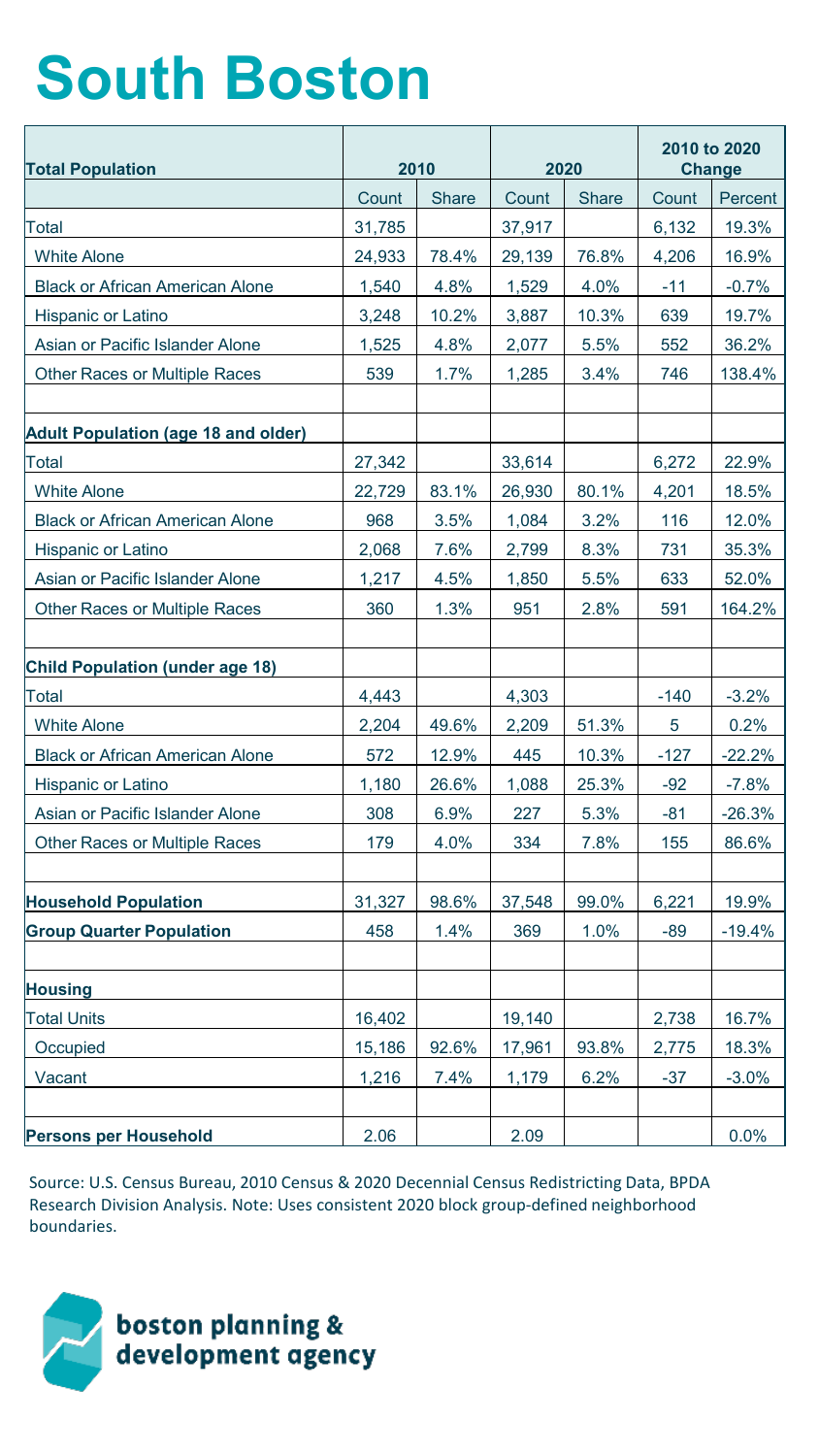#### **South Boston Waterfront**

| <b>Total Population</b>                    | 2010        |              | 2020  |              | 2010 to 2020<br><b>Change</b> |          |
|--------------------------------------------|-------------|--------------|-------|--------------|-------------------------------|----------|
|                                            | Count       | <b>Share</b> | Count | <b>Share</b> | Count                         | Percent  |
| Total                                      | 1,889       |              | 5,579 |              | 3,690                         | 195.3%   |
| <b>White Alone</b>                         | 1,605       | 85.0%        | 4,315 | 77.3%        | 2,710                         | 168.8%   |
| <b>Black or African American Alone</b>     | 32          | 1.7%         | 160   | 2.9%         | 128                           | 400.0%   |
| Hispanic or Latino                         | 97          | 5.1%         | 316   | 5.7%         | 219                           | 225.8%   |
| Asian or Pacific Islander Alone            | 117         | 6.2%         | 482   | 8.6%         | 365                           | 312.0%   |
| <b>Other Races or Multiple Races</b>       | 38          | 2.0%         | 306   | 5.5%         | 268                           | 705.3%   |
| <b>Adult Population (age 18 and older)</b> |             |              |       |              |                               |          |
| Total                                      | 1,817       |              | 5,286 |              | 3,469                         | 190.9%   |
| <b>White Alone</b>                         | 1,543       | 84.9%        | 4,171 | 78.9%        | 2,628                         | 170.3%   |
| <b>Black or African American Alone</b>     | 32          | 1.8%         | 138   | 2.6%         | 106                           | 331.3%   |
| Hispanic or Latino                         | 96          | 5.3%         | 270   | 5.1%         | 174                           | 181.3%   |
| Asian or Pacific Islander Alone            | 113         | 6.2%         | 458   | 8.7%         | 345                           | 305.3%   |
| <b>Other Races or Multiple Races</b>       | 33          | 1.8%         | 249   | 4.7%         | 216                           | 654.5%   |
| <b>Child Population (under age 18)</b>     |             |              |       |              |                               |          |
| Total                                      | 72          |              | 293   |              | 221                           | 306.9%   |
| <b>White Alone</b>                         | 62          | 86.1%        | 144   | 49.1%        | 82                            | 132.3%   |
| <b>Black or African American Alone</b>     | $\mathbf 0$ | 0.0%         | 22    | 7.5%         | 22                            |          |
| Hispanic or Latino                         | 1           | 1.4%         | 46    | 15.7%        | 45                            | 4500.0%  |
| Asian or Pacific Islander Alone            | 4           | 5.6%         | 24    | 8.2%         | 20                            | 500.0%   |
| <b>Other Races or Multiple Races</b>       | 5           | 6.9%         | 57    | 19.5%        | 52                            | 1040.0%  |
| <b>Household Population</b>                | 1,678       | 88.8%        | 5,578 | 100.0%       | 3,900                         | 232.4%   |
| <b>Group Quarter Population</b>            | 211         | 11.2%        | 1     | 0.0%         | $-210$                        | $-99.5%$ |
| <b>Housing</b>                             |             |              |       |              |                               |          |
| <b>Total Units</b>                         | 1,214       |              | 4,622 |              | 3,408                         | 280.7%   |
| Occupied                                   | 1,028       | 84.7%        | 3,624 | 78.4%        | 2,596                         | 252.5%   |
| Vacant                                     | 186         | 15.3%        | 998   | 21.6%        | 812                           | 436.6%   |
| <b>Persons per Household</b>               | 1.63        |              | 1.54  |              |                               | 0.0%     |

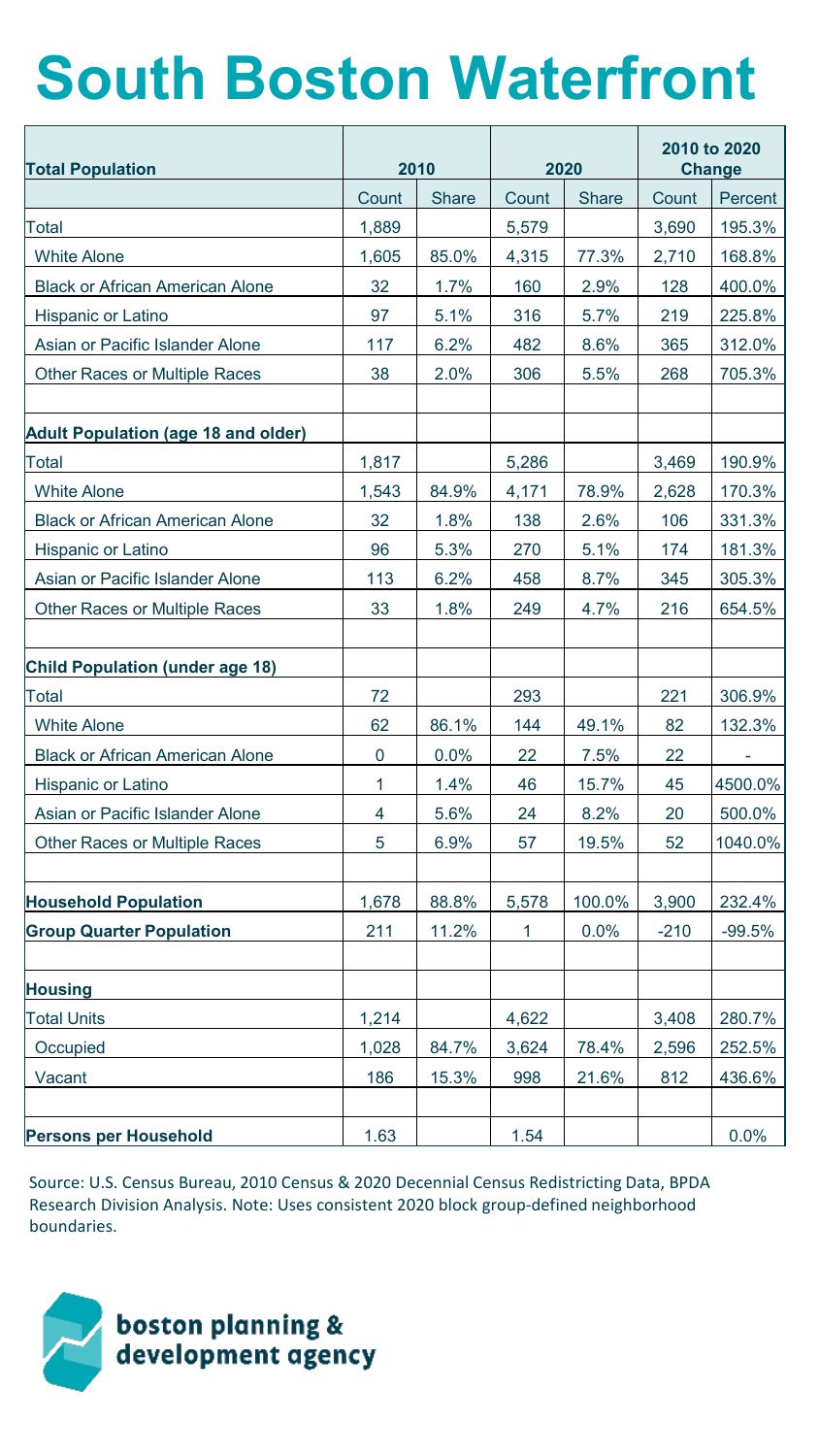#### **South End\***

| <b>Total Population</b>                    | 2010   |              | 2020   |              | 2010 to 2020<br><b>Change</b> |          |
|--------------------------------------------|--------|--------------|--------|--------------|-------------------------------|----------|
|                                            | Count  | <b>Share</b> | Count  | <b>Share</b> | Count                         | Percent  |
| Total                                      | 26,039 |              | 29,373 |              | 3,334                         | 12.8%    |
| <b>White Alone</b>                         | 14,490 | 55.6%        | 16,618 | 56.6%        | 2,128                         | 14.7%    |
| <b>Black or African American Alone</b>     | 3,139  | 12.1%        | 2,959  | 10.1%        | $-180$                        | $-5.7%$  |
| Hispanic or Latino                         | 3,340  | 12.8%        | 3,783  | 12.9%        | 443                           | 13.3%    |
| Asian or Pacific Islander Alone            | 4,379  | 16.8%        | 4,677  | 15.9%        | 298                           | 6.8%     |
| <b>Other Races or Multiple Races</b>       | 691    | 2.7%         | 1,336  | 4.5%         | 645                           | 93.3%    |
| <b>Adult Population (age 18 and older)</b> |        |              |        |              |                               |          |
| Total                                      | 22,871 |              | 25,922 |              | 3,051                         | 13.3%    |
| <b>White Alone</b>                         | 13,547 | 59.2%        | 15,203 | 58.6%        | 1,656                         | 12.2%    |
| <b>Black or African American Alone</b>     | 2,501  | 10.9%        | 2,454  | 9.5%         | $-47$                         | $-1.9%$  |
| Hispanic or Latino                         | 2,523  | 11.0%        | 2,993  | 11.5%        | 470                           | 18.6%    |
| Asian or Pacific Islander Alone            | 3,805  | 16.6%        | 4,288  | 16.5%        | 483                           | 12.7%    |
| <b>Other Races or Multiple Races</b>       | 495    | 2.2%         | 984    | 3.8%         | 489                           | 98.8%    |
| <b>Child Population (under age 18)</b>     |        |              |        |              |                               |          |
| Total                                      | 3,168  |              | 3,451  |              | 283                           | 8.9%     |
| <b>White Alone</b>                         | 943    | 29.8%        | 1,415  | 41.0%        | 472                           | 50.1%    |
| <b>Black or African American Alone</b>     | 638    | 20.1%        | 505    | 14.6%        | $-133$                        | $-20.8%$ |
| Hispanic or Latino                         | 817    | 25.8%        | 790    | 22.9%        | $-27$                         | $-3.3%$  |
| Asian or Pacific Islander Alone            | 574    | 18.1%        | 389    | 11.3%        | $-185$                        | $-32.2%$ |
| <b>Other Races or Multiple Races</b>       | 196    | 6.2%         | 352    | 10.2%        | 156                           | 79.6%    |
| <b>Household Population</b>                | 25,043 | 96.2%        | 28,667 | 97.6%        | 3,624                         | 14.5%    |
| <b>Group Quarter Population</b>            | 996    | 3.8%         | 706    | 2.4%         | $-290$                        | $-29.1%$ |
| <b>Housing</b>                             |        |              |        |              |                               |          |
| <b>Total Units</b>                         | 14,570 |              | 16,619 |              | 2,049                         | 14.1%    |
| Occupied                                   | 13,704 | 94.1%        | 15,253 | 91.8%        | 1,549                         | 11.3%    |
| Vacant                                     | 866    | 5.9%         | 1,366  | 8.2%         | 500                           | 57.7%    |
| <b>Persons per Household</b>               | 1.83   |              | 1.88   |              |                               | 0.0%     |

Source: U.S. Census Bureau, 2010 Census & 2020 Decennial Census Redistricting Data, BPDA Research Division Analysis. Note: Uses consistent 2020 block group-defined neighborhood boundaries.

\*Includes Bay Village

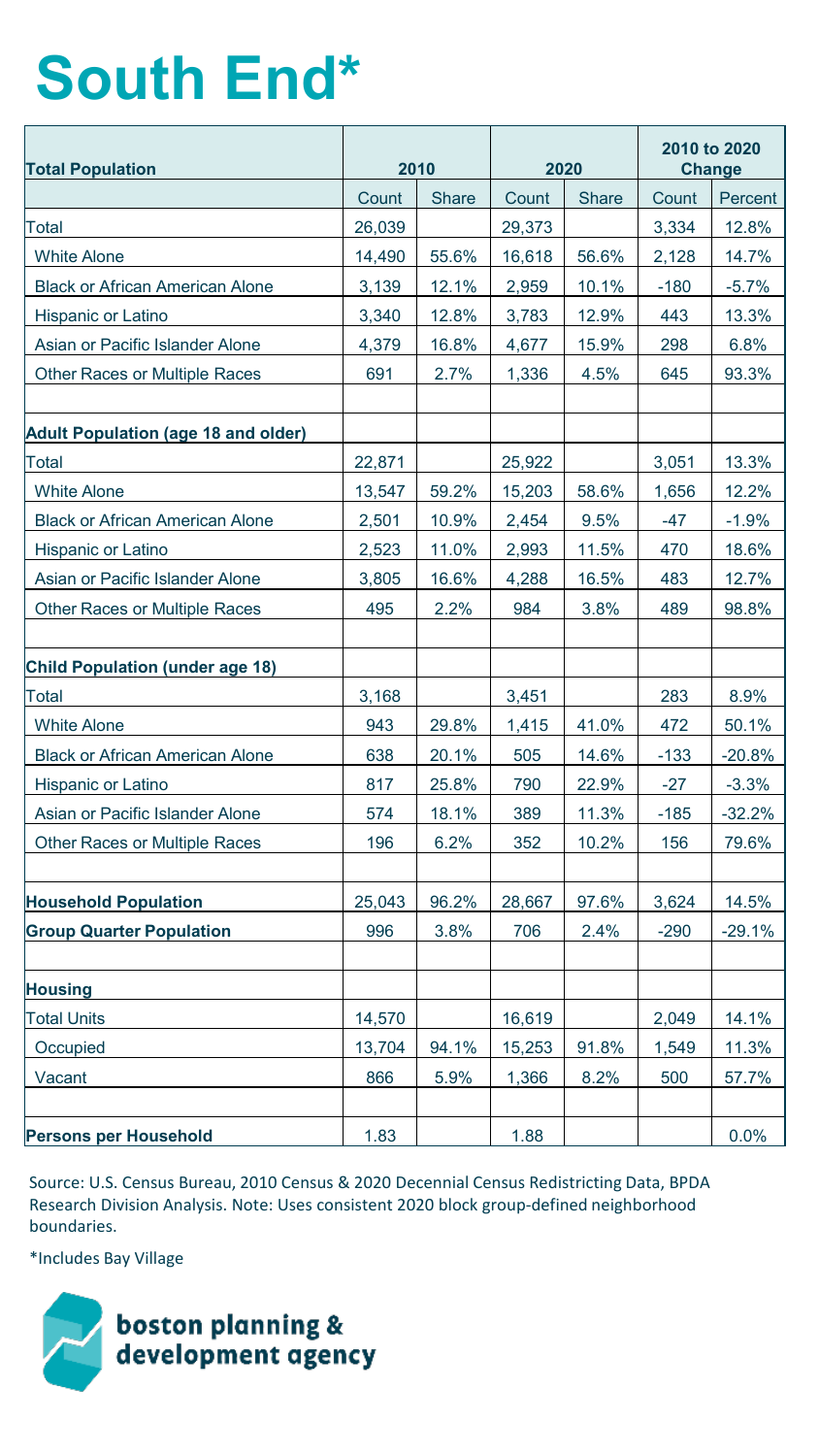#### **West End**

| <b>Total Population</b>                    | 2010  |              | 2020  |              | 2010 to 2020<br><b>Change</b> |          |
|--------------------------------------------|-------|--------------|-------|--------------|-------------------------------|----------|
|                                            | Count | <b>Share</b> | Count | <b>Share</b> | Count                         | Percent  |
| Total                                      | 5,423 |              | 7,705 |              | 2,282                         | 42.1%    |
| <b>White Alone</b>                         | 3,450 | 63.6%        | 4,933 | 64.0%        | 1,483                         | 43.0%    |
| <b>Black or African American Alone</b>     | 615   | 11.3%        | 338   | 4.4%         | $-277$                        | $-45.0%$ |
| Hispanic or Latino                         | 481   | 8.9%         | 613   | 8.0%         | 132                           | 27.4%    |
| Asian or Pacific Islander Alone            | 746   | 13.8%        | 1,440 | 18.7%        | 694                           | 93.0%    |
| <b>Other Races or Multiple Races</b>       | 131   | 2.4%         | 381   | 4.9%         | 250                           | 190.8%   |
| <b>Adult Population (age 18 and older)</b> |       |              |       |              |                               |          |
| Total                                      | 5,078 |              | 7,098 |              | 2,020                         | 39.8%    |
| <b>White Alone</b>                         | 3,271 | 64.4%        | 4,620 | 65.1%        | 1,349                         | 41.2%    |
| <b>Black or African American Alone</b>     | 580   | 11.4%        | 303   | 4.3%         | $-277$                        | $-47.8%$ |
| Hispanic or Latino                         | 446   | 8.8%         | 531   | 7.5%         | 85                            | 19.1%    |
| Asian or Pacific Islander Alone            | 691   | 13.6%        | 1,347 | 19.0%        | 656                           | 94.9%    |
| <b>Other Races or Multiple Races</b>       | 90    | 1.8%         | 297   | 4.2%         | 207                           | 230.0%   |
| <b>Child Population (under age 18)</b>     |       |              |       |              |                               |          |
| Total                                      | 345   |              | 607   |              | 262                           | 75.9%    |
| <b>White Alone</b>                         | 179   | 51.9%        | 313   | 51.6%        | 134                           | 74.9%    |
| <b>Black or African American Alone</b>     | 35    | 10.1%        | 35    | 5.8%         | $\mathbf 0$                   | 0.0%     |
| Hispanic or Latino                         | 35    | 10.1%        | 82    | 13.5%        | 47                            | 134.3%   |
| Asian or Pacific Islander Alone            | 55    | 15.9%        | 93    | 15.3%        | 38                            | 69.1%    |
| <b>Other Races or Multiple Races</b>       | 41    | 11.9%        | 84    | 13.8%        | 43                            | 104.9%   |
| <b>Household Population</b>                | 4,479 | 82.6%        | 7,561 | 98.1%        | 3,082                         | 68.8%    |
| <b>Group Quarter Population</b>            | 944   | 17.4%        | 144   | 1.9%         | $-800$                        | $-84.7%$ |
|                                            |       |              |       |              |                               |          |
| <b>Housing</b>                             |       |              |       |              |                               |          |
| <b>Total Units</b>                         | 3,261 |              | 5,243 |              | 1,982                         | 60.8%    |
| Occupied                                   | 2,882 | 88.4%        | 4,572 | 87.2%        | 1,690                         | 58.6%    |
| Vacant                                     | 379   | 11.6%        | 671   | 12.8%        | 292                           | 77.0%    |
| <b>Persons per Household</b>               | 1.55  |              | 1.65  |              |                               | 0.0%     |